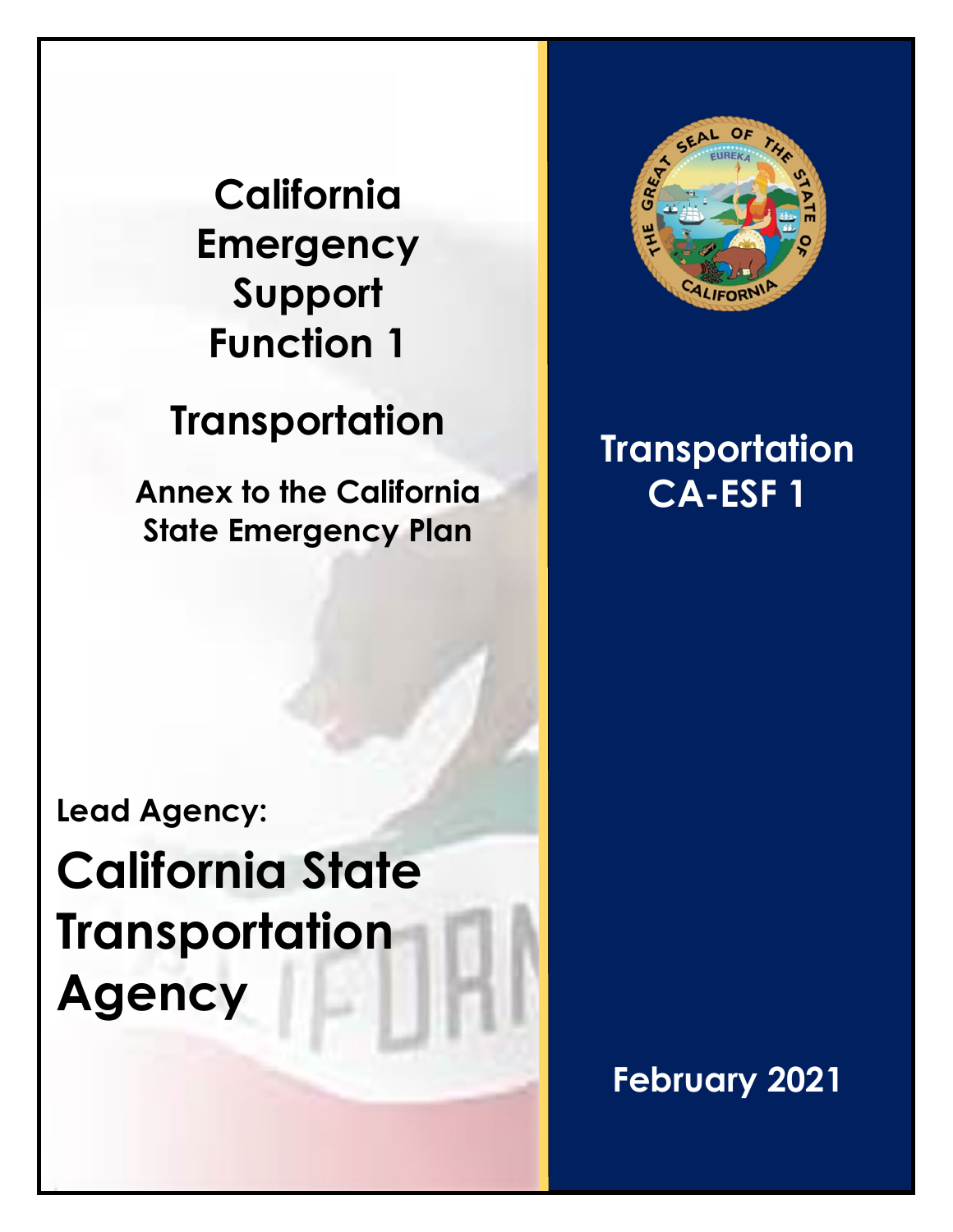The most current copy of this document, including any changed pages, is available [through the Cal OES website at https://www.caloes.ca.gov/cal-oes-divisions/planning](https://www.caloes.ca.gov/cal-oes-divisions/planning-preparedness/state-of-california-emergency-plan-emergency-support-functions)preparedness/state-of-california-emergency-plan-emergency-support-functions.

| Change # | Date      | <b>Summary of Changes</b>                                                                                                                                                                                                                                                                                                                                                                                                         |
|----------|-----------|-----------------------------------------------------------------------------------------------------------------------------------------------------------------------------------------------------------------------------------------------------------------------------------------------------------------------------------------------------------------------------------------------------------------------------------|
| 1        | 5/13/2021 | Notes that in California, pipelines are part of CA-ESF 12 and not<br>$\bullet$<br>CA-ESF 1.<br>• Notes that the California Highway Patrol (CHP) is a supporting<br>department under CA-ESF 1.<br>Moved operational duties from CalSTA to Caltrans.<br>Copied a policy and guidance statement from Caltrans to<br>CalSTA.<br>• Added additional supporting stakeholders.<br>Made minor corrections for spelling and grammar usage. |
|          |           |                                                                                                                                                                                                                                                                                                                                                                                                                                   |
|          |           |                                                                                                                                                                                                                                                                                                                                                                                                                                   |
|          |           |                                                                                                                                                                                                                                                                                                                                                                                                                                   |
|          |           |                                                                                                                                                                                                                                                                                                                                                                                                                                   |
|          |           |                                                                                                                                                                                                                                                                                                                                                                                                                                   |
|          |           |                                                                                                                                                                                                                                                                                                                                                                                                                                   |
|          |           |                                                                                                                                                                                                                                                                                                                                                                                                                                   |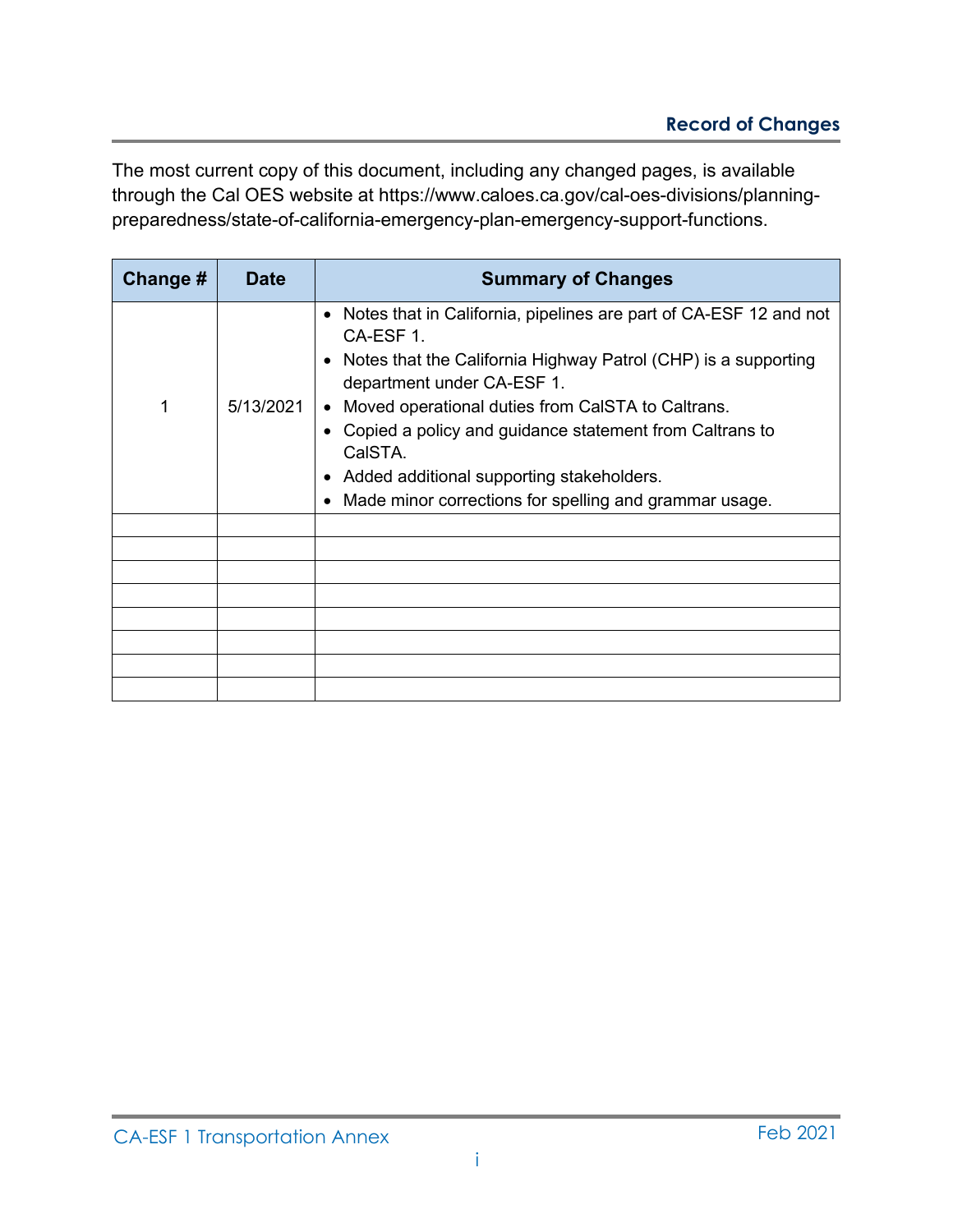## **Table of Contents**

| Interactions with Other Emergency Support Functions  3                |
|-----------------------------------------------------------------------|
|                                                                       |
|                                                                       |
|                                                                       |
|                                                                       |
|                                                                       |
| <b>Regional Emergency Operations Center (REOC) Support Structure7</b> |
| State Operations Center (SOC) Response Support Structure 8            |
|                                                                       |
| <b>California Emergency Support Function (CA-ESF) Governance</b>      |
|                                                                       |
|                                                                       |
|                                                                       |
|                                                                       |
| Emergency Support Function (ESF) Ops Coordinator  11                  |
|                                                                       |
|                                                                       |
|                                                                       |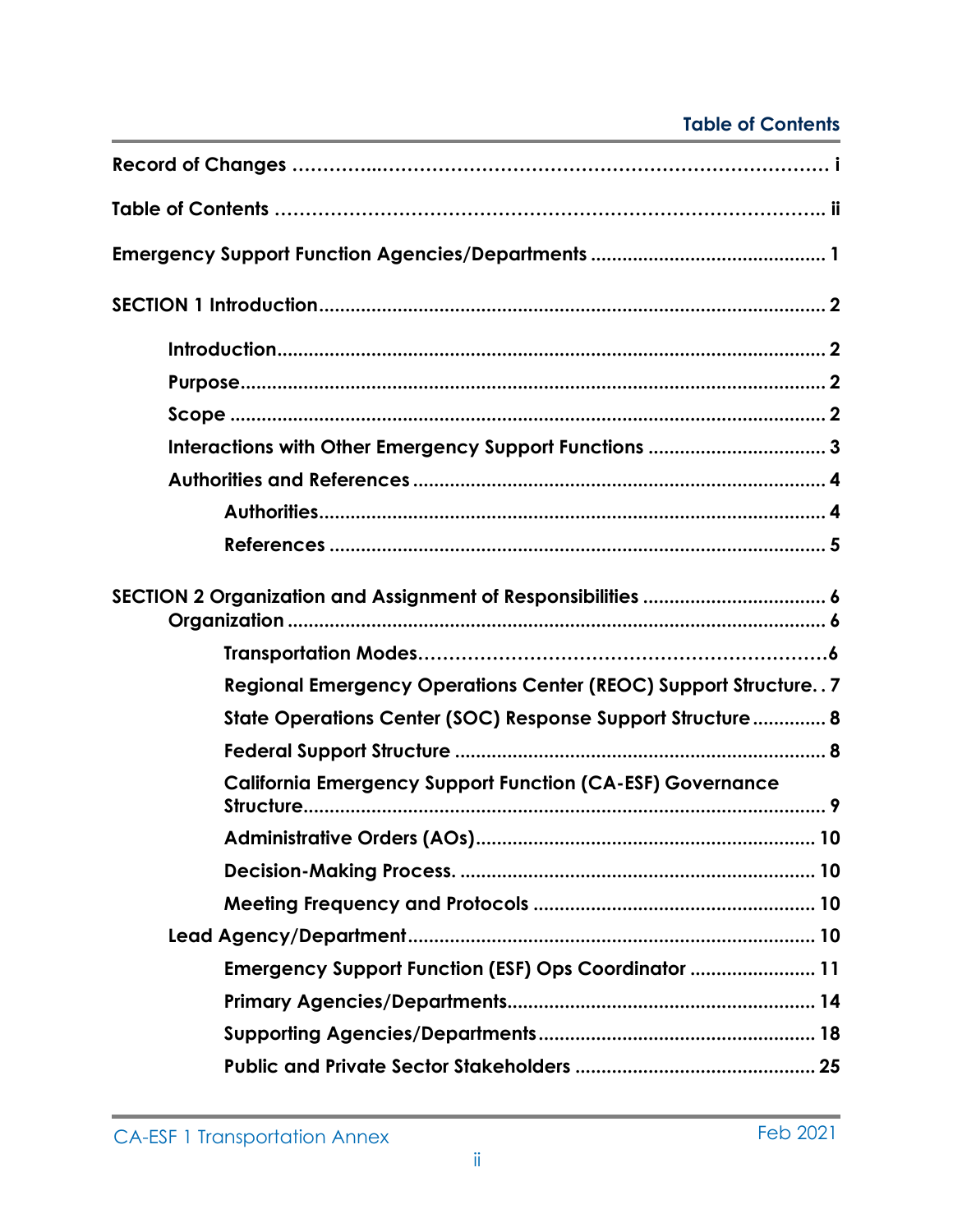# **Table of Contents**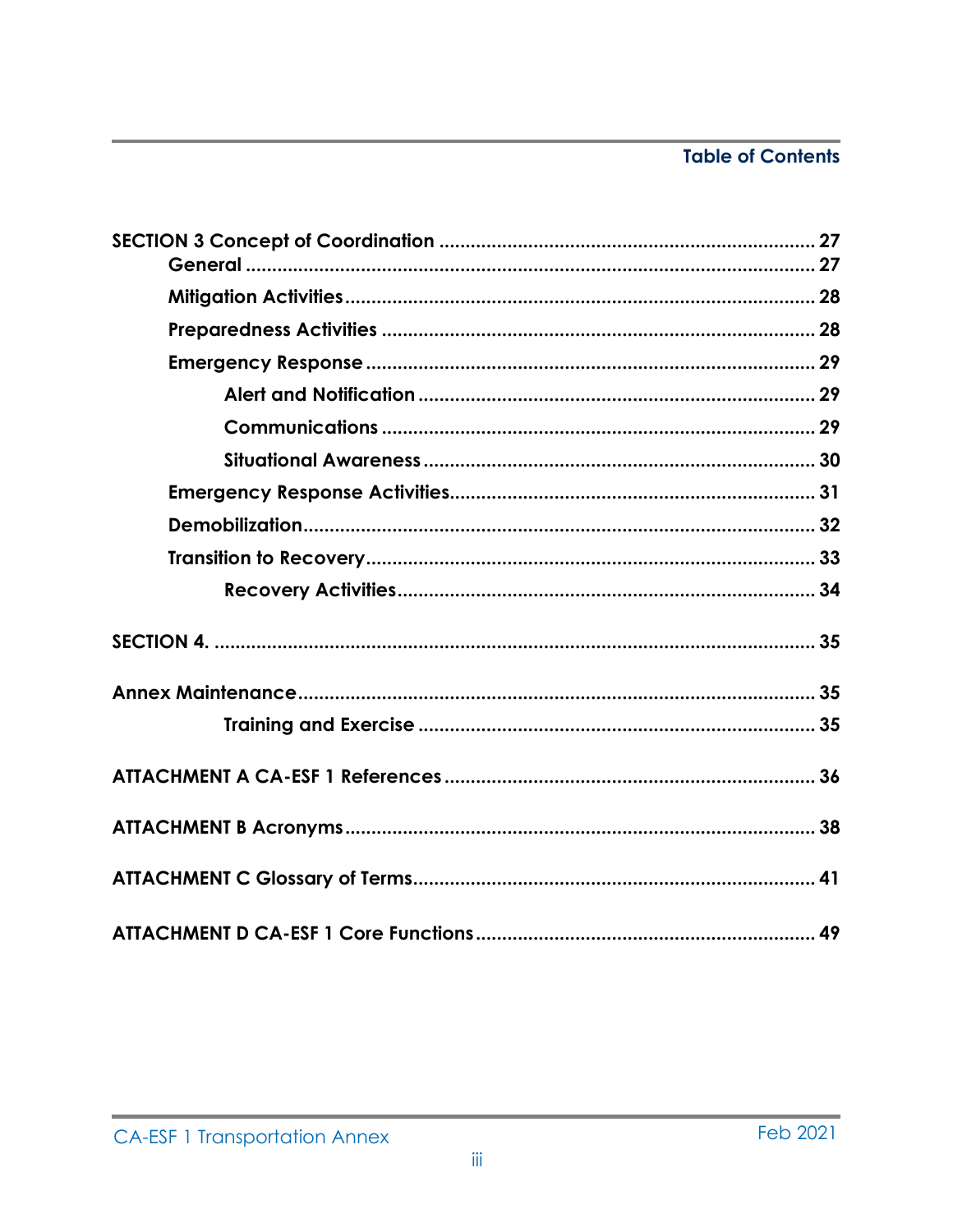#### **Emergency Support Function Agencies/ Departments**

**Lead Agency** 

California State Transportation Agency

#### **Primary Department**

California Department of Transportation

#### **Supporting Agencies/Departments**

California Coastal Commission (Coastal Commission) California Conservation Corps (CCC) California State Parks, Division of Boating and Waterways (DBW) California Department Fish and Wildlife (CDFW) California Department of Motor Vehicles (DMV) California Department of Water Resources (DWR) California Emergency Medical Services Authority (EMSA) California Energy Commission (CEC) California Highway Patrol (CHP) California Labor and Workforce Development Agency (LWDA) California Military Department (Cal Guard) California Natural Resource Agency (Resources) California Public Utilities Commission (CPUC) California State Lands Commission (SLC) California Transportation Commission (CTC) Governor's Office of Emergency Services (Cal OES) California Business, Consumer Services and Housing Agency (BCSH) U.S Coast Guard (Los Angeles/Long Beach, San Diego, and San Francisco sectors) (UCSG)

U.S Department of Transportation (USDOT), including:

- Federal Aviation Administration
- Federal Highway Administration
- Federal Railroad Administration
- Federal Transit Administration
- Maritime Administration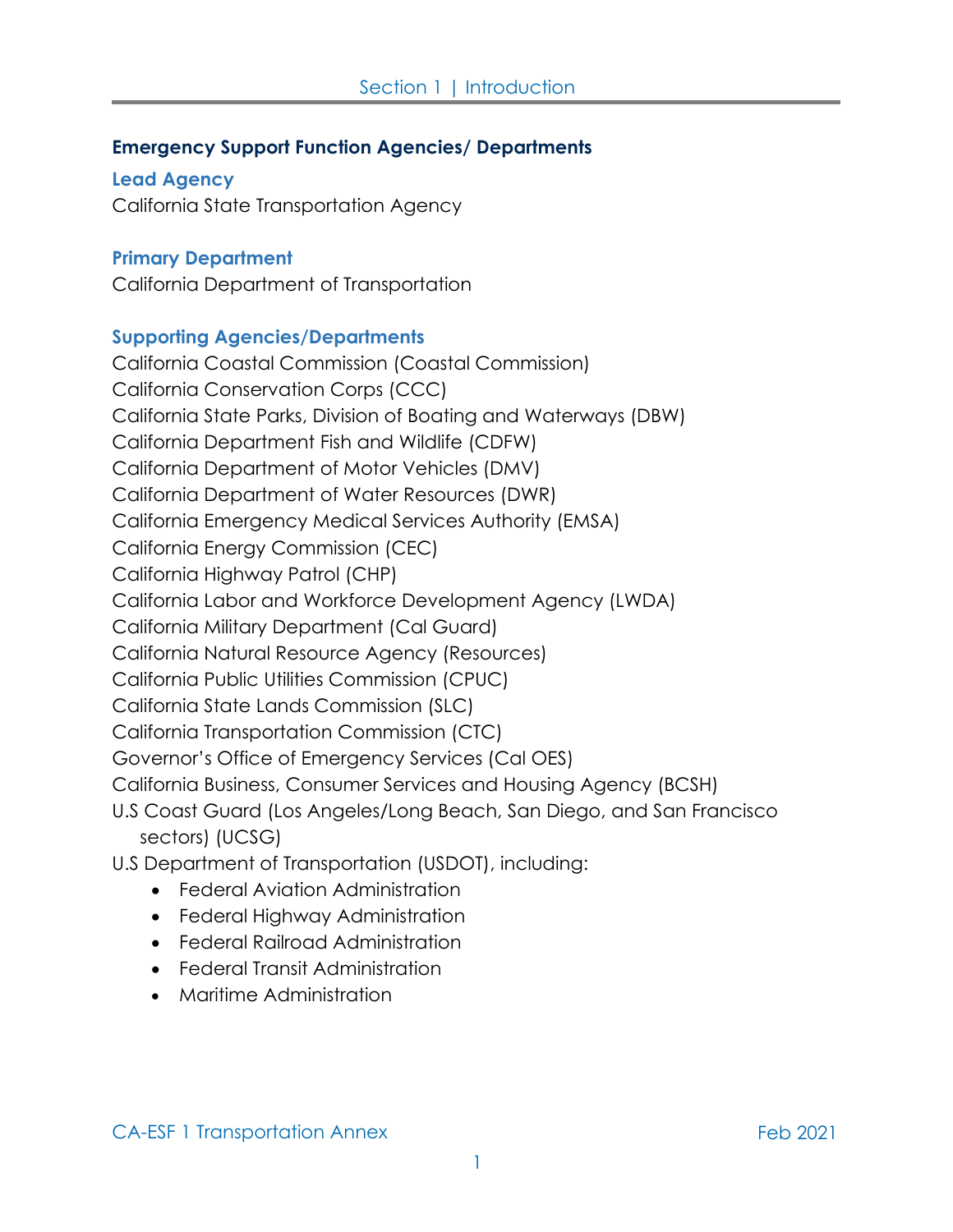**SECTION 1 Introduction**

#### **Introduction**

During non-emergency transportation operations, the responsibility and authorities of the transportation system resides within a mix of local, state, and federal agencies within the state of California. Transportation operations during an emergency response include the coordination between the local governments that need assistance and state and federal resources that can be activated. Local transportation policies and plans are used to manage transportation systems and prioritize the movement of relief of personnel and supplies during emergencies within a multimodal<sup>1</sup> transportation system. The state-level activities support local response and coordinate federal partners to facilitate a robust and recovery capability.

#### **Purpose**

The purpose of the California Emergency Support Function #1 - Transportation (CA-ESF1) Annex is to describe the state-level coordination elements that assist and support multimodal emergency transportation operations (multimodal refers to the availability of multiple transportation options, especially within a system or corridor) necessary to maintain the safety and security of the California Transportation System and related infrastructure. The modes of transportation used within this annex include state surface roads, maritime, railroad, transit and aviation. While the CA-ESFs closely resemble the federal Emergency Support Functions (ESFs) outlined in the National Response Framework (NRF), there are subtle differences based on how California adjusted the ESFs by adding, deleting and merging a few to better meet the needs of the state. This document focuses primarily on the CA-ESFs but makes the distinction when it refers to the federal ESFs.

This document is also intended to assist federal, state, regional and local transportation partners when they come together as stakeholders to form an alliance or Work Group. These discipline-specific stakeholders possess common interests and share a level of responsibility to contribute to multimodal transportation support and services within California.

#### **Scope**

According to the State of California Emergency Plan (SEP), CA-ESF 1, "assists in the management of transportation systems and infrastructure during domestic

CA-ESF 1 Transportation Annex **Feb 2021**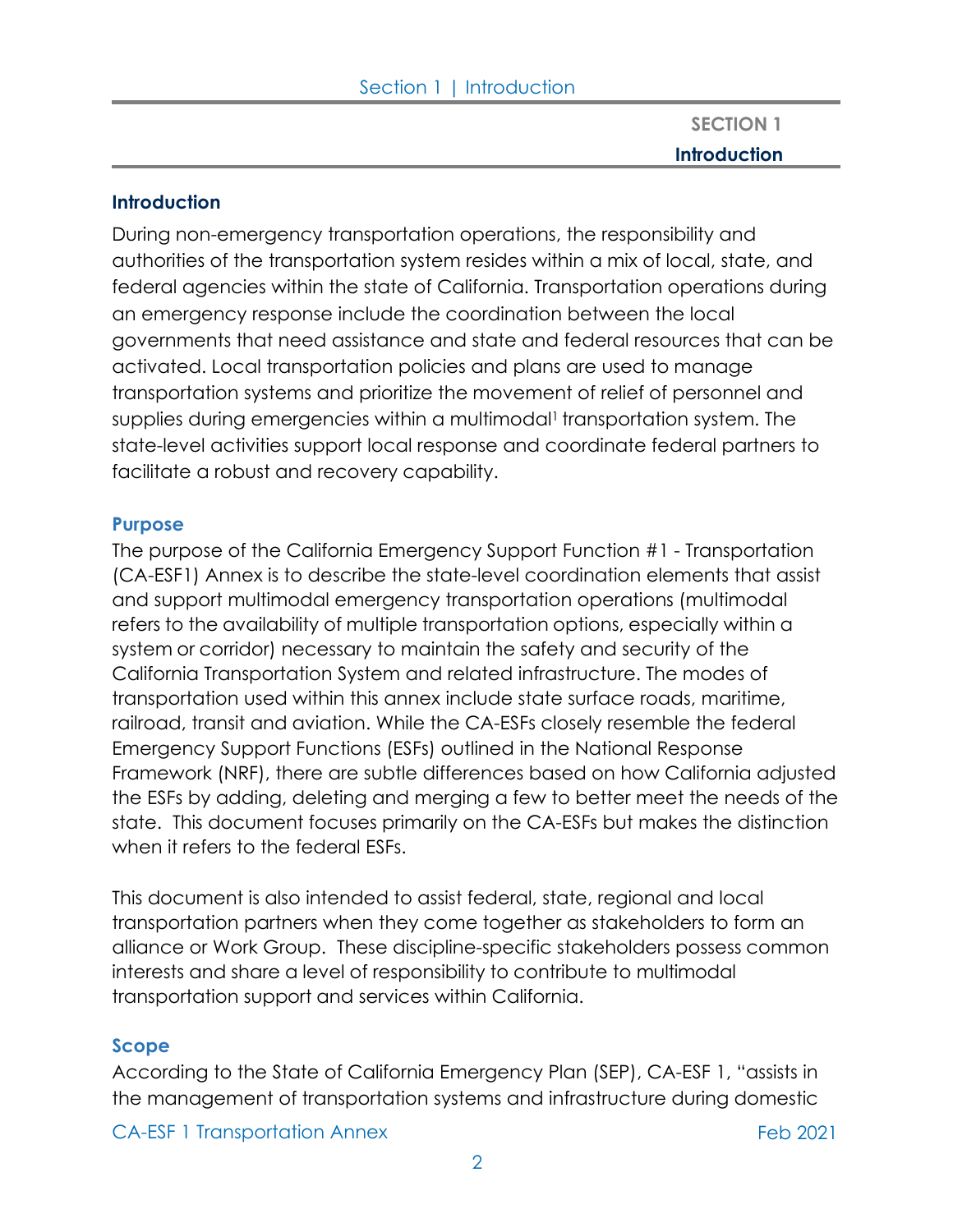threats or in response to incidents." CA-ESF 1 also provides recommendations and subject matter expertise to the Governor's Office of Emergency Services (CAL OES) associated with CA-ESF 1 preparedness, mitigation, response, and recovery strategies.

#### **Interactions with Other Emergency Support Functions**

The CA-ESF 1 stakeholders collaborate with several other emergency support functions that request transportation assistance and expertise. Additionally, CA-ESF 1 stakeholders may need to request support and information sharing from other emergency support functions in order to obtain specific information from an emergency support function subject matter expert(s). Exhibit 1-1 illustrates the significant interactions with other emergency support functio*ns.* 

| <b>CA-ESF Name</b>                         | <b>ESF</b> Interaction                                                                                                                                                                                                                                           |
|--------------------------------------------|------------------------------------------------------------------------------------------------------------------------------------------------------------------------------------------------------------------------------------------------------------------|
| CA-ESF 2 – Communications                  | Coordinate communication hardware and<br>systems with transportation communications<br>hardware and systems                                                                                                                                                      |
| CA-ESF 3 – Construction and<br>Engineering | Coordinate the removal of debris and the<br>assessment of structural and damage<br>assessments of the transportation and<br>transportation infrastructure                                                                                                        |
| CA-ESF 8 - Public Health and<br>Medical    | Coordinate the transportation of the<br>Strategic National Stockpile if utilized                                                                                                                                                                                 |
| CA-ESF 10 - Hazardous<br>Materials and Oil | • Support the clearance of roadways and<br>other transportation system elements to<br>facilitate the hazardous materials response<br>Coordinate with the U.S. Coast Guard for<br>emergencies that occur within its jurisdiction<br>and have a maritime component |
| CA-ESF 12 – Utilities                      | Coordinate and support the restoration of<br>the utility's infrastructure and emergency fuel<br>and related pipelines. Note that in California<br>pipelines are part of CA-ESF 12.                                                                               |

## *Exhibit 1-1: Emergency Support Function (ESF) Interaction*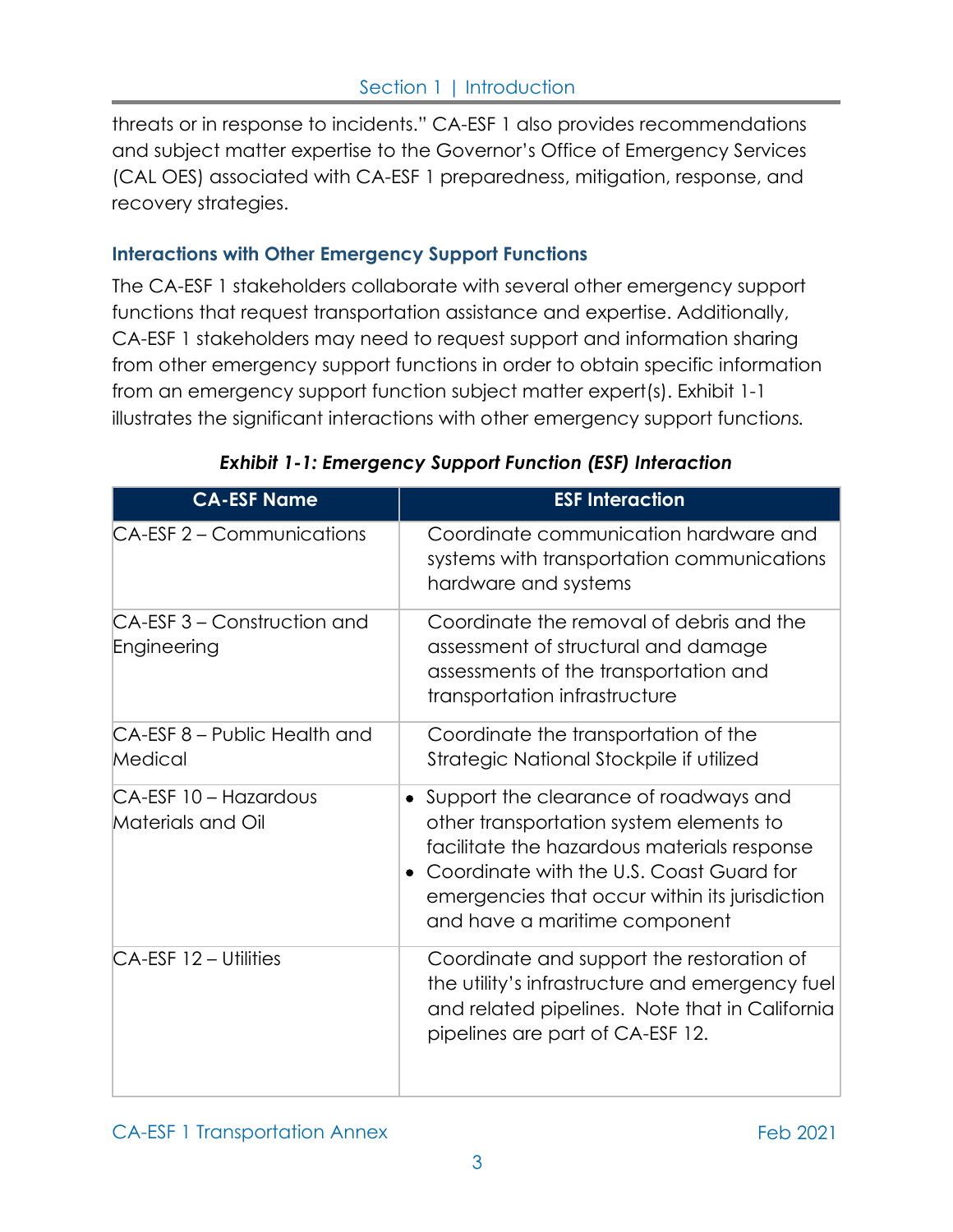| <b>CA-ESF Name</b>               | <b>ESF Interaction</b>                                                                                                                                                                                                                                                                                                                                                                                                  |
|----------------------------------|-------------------------------------------------------------------------------------------------------------------------------------------------------------------------------------------------------------------------------------------------------------------------------------------------------------------------------------------------------------------------------------------------------------------------|
| $CA-ESF$ 13 – Law<br>Enforcement | Coordinate with the Law Enforcement<br>Operations Center (LEOC) in the State<br><b>Operations Center</b><br>Provide current status of transportation<br>resources for emergency response efforts<br>Request security for transportation resources<br>(if the emergency has a security concern)<br>Coordinate emergency evacuation route<br>planning<br>• Support evacuation efforts of law<br>enforcement and CA-ESF 13 |
| CA-ESF 14 - Recovery             | Provide status of the transportation system<br>and estimates for recovery (timelines,<br>resource support)                                                                                                                                                                                                                                                                                                              |
| CA-ESF 15 - Public Information   | • Provide timely information to the Joint<br>Information Center (JIC) on the status of<br>roadways, the transportation system<br>damage/status, and transportation response<br>efforts<br>Coordinate mapping between the SOC<br>Geographic Information System (GIS) team<br>and the California Department of<br>Transportation (Caltrans) operations center to<br>provide current maps to the JIC                       |

### **Exhibit 1-1: Emergency Support Function (ESF) Interaction, continued**

#### **Authorities and References**

The stakeholder authorities and references list the documents that provide the agreements for the stakeholder to participate in the emergency support function and the documents that influenced the CA-ESF 1 planning effort.

#### **Authorities**

The stakeholders of CA-ESF 1 may have statutory authorities governing their activities and participation in CA-ESF 1. The authorities listed in this annex provide an overview of the administrative orders, codes, statutes, ordinances, executive orders, regulations, and formal agreements relevant to the CA-ESF 1

CA-ESF 1 Transportation Annex Feb 2021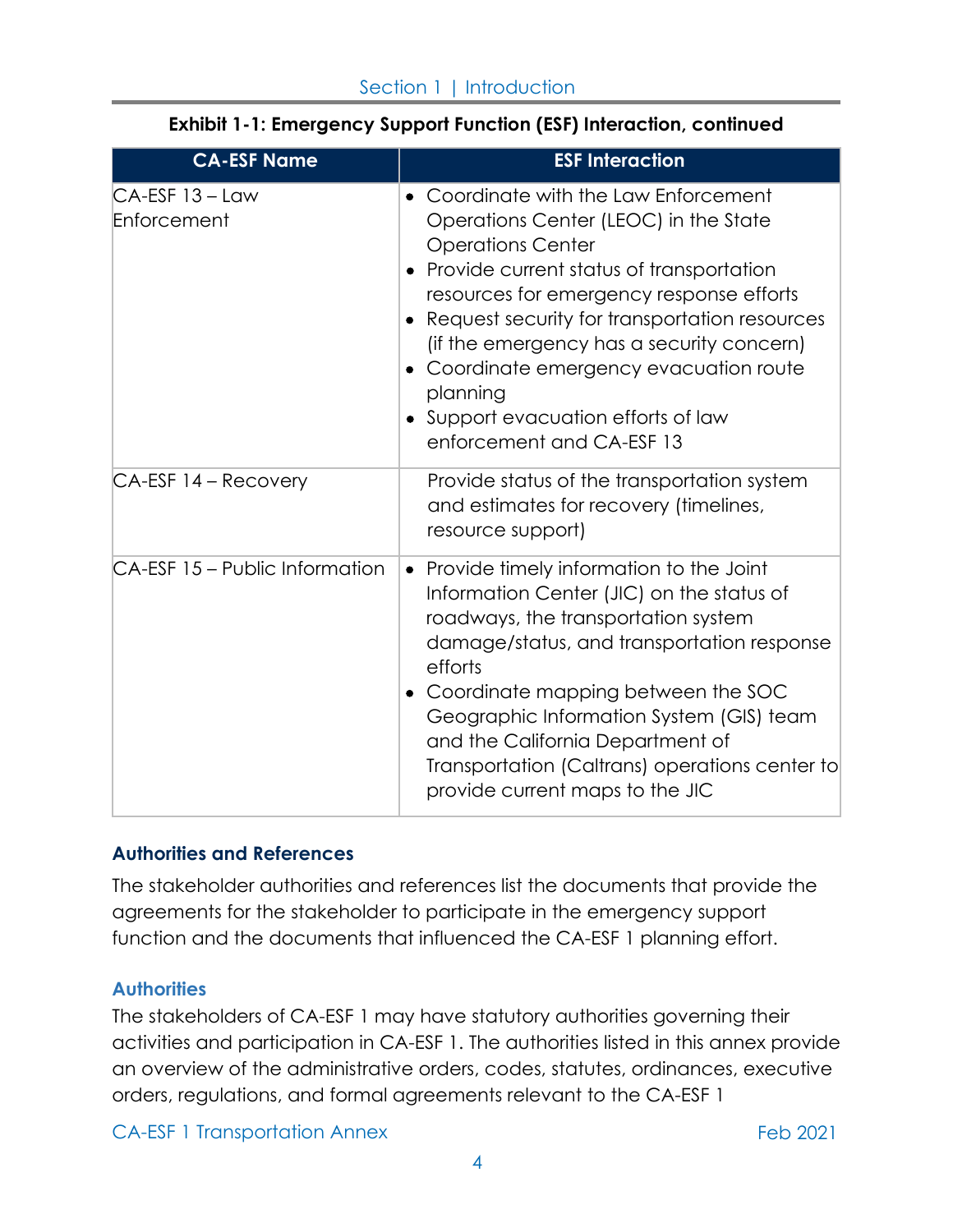stakeholders. A complete list of authorities is contained in Attachment A of this annex. The primary agencies' authorities include:

- CAL OES Administrative Order for Transportation
- Executive Order S-04-06
- Administrative Order Department of Transportation Executive Order No. W-9-91 initially issued May 29, 1991, and as updated.

#### **References**

The references are the documents and other publications utilized for the creation, update, and maintenance of CA-ESF 1. Documents include those issued by Cal OES, members of CA-ESF 1, public stakeholders, and private stakeholders that have planned for coordination and cooperation within CA-ESF 1. A detailed list of references is in Attachment A – Authorities and References.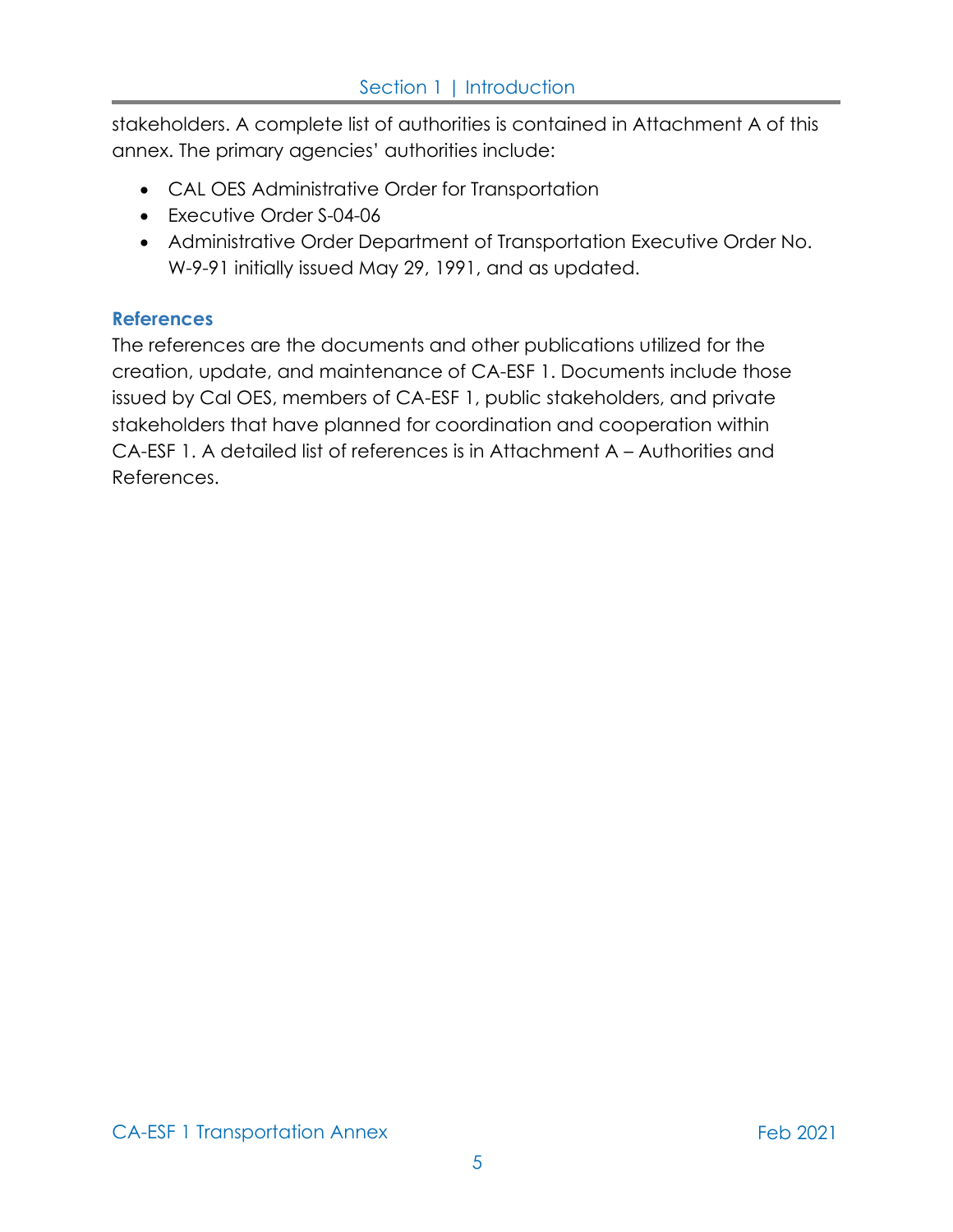## **Organization**

The State Agency administrative lead for CA-ESF 1 is the California State Transportation Agency (CalSTA). The State Department operations lead for CA-ESF 1 is the California Department of Transportation (Caltrans). The multimodal collaborative of CA-ESF 1 partners is known as the CA-ESF 1 Work Group. The CalSTA Secretary, or the Caltrans Director, may activate the CA-ESF 1 Work Group at any time as the needs of the incident or event warrant. Additionally, CalSTA or Caltrans activate as many or as few elements of the work group as necessary to meet incident needs. Cal OES may also activate the CA-ESF 1 Work Group. When Cal OES activates the work group, they may use other terms, such as Task Force, to describe the same multimodal transportation collaborative.

## **Transportation Modes**

Caltrans operates 12 Transportation Management Centers (TMCs) that are typically staffed 24 hours a day and are used to verify reported emergencies and to dispatch appropriate response. Some of the TMCs are co-located with the California Highway Patrol (CHP) communications/dispatch centers and utilize the CHP Computer Aided Dispatch to assist with coordination. The TMCs are also used to coordinate with County Communications Dispatch Centers. As an emergency response requires additional transportation resources, the TMCs work with their neighboring TMCs and local Emergency Operations Centers (EOCs) to ensure continued operations and coordinate to manage large‐scale and regional emergencies.

When considering the other modes of transportation and CA-ESF 1 stakeholders, most of the stakeholders are frequently involved in response under their agency's assigned response authorities. Due to the breadth and complexity among the CA-ESF 1 stakeholders, state-level awareness and collaboration is critical, but sometimes stove-piped during emergencies.

In order to enhance collaboration between the various modes of transportation, CA-ESF 1 is organized by core functions that give the CA-ESF 1 stakeholders a way of arranging key activities/capabilities that can be understood by other stakeholders and other emergency support functions. Core functions are not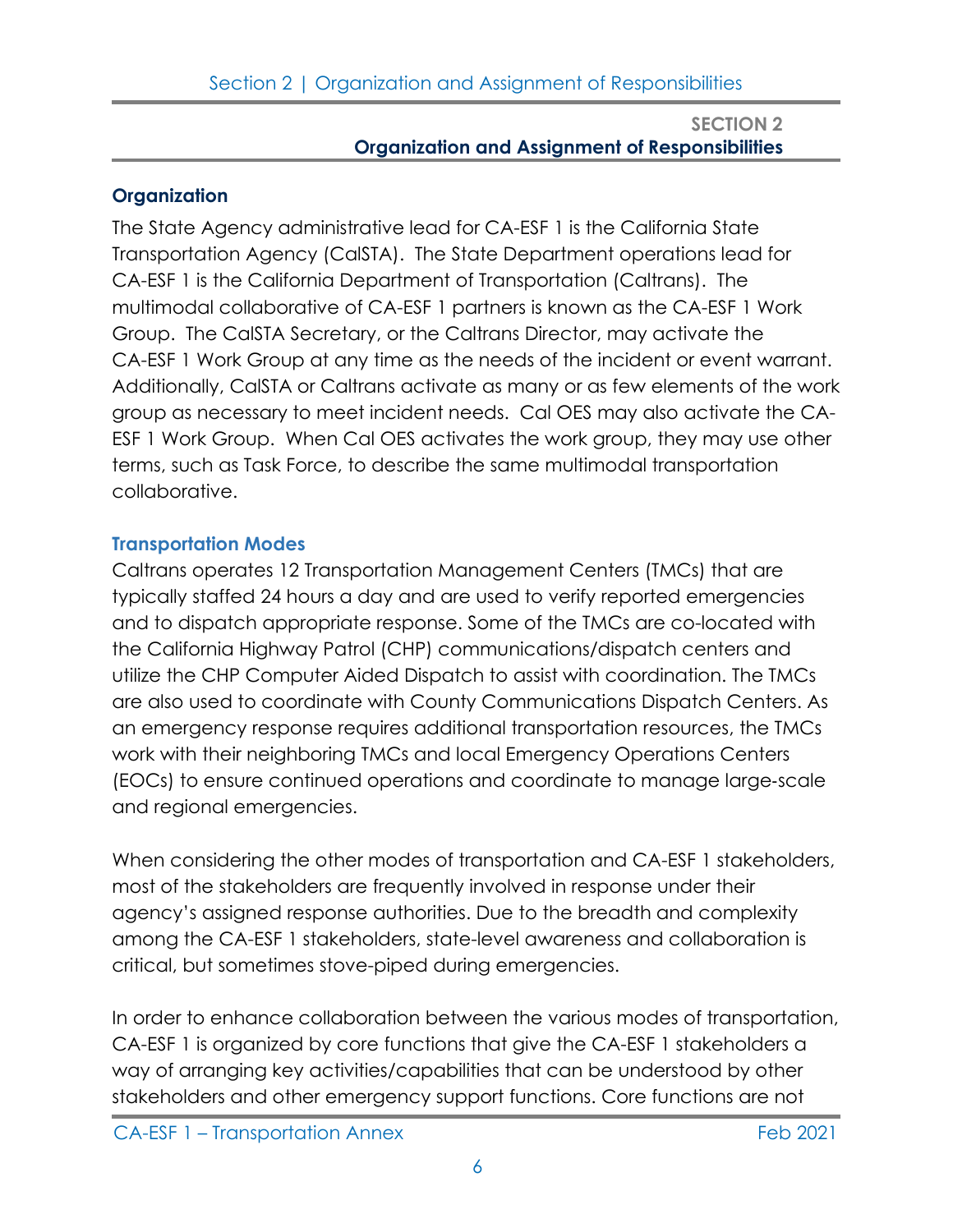exclusive to any single stakeholder within CA-ESF 1, but rather require the combined efforts of the entire community of stakeholders. Within each mode and core function, the capabilities (also described as categories of service and support) are used to group together the activities that are critical to the performance of the core function. The activities describe the elements of work that are completed in order to achieve the service or support capability. Resources, standards, and conditions will be connected to each activity. During response planning and operations, the core functions give the CA-ESF 1 stakeholders a way of organizing key collaboration topics at the various levels of an emergency response (local, Operational Area (OA), regional, state, and federal). The CA-ESF 1 core functions table is in Attachment C. The CA-ESF 1 core functions are:

- Aviation
- Maritime
- Railroad
- Surface Roads and Bridges
- Transit

Diagram 2-1 illustrates the CA-ESF 1 Organization.



## **Diagram 2-1: CA-ESF 1 Organization**

## **Regional Emergency Operations Center (REOC) Support Structure**

Regional Emergency Operations Centers (REOCs), when activated, are responsible for ensuring that coordination and information management is in

CA-ESF 1 – Transportation Annex Feb 2021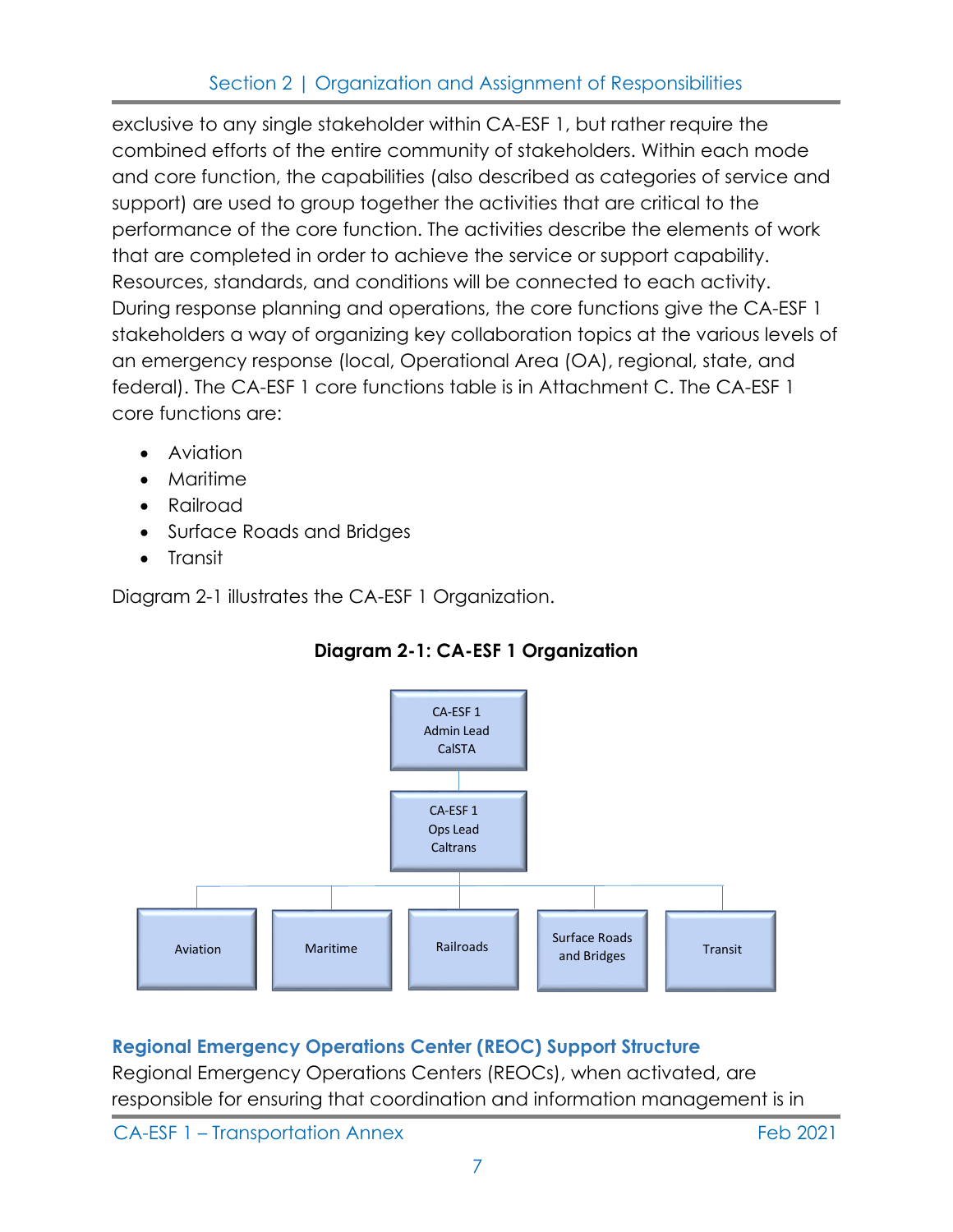place for providing support to local governments during an emergency. Generally, a REOC is staffed with the Cal OES Regional Administrator and Duty Officer. As the emergency expands, the REOC may add operational functions as needed. In the applicable area, the REOC may use the Metropolitan Transportation Commission (MTC) to provide coordination and support to the REOC.

The REOC locates and mobilizes resources available within the region and from state agencies. Agencies may be requested to send agency representatives to assist in coordinating their agency's support. For CA-ESF 1, CHP, Caltrans, or other transportation partners may be asked to sit in the REOC to help coordinate transportation information. Additionally, the REOC may coordinate with the closest TMC.

## **State Operations Center (SOC) Response Support Structure**

The State Operations Center (SOC) is responsible for coordinating resource requests and resolving priority issues that might arise at the regional level and between the three Cal OES Administrative Regions. The SOC is also responsible for coordinating with Federal Emergency Management Agency (FEMA) and other federal agencies involved in the implementation of the National Response Framework (NRF), and National Disaster Recovery Framework, in California. Caltrans has a seat in the SOC to help coordinate CA-ESF 1 information and mission tasks, while CHP has a seat in the Law Enforcement Operations Center to help coordinate CA-ESF 13 (Law Enforcement) information and mission tasks.

# **Federal Support Structure**

The federal government organizes its resources and capabilities within 15 Emergency Support Functions (Fed-ESFs), as described in the NRF. When the federal government deploys a Fed-ESF to assist in an emergency, it provides the greatest possible access to federal department and agency resources. Fed-ESF coordinators and primary agencies are identified based on authorities and resources. Support agencies are assigned based on the availability of resources in each functional area. Each Fed-ESF aligns categories of resources and provides strategic objectives for their use. CA-ESF 1 is supported by several federal entities, including, but not limited to:

• U.S. Department of Transportation (USDOT) is the designated federal point of contact for Fed-ESF 1 Transportation. It aids Caltrans and local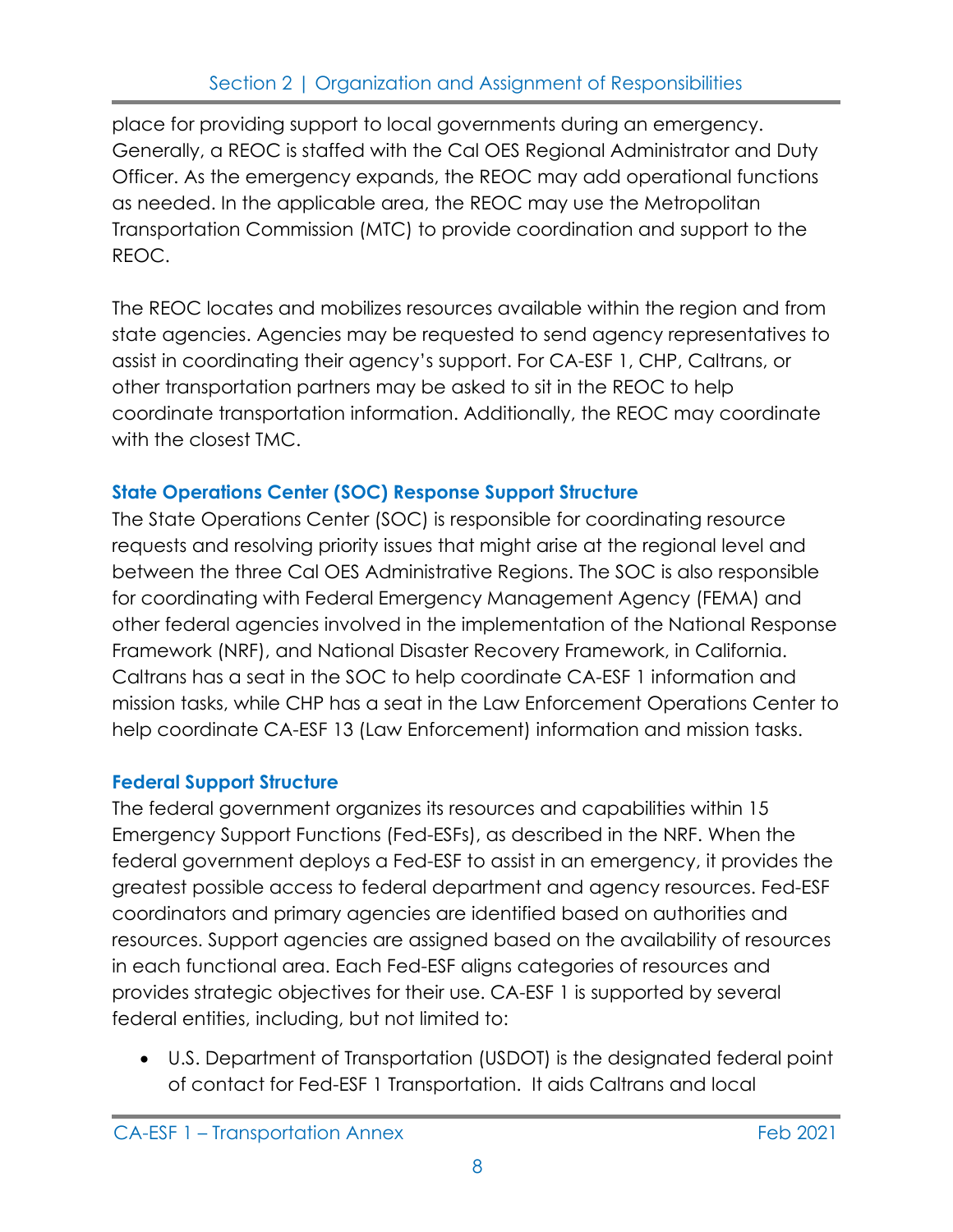governments with damage support on roads, bridges and other facilities on the federal aid system. USDOT leverages the support of the transportation administrations under them including:

- o Federal Aviation Administration (FAA)
- o Federal Highway Administration (FHWA)
- o Federal Railroad Administration (FRA)
- o Federal Transit Administration (FTA)
- o Maritime Administration (MARAD)
- National Highway Traffic Safety Administration (NHTSA)
- National Transportation Safety Board (NTSB)
- U.S. Department of Agriculture, U.S. Forest Service (USFS)
- U.S. Department of Commerce, National Oceanic and Atmospheric Administration (NOAA)
- U.S. Department of Defense (DoD)
- U.S. Department of Homeland Security (DHS)
- U.S. Department of Justice (DOJ)
- U.S. Department of State (DoS)
- U.S. Department of the Interior (DOI)
- General Services Administration (GSA)
- U.S. Postal Service (USPS)

## **California Emergency Support Function (CA-ESF) Governance Structure**

CA-ESF 1 is coordinated by a Work Group that consists of 8-10 members, and possibly more depending on the scope of the emergency. The CA-ESF 1 Work Group is administratively led by CalSTA and operationally led by Caltrans and has the following responsibilities within the CA-ESF 1 coordination structure:

- Coordinating among CA-ESF 1 stakeholders for the implementation of transportation response and coordination
- Providing support for the development and ongoing maintenance of CA-ESF 1
- Overseeing the functioning of CA-ESF 1
- Continuing development and maintenance of CA-ESF 1
- Reviewing, arbitrating, and making final recommendations regarding unresolved issues on guidance, training, and compliance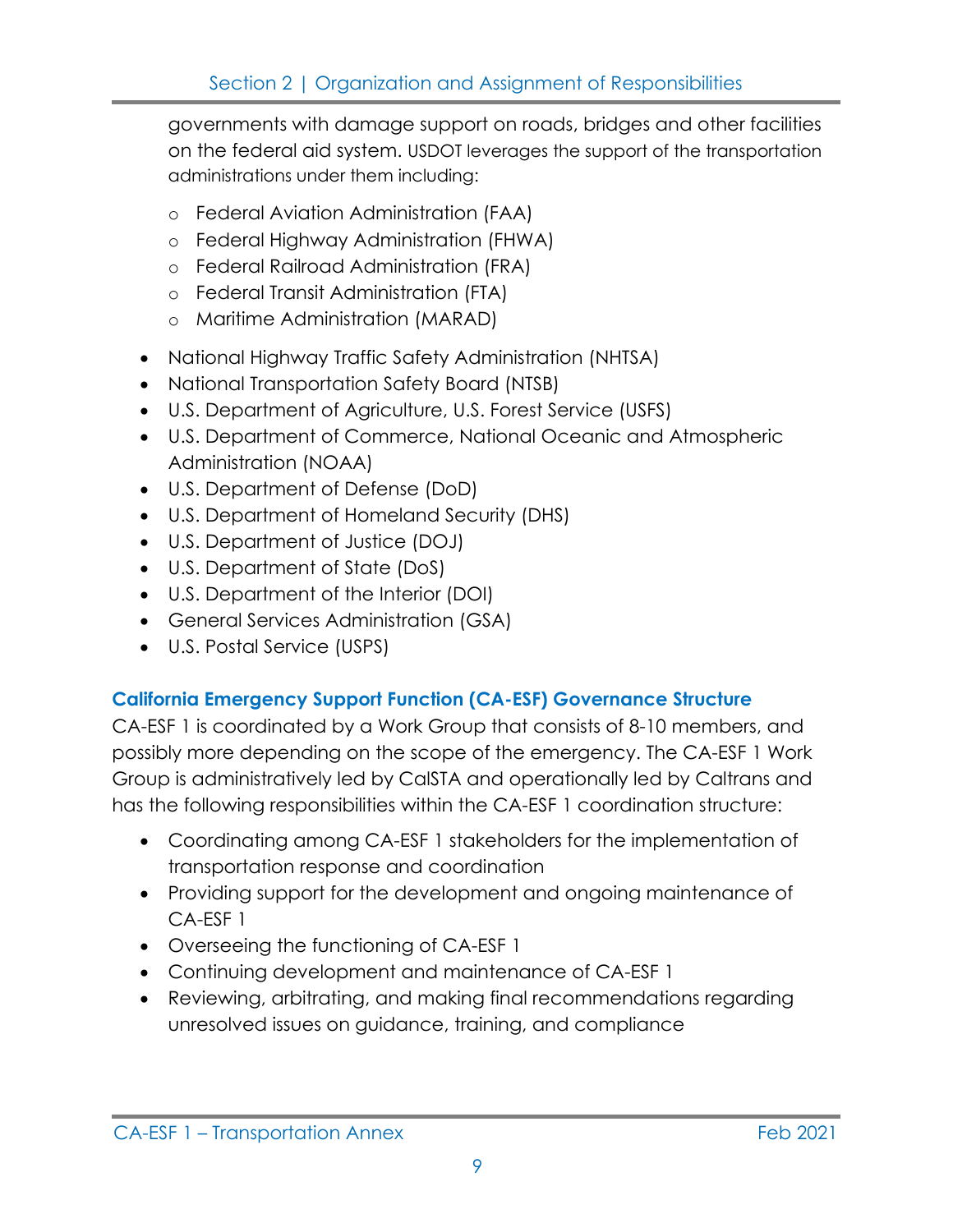## **Administrative Orders (AOs)**

The Administrative Orders (AOs) for all state agencies expand upon the emergency preparedness, response, recovery and mitigation functions of state government entities. The AOs provide for the assignment of functions to state agencies to be performed before, during, and after an emergency for the coordination and direction of the emergency operations, and guides Cal OES in coordinating priority tasks and programs that the state entity will perform with respect to emergency preparedness, response, recovery, and mitigation.

## **Decision-Making Process**

The CA-ESF 1 Work Group uses a decision-making process that involves all the stakeholders and modal partners within CA-ESF 1. To the extent possible, decisions regarding the development, implementation and maintenance of CA-ESF 1 will be made through consensus. A consensus approach encourages stakeholder participation in shaping a decision that all group members can accept. Reaching consensus does not necessarily imply that the agreed-upon decision is every group member's first choice, but it represents the best decision that all members can support in order to advance the group's goals.

It is expected that the CA-ESF 1 Work Group will seek consensus on decisions pertaining to the development, implementation and maintenance of CA-ESF 1. However, consensus may not always be achievable. If a decision, including recommendations, cannot be made on a consensus basis, then the decision of the majority will go forward to the next level accompanied by a report detailing the issues and concerns of the dissenting participant(s).

## **Meeting Frequency and Protocols**

The CA-ESF 1 Work Group will meet regularly to discuss transportation topics, policies, and procedures. As the joint lead departments for CA-ESF 1, CalSTA and Caltrans will coordinate the development and maintenance of CA-ESF 1, review and approve work products, and establish priorities for CA-ESF 1.

## **Lead Agency/Department**

In the State Emergency Plan (SEP), CalSTA is named as the Lead Administrative Agency for the development, implementation, and maintenance of CA-ESF 1. Some of this responsibility may be delegated to Caltrans for actual operations, as appropriate. Caltrans has ongoing operational responsibilities throughout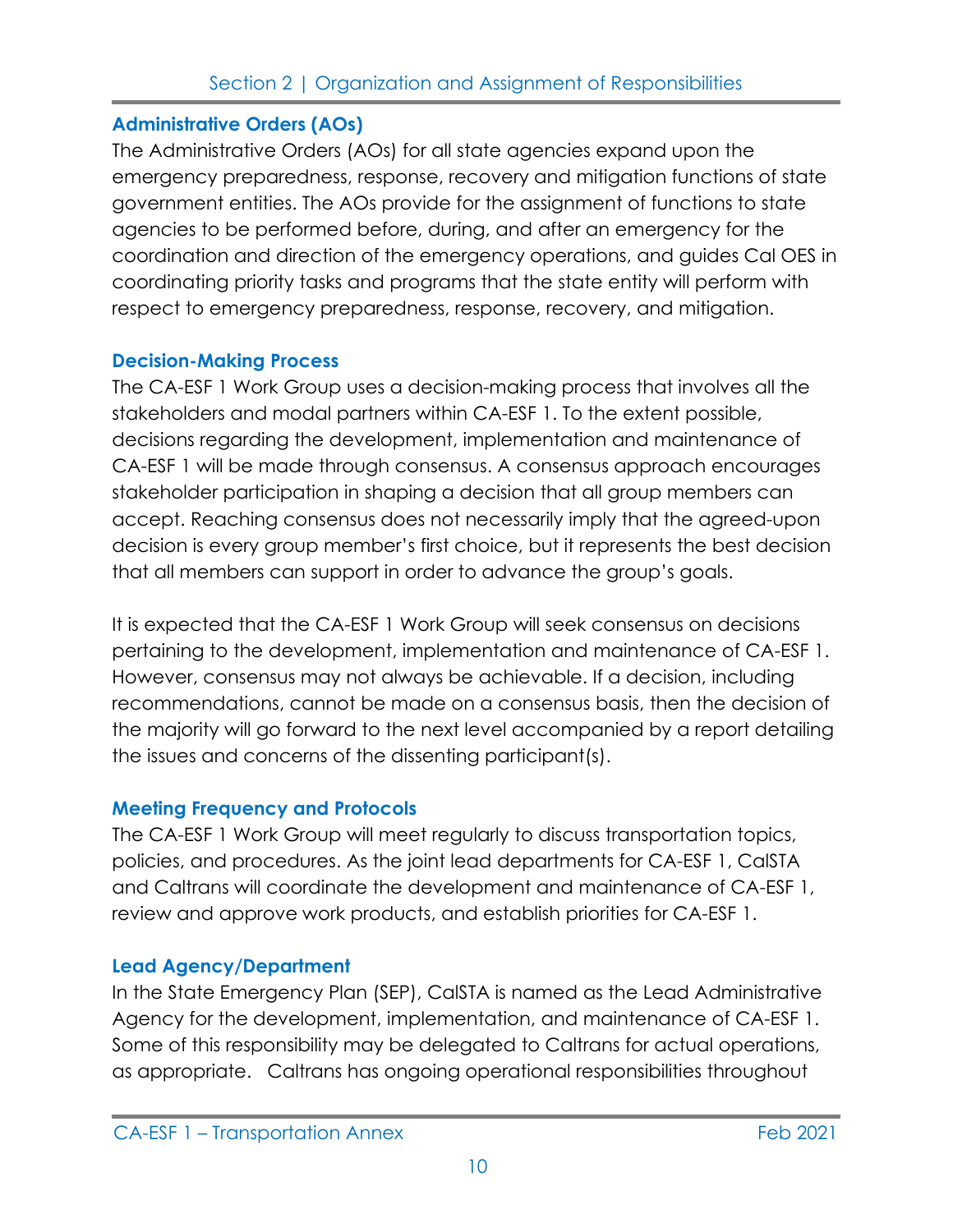preparedness, mitigation, response, and recovery and provides the leadership, ongoing communication, coordination, and oversight for CA-ESF 1.

#### **Emergency Support Function (CA-ESF) Operations Coordinator**

The CA-ESF 1 Coordinator is designated by CalSTA and may be someone from CalSTA or Caltrans. The CA-ESF 1 Coordinator facilitates the synchronization and harmonization of activities among the transportation stakeholders.

During an emergency response, the CA-ESF 1 Coordinator serves as the conduit of information between the core functions of the Work Group and the SOC. The CA-ESF 1 Coordinator provides information related to the capabilities and activities of the CA-ESF 1 stakeholders that are located throughout the state to the CalSTA Agency Representative. The CA-ESF 1 Operations Coordinator typically sits at Caltrans but can relocate to a more appropriate location as needs warrant.

#### **Exhibit 2-2: CA-ESF 1 Coordinator Responsibilities**

#### **Coordinator Responsibilities**

#### **Preparedness and Mitigation**

- Identify subject matter experts within the CA-ESF 1 transportation community and ensure agency representatives participate in state level catastrophic planning efforts
- Support the preparedness and mitigation efforts among transportation infrastructure stakeholders at the state and local levels
- Update and maintain the CA-ESF 1 contact list for all CA-ESF 1 stakeholders
- Coordinate the collection of transportation after action report (AAR) information and incorporate into the annex
- Coordinate with the Fed-ESF 1 point-of-contact (POC), namely USDOT, before directly contacting FEMA Region IX on information sharing, communication, and response topics

#### **Response**

- Process and coordinate requests for transportation support in support of the SEP
- Coordinate transportation activities to supplement the efforts of state agencies and local jurisdictions and volunteer organizations requiring assistance in performance of their emergency response and recovery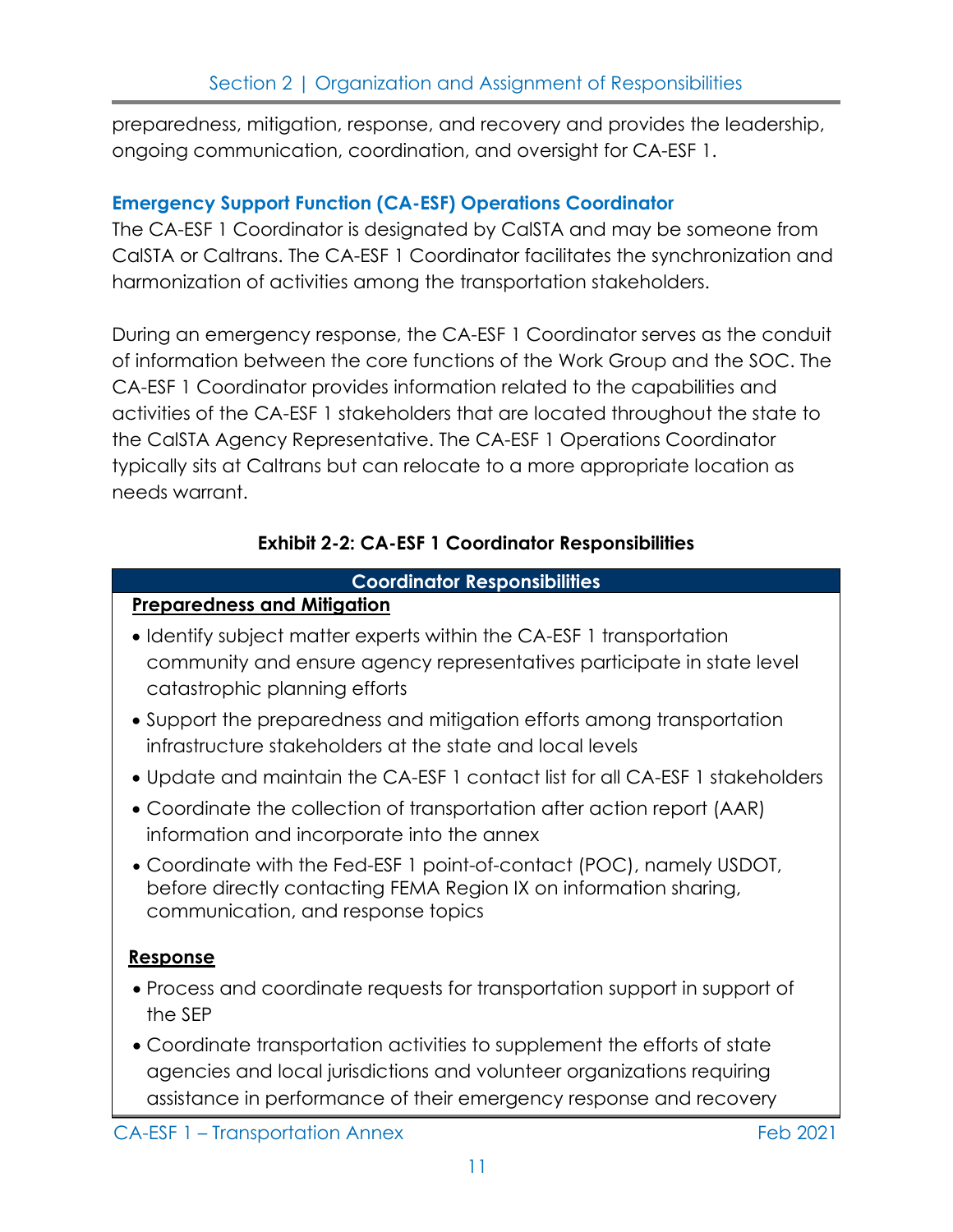#### **Coordinator Responsibilities**

### **Response, continued**

missions

- Establish the priority and/or allocation of transportation resources. This includes:
	- o Collecting the damage assessment information from CA-ESF 1 stakeholders and Core Function Leads
	- o Determining usable portions of surface, aviation, maritime, railroad, and transit modes of transportation
	- o Determining an estimated time to repair each mode
- Coordinate with state agencies, local jurisdictions, and neighboring states
- Coordinate the flow of all modes of transportation traffic in and to the emergency area for the effective movement of relief and/or recovery supplies, personnel and equipment. This includes the coordination and control of emergency highway traffic regulation in conjunction with the CHP, USDOT, and the Federal Highway Administration (FHWA)
- Coordinate with commercial transportation providers concerning significant interruptions of service
- In coordination with CA-ESF 7 Resources, coordinate with general contractors, construction, commodity movement, warehousing, and equipment rental companies for transportation related resources and services
- Stand up the California Air Coordination Group (ACG) and/or an air coordination center, when appropriate, to gain better awareness of aviation mission tasking and airspace planning. Caltrans Division of Aeronautics is the state lead for air coordination, but engages with federal, state and local aviation partners in a collaborative manner at a scale appropriate for the incident.
- Coordinate aerial reconnaissance and photographic missions, as requested, through the ACG, provided resources are available
- Coordinate the transportation-related public information and mapping support to the Governor's Office, the Cal OES JIC, and the GIS Unit in the SOC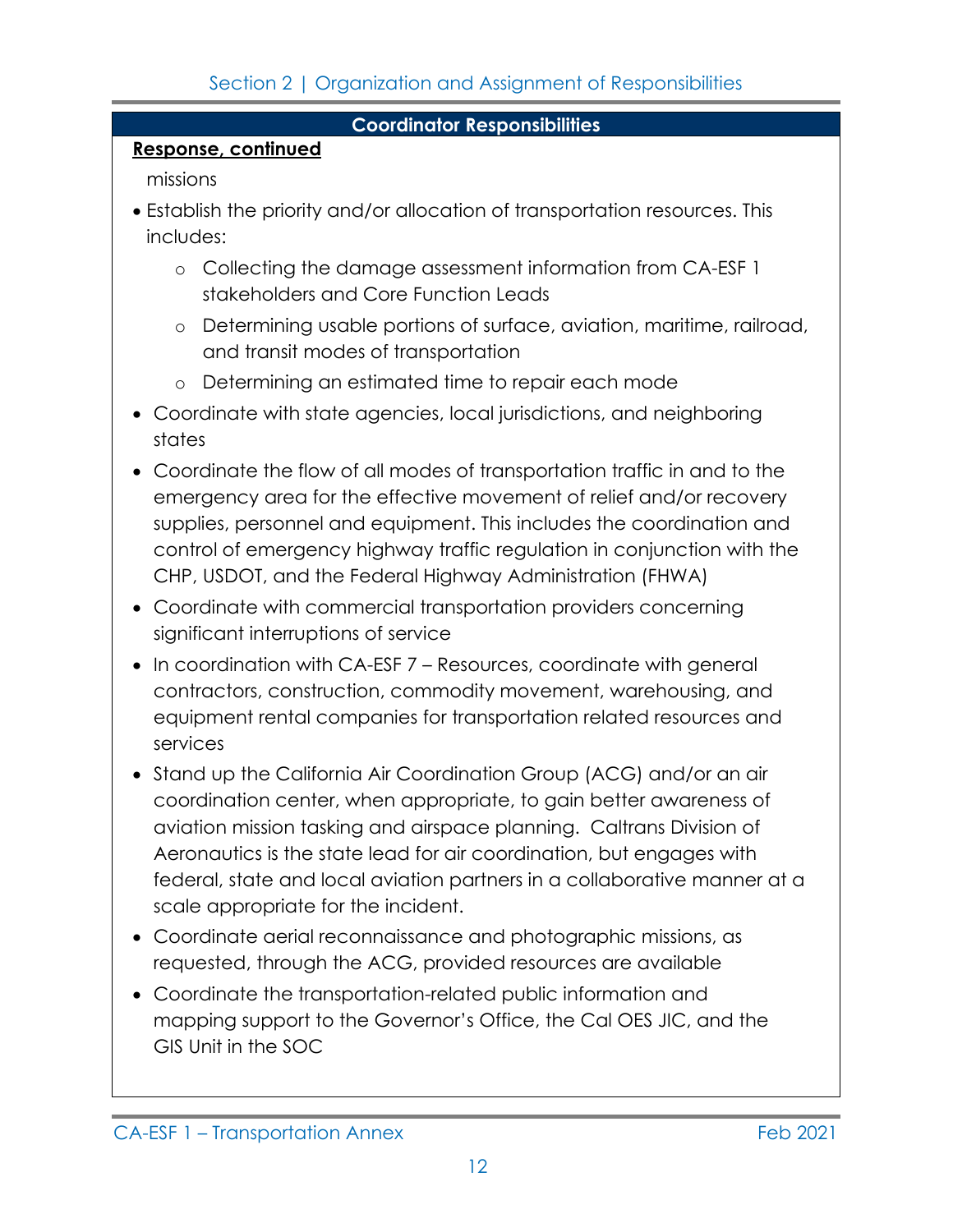#### **Coordinator Responsibilities**

#### **Response, continued**

- Establish collaboration with stakeholders, Core Function Leads, or other CA-ESF Task Force members as necessary
- Provide contact information for CA-ESF 1 stakeholders to state and federal partners through established incident procedures
- Provide technical and subject matter expertise for CA-ESF 1
- Notify CA-ESF stakeholders and activate and/or report to the CalSTA DOC
- Participate (or coordinate with Agency Representative) in action planning, and section and task force meetings, as may be scheduled during the operational period
- Establish emergency information (situation briefing, previous status reports, etc.) and update stakeholders
- Establish the parameters for the situation status information with the Planning and Intelligence Section to ensure CA-ESF 1 information is included in the SOC Situation Status Report
- Actively coordinate with stakeholders at other locations on response activities, consistent messaging, and technical assistance
- Establish communication with USDOT (if activated)
- Act as a conduit of information from the CA-ESF stakeholders to the REOC/SOC on CA-ESF 1 stakeholders' intelligence and resource capabilities
- Prepare "options packages" that are comprised of CA-ESF 1 stakeholders' capabilities for the CalSTA Agency Representative and the Operations Section in the SOC on behalf of CA-ESF 1 when tasked
- Share information and status updates with all stakeholders
- Complete duty logs, CA-ESF documentation, and status report for each shift worked

## **Recovery**

• Provide or coordinate the provision of transportation support to state agencies, local jurisdictions, tribal governments, volunteer organizations, and non-governmental organizations requiring assistance in the performance of their emergency response and recovery missions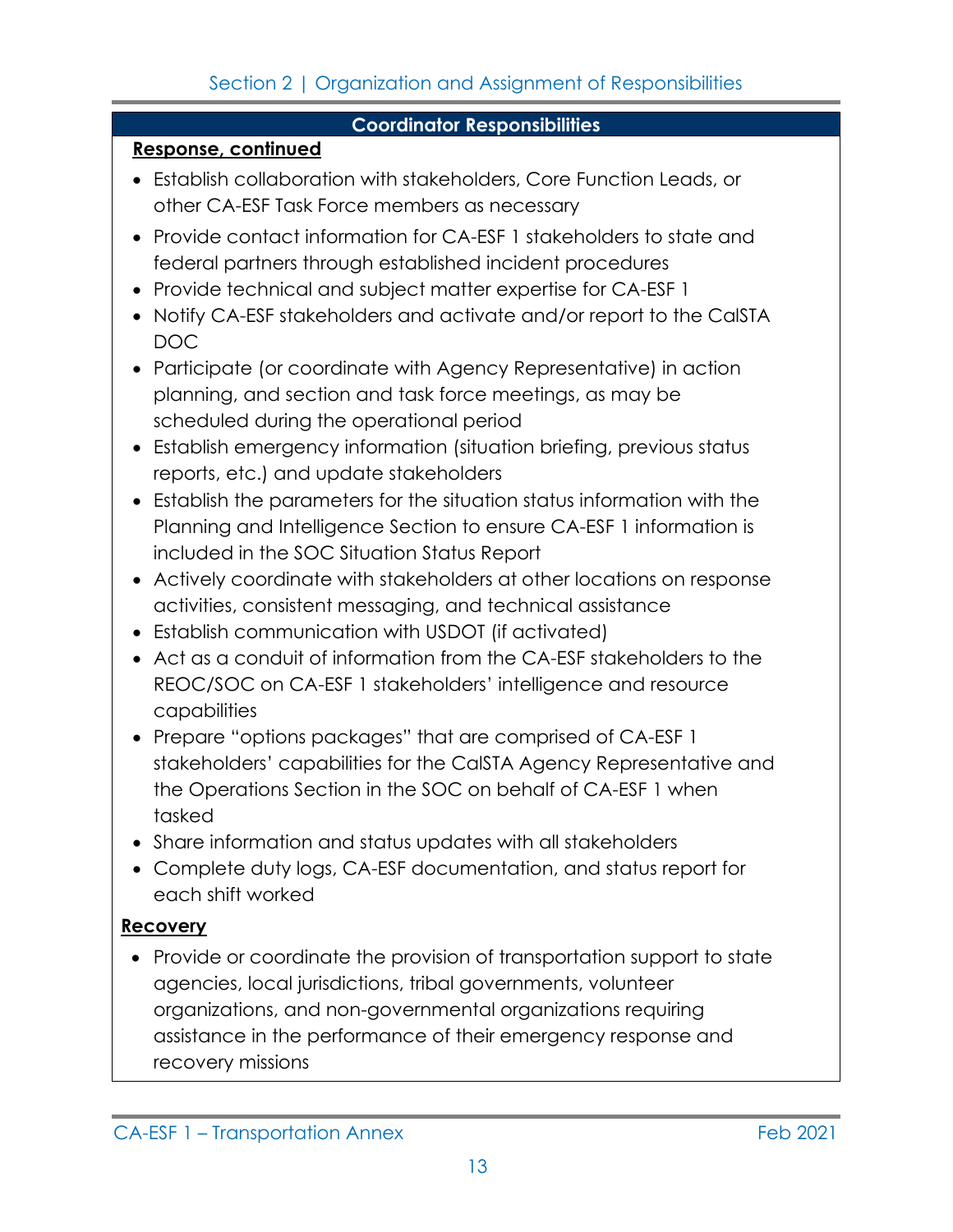#### **Coordinator Responsibilities**

- Coordinate the restoration and recovery of the transportation systems and infrastructure
- Ensure transportation routes are re-established to meet the Americans with Disabilities Act (ADA) requirements (fixed route service should be accessible to people with functional needs, including individuals who use wheelchairs)
- Ensure all transportation services meet the transportation needs of those with disabilities and others with access and functional needs following an emergency, per the USDOT requirements

#### **Primary Agency/Departments**

The CA-ESF 1 Primary Agency and Departments are state entities with significant authorities or subject matter expertise that have access to the resources and capabilities for a particular function within CA-ESF 1. CA-ESF 1 may have multiple departments listed in this section. The specific responsibilities of the Primary Agency and Departments directly related to CA-ESF 1 activities are shown in Exhibit 2-3.

| <b>Core Function</b>     | <b>Responsibilities</b>                                                                                                                                                                                             |
|--------------------------|---------------------------------------------------------------------------------------------------------------------------------------------------------------------------------------------------------------------|
| All Transportation Modes | <b>CalSTA Specific Transportation Actions:</b>                                                                                                                                                                      |
|                          | Provide transportation policies and guidance as<br>needed                                                                                                                                                           |
|                          | • Monitor and report status of and damage to the<br>transportation system and infrastructure as a<br>result of the emergency                                                                                        |
|                          | • Coordinate the restoration and recovery of the<br>multimodal transportation systems and<br>infrastructure                                                                                                         |
|                          | • Coordinate and support preparedness,<br>mitigation, response, and recovery activities<br>among transportation stakeholders within the<br>authorities and resource limitations of CA-ESF 1<br>Agencies/Departments |

## **Exhibit 2-3: Primary Agency and Department Responsibilities**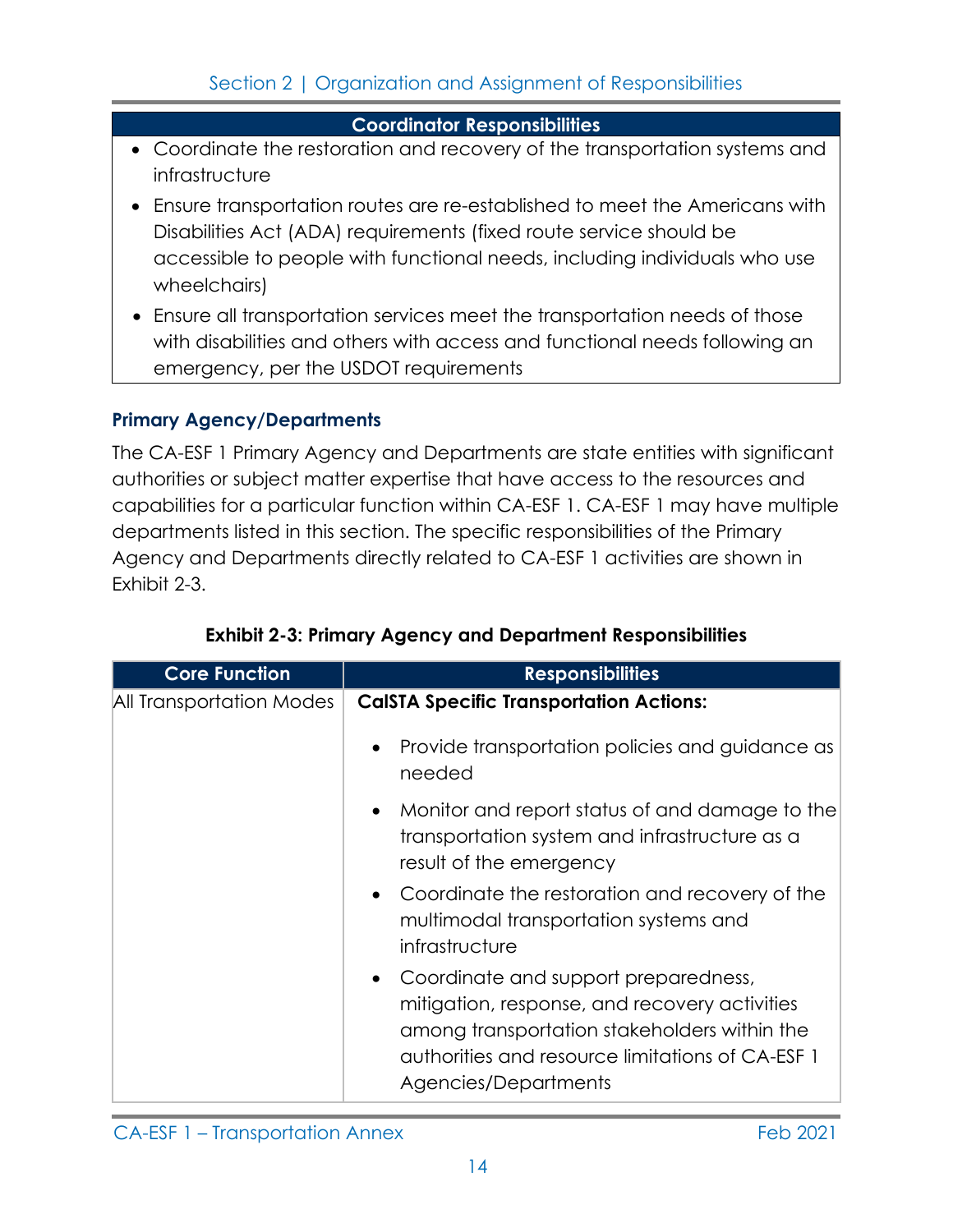| <b>Core Function</b>     | <b>Responsibilities</b>                                                                                                                                                                                                                                                                       |
|--------------------------|-----------------------------------------------------------------------------------------------------------------------------------------------------------------------------------------------------------------------------------------------------------------------------------------------|
|                          | Ensure transportation activities as they relate to<br>multimodal transportation, in support of<br>response operations, are met                                                                                                                                                                |
|                          | Coordinate with commercial transportation<br>providers concerning significant interruptions of<br>service                                                                                                                                                                                     |
|                          | Maintain liaison with the USDOT on the status of<br>the state highway system                                                                                                                                                                                                                  |
| All Transportation Modes | <b>Caltrans Specific Transportation Actions:</b>                                                                                                                                                                                                                                              |
|                          | • Keep State Highway System transportation mode<br>open                                                                                                                                                                                                                                       |
|                          | • Support activities that keep aviation, railroad, transit<br>and maritime systems open.                                                                                                                                                                                                      |
|                          | • Help the CHP regulate highway traffic                                                                                                                                                                                                                                                       |
|                          | • Staff roadblocks as requested by CHP                                                                                                                                                                                                                                                        |
|                          | Document the status of transportation routes<br>into and within affected areas. CA-ESF 13<br>documents the status of evacuation routes but<br>collaborates this information with CA-ESF 1.                                                                                                    |
|                          | Clear state highways and assist with debris<br>$\bullet$<br>movement – opening roads that are emergency<br>routes falls under the activities of CA-ESF1, but<br>transitions to recovery phase of emergency<br>management and includes all transportation<br>routes, not just emergency routes |
|                          | Develop a transportation plan that identifies<br>routes of ingress and egress; thus, facilitating the<br>movement of personnel, equipment, and<br>commodities, based on priorities from the<br>Unified Coordination Group (UCG), exclusive of<br>evacuation route planning.                   |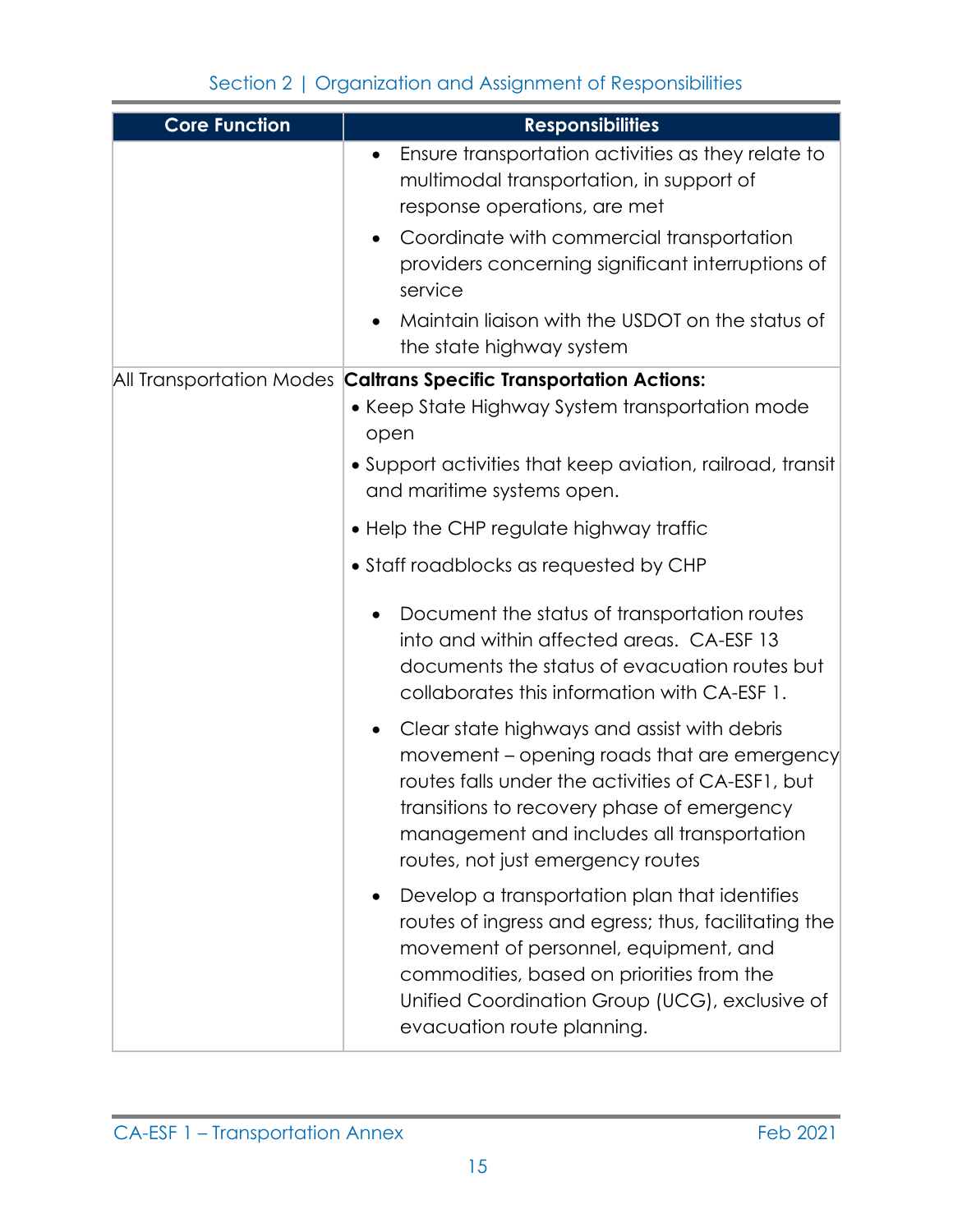| <b>Core Function</b> | <b>Responsibilities</b>                                                                                                                                                                                                              |
|----------------------|--------------------------------------------------------------------------------------------------------------------------------------------------------------------------------------------------------------------------------------|
|                      | Arrange for the acquisition or use of required<br>transportation resources alongside CA-ESF 7<br>Resources.                                                                                                                          |
|                      | Coordinate with TMCs, District EOCs, and CHP<br>communications centers (some are co-located<br>with TMCs)                                                                                                                            |
|                      | · During a war emergency, continue to manage<br>the State Transportation Organization and the<br>Heavy Construction Division, State Construction<br>Organization                                                                     |
|                      | • Provide assessments of transportation<br>infrastructure and traffic conditions                                                                                                                                                     |
|                      | • Assess damage to highway system and<br>implement route priorities objectives during<br>recovery efforts, as established by the UCG                                                                                                 |
|                      | • Operate as liaison with USDOT and the Federal<br>Highway Administration regarding the status of<br>the state highway system                                                                                                        |
|                      | • Provide transportation policies and guidance as<br>needed                                                                                                                                                                          |
|                      | • Coordinate state agency plans, procedures and<br>preparations for route recovery, traffic regulation,<br>and air transportation                                                                                                    |
|                      | • Support routing and directions for the movement of<br>victims out of an impacted area and the delivery of<br>necessary personnel and medical supplies to local<br>medical facilities and shelters, in coordination with<br>CA-ESF8 |
|                      | • Prepare road information and displays                                                                                                                                                                                              |
|                      | • Help the CHP and local traffic agencies regulate<br>and provide signage and staff for road closures                                                                                                                                |
|                      |                                                                                                                                                                                                                                      |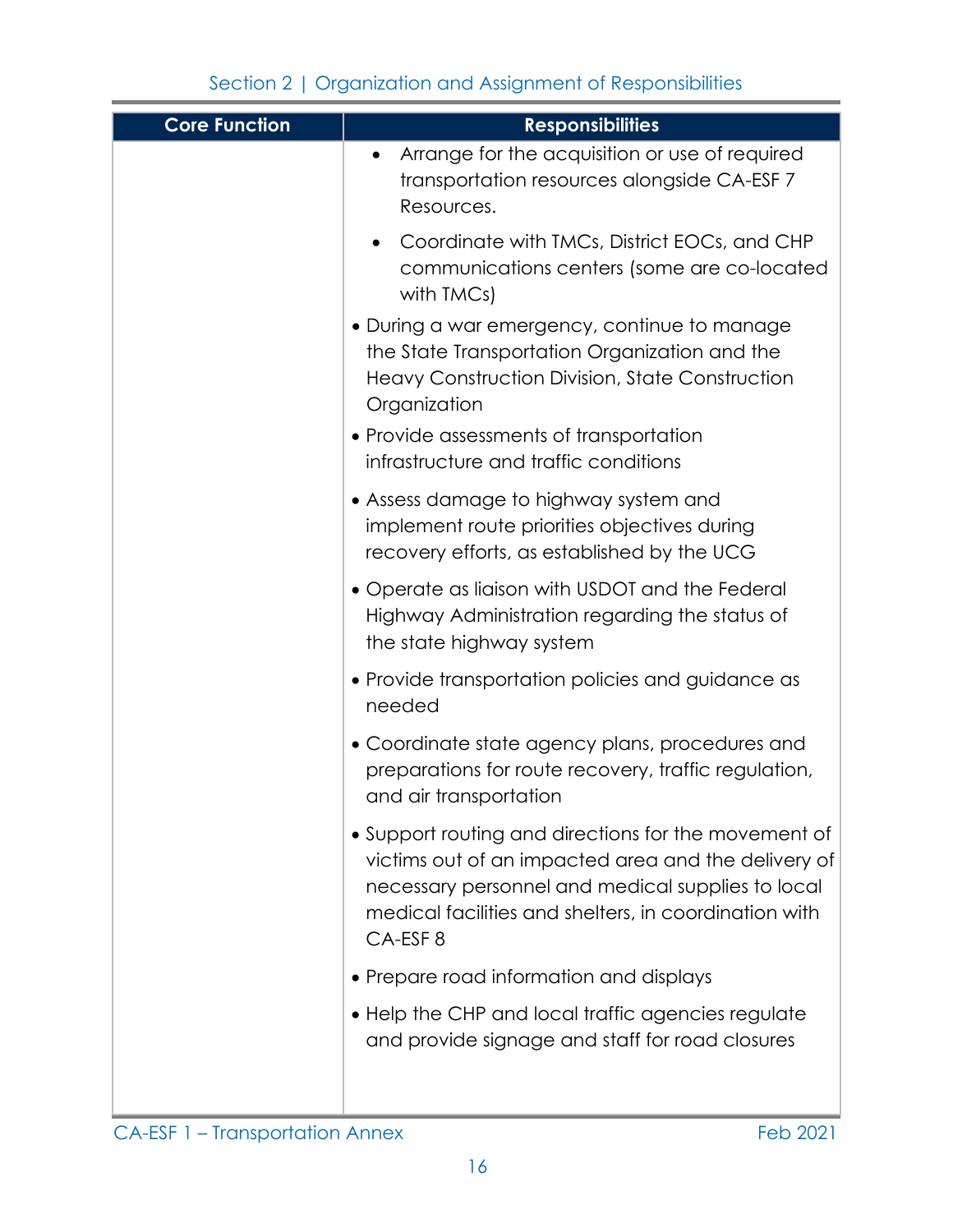| <b>Core Function</b>                                 | <b>Responsibilities</b>                                                                                                                                                                     |
|------------------------------------------------------|---------------------------------------------------------------------------------------------------------------------------------------------------------------------------------------------|
| Aviation                                             | <b>Caltrans Division of Aeronautics Actions:</b>                                                                                                                                            |
| <b>Transportation Mode</b>                           | • Lead and support the activities of the California Air<br>Coordination Group, as tasked                                                                                                    |
|                                                      | • Provide status reports on the condition of the State's<br>aviation system, in coordination with industry<br>partners                                                                      |
|                                                      | • Report any Commercial Service or General Aviation<br>airport closures                                                                                                                     |
|                                                      | • Provide status reports on the condition of air cargo<br>volume changes or air cargo system needs                                                                                          |
| Maritime Transportation                              | <b>Caltrans Freight Mobility Branch Actions:</b>                                                                                                                                            |
| Mode                                                 | • Provide status reports on the condition of the State's<br>maritime ports, in coordination with Cal OES'<br>maritime program and industry partners                                         |
| Railroad Transportation                              | <b>Caltrans Division of Rail and Mass Transportation</b>                                                                                                                                    |
| Mode                                                 | <b>Actions:</b>                                                                                                                                                                             |
| land<br>Public Transit<br><b>Transportation Mode</b> | • Ensure transportation activities as it relates to rail<br>transportation, in support of response operations,<br>are met                                                                   |
|                                                      | • Coordinate railroad status and support though<br>industry partners                                                                                                                        |
|                                                      | • Liaise with commercial rail transportation providers<br>concerning significant interruptions of service                                                                                   |
|                                                      | • Monitor and report status of and damage to the rail<br>transportation system and infrastructure as a result<br>of the emergency                                                           |
|                                                      | • Arrange for the support or use of required rail<br>transportation resources with industry partners                                                                                        |
|                                                      | • Report on the status of rail transportation routes into<br>and within affected areas                                                                                                      |
|                                                      | • Develop a rail transportation plan that identifies<br>routes of ingress and egress; thus, facilitating the<br>movement of personnel, equipment, and<br>commodities with industry partners |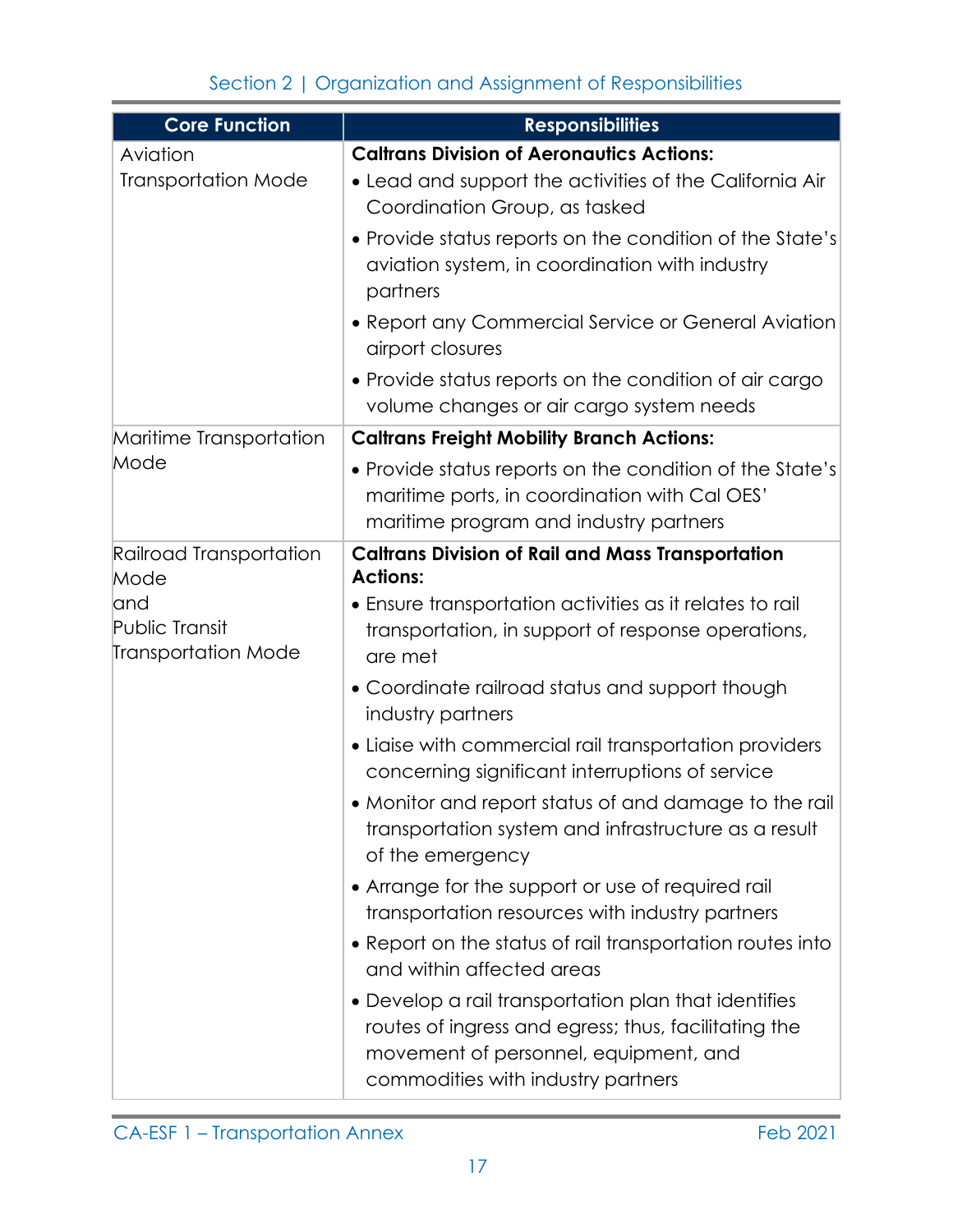| <b>Core Function</b> | <b>Responsibilities</b>                                                                                                                                                                                                                         |
|----------------------|-------------------------------------------------------------------------------------------------------------------------------------------------------------------------------------------------------------------------------------------------|
|                      | • Coordinate the restoration and recovery of the rail<br>transportation systems and infrastructure with<br>industry partners                                                                                                                    |
|                      | • Coordinate and support preparedness, mitigation,<br>response, and recovery activities among rail<br>transportation stakeholders within the authorities<br>and resource limitations of CA-ESF 1 agencies/<br>departments and industry partners |
|                      | • Monitor and report status of and damage to the rail<br>transportation system and infrastructure because of<br>the emergency                                                                                                                   |
|                      | • Coordinate public transit status and support through<br>the MPOs, RTPAs, and industry partners.                                                                                                                                               |

## **Supporting Agencies/Departments**

CA-ESF 1 Supporting Agencies/Departments are those state entities with specific capabilities or resources that support the primary agencies/departments in executing the mission of CA-ESF 1. The specific responsibilities of Supporting Agencies/Departments may be articulated within the agencies' administrative orders, agency plans, documents, or Standard Operating Procedures (SOPs). However, a reference and location of those plans, documents, or SOPs will be cited in Attachment A. The specific responsibilities of the Supporting Agencies/Departments directly related to CA-ESF 1 activities are articulated in Exhibit 2-4.

| <b>Core Function</b>   | <b>Responsibilities</b>                                                                                                                                                                                                                    |
|------------------------|--------------------------------------------------------------------------------------------------------------------------------------------------------------------------------------------------------------------------------------------|
| Surface Transportation | <b>Highway Patrol Specific Surface Transportation</b><br><b>Actions:</b>                                                                                                                                                                   |
|                        | • Act as the Director of the State Motor Transport<br>Division during times of a war emergency<br>• Perform tasks assigned in the California Emergency<br>Resources Management Plans for Transportation<br>during times of a war emergency |

## **Exhibit 2-4: Supporting Agency/Department Responsibilities**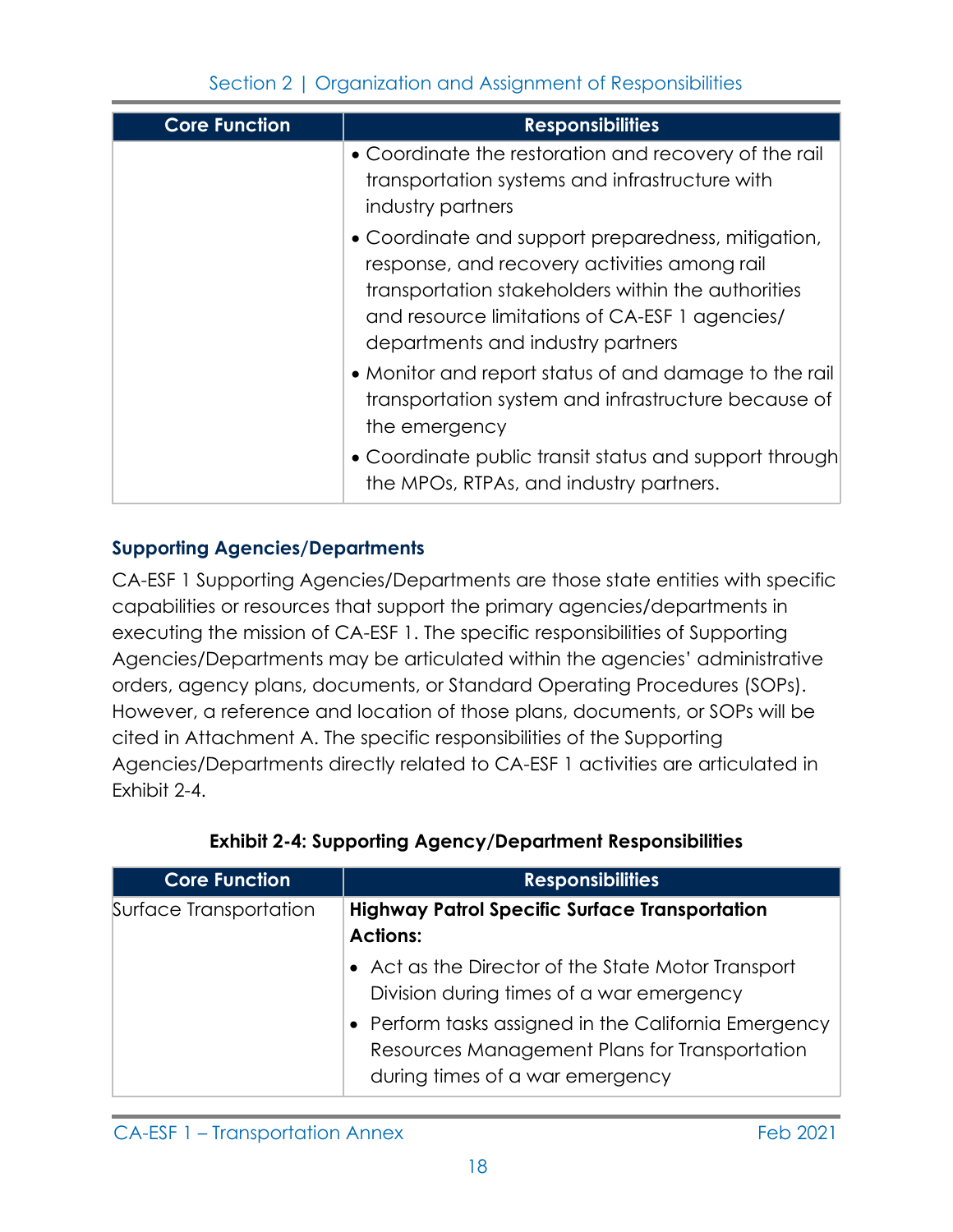| <b>Core Function</b>             | <b>Responsibilities</b>                                                                                                                                                                                                              |
|----------------------------------|--------------------------------------------------------------------------------------------------------------------------------------------------------------------------------------------------------------------------------------|
|                                  | • Continue emergency traffic regulation and control<br>procedures as required<br>Perform evacuation route planning with Cal OES                                                                                                      |
|                                  | Law Enforcement                                                                                                                                                                                                                      |
|                                  | Assist Caltrans with traffic route restoration                                                                                                                                                                                       |
|                                  | Provide police escorts on closed routes<br>$\bullet$                                                                                                                                                                                 |
|                                  | • Activate appropriate CHP Division Emergency<br>Operation Centers and the Emergency Notification<br>and Tactical Alert Center (ENTAC) to coordinate<br>resources and ensure the timely dissemination of<br>intelligence information |
|                                  | • Secure routes, regulates traffic flow, and enforce<br>safety standards for evacuation and re-entry into<br>evacuated areas                                                                                                         |
|                                  | • Coordinate interstate highway movement on<br>regulated routes with adjoining states                                                                                                                                                |
|                                  | • Establish highway safety regulations consistent with<br>location, type and extent of emergency conditions                                                                                                                          |
|                                  | • Support Caltrans with traffic route re-establishment<br>and continue emergency traffic regulation and<br>control procedures as required                                                                                            |
|                                  | Note that the California Highway Patrol (CHP) is a<br>supporting department to both CA-ESF 1 and CA-<br><b>ESF 13</b>                                                                                                                |
| Multiple Transportation<br>Modes | <b>Military Department Specific Surface Transportation</b><br><b>Actions:</b>                                                                                                                                                        |
|                                  | • Provide transportation support as tasked by Cal OES                                                                                                                                                                                |
|                                  | • Assist with local law enforcement agency                                                                                                                                                                                           |
|                                  | operations such as access control                                                                                                                                                                                                    |
|                                  | • Help clear debris and rubble from roadways,<br>bridges, essential facilities, and critical infrastructure<br>as resources permit                                                                                                   |
|                                  | • Help coordinate medical transportation (land,<br>maritime and air) separate from, and in                                                                                                                                           |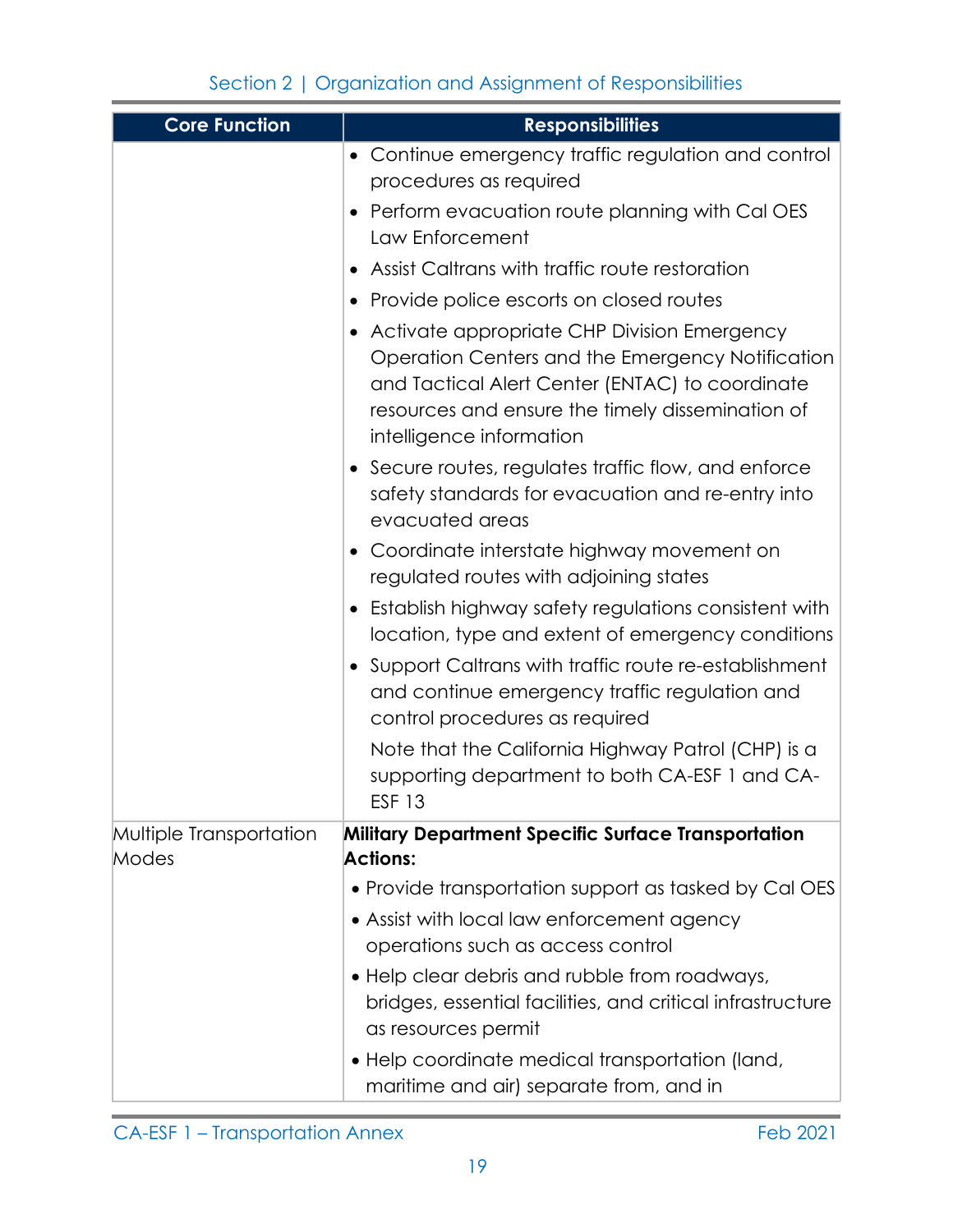| <b>Core Function</b>    | <b>Responsibilities</b>                                                                                                                     |  |  |  |  |
|-------------------------|---------------------------------------------------------------------------------------------------------------------------------------------|--|--|--|--|
|                         | coordination with, the Emergency Medical Services<br>Authority                                                                              |  |  |  |  |
|                         | • Provide personnel to the California Air Coordination<br>Group under CA-ESF 1, as mission tasked                                           |  |  |  |  |
|                         | . Provide Air National Guard to assist with<br>coordination of air space management plans and<br>mission tracking with the FAA and USAF.    |  |  |  |  |
|                         | • Provide Air National Guard to assist with aerial<br>imagery processing, assessment, and distribution<br>and related intelligence requests |  |  |  |  |
|                         | • Provide transportation personnel to the CA-ESF 1<br>Work Group, as mission tasked                                                         |  |  |  |  |
| Multiple Transportation | <b>Coastal Commission Actions:</b>                                                                                                          |  |  |  |  |
|                         | • Provide use of aerial photographs, maps, and<br>geographic knowledge of California's 1,100-mile<br>coastal zone                           |  |  |  |  |
| Surface Transportation  | <b>Conservation Corps Actions:</b>                                                                                                          |  |  |  |  |
|                         | • Assist with damage assessment                                                                                                             |  |  |  |  |
|                         | • Assist local law enforcement with transportation and<br>movement                                                                          |  |  |  |  |
|                         | • Provide personnel to support animal related<br>emergencies and assists with facilitating<br>transportation/movement                       |  |  |  |  |
|                         | • Provide personnel/crews, tools, and equipment to<br>clear debris                                                                          |  |  |  |  |
| Maritime Transportation | <b>Division of Boating and Waterways Actions:</b>                                                                                           |  |  |  |  |
|                         | • Maintain lists of public and private marinas for the<br>state                                                                             |  |  |  |  |
| Multiple Transportation | <b>Department of General Services Actions:</b>                                                                                              |  |  |  |  |
| Modes                   | • Provide engineering and technical assistance to Cal<br>OES and CA-ESF 1                                                                   |  |  |  |  |
|                         | • Upon request, assess damage and prepare                                                                                                   |  |  |  |  |
|                         | damage survey reports, estimate repair or                                                                                                   |  |  |  |  |
|                         | replacement costs, review plans, inspect new                                                                                                |  |  |  |  |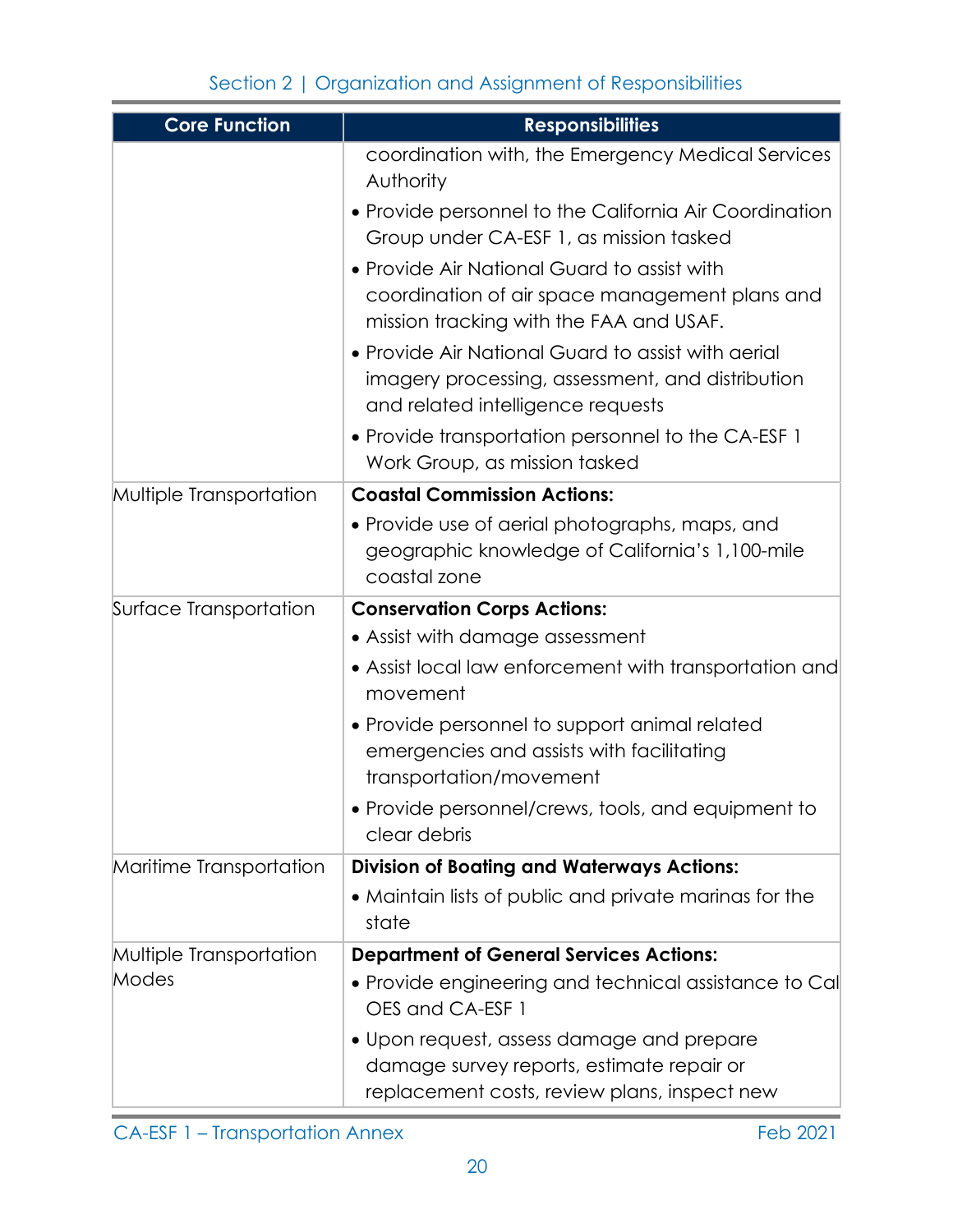| <b>Core Function</b>    | <b>Responsibilities</b>                                                                                                                                                                                                                                                                           |  |  |  |  |
|-------------------------|---------------------------------------------------------------------------------------------------------------------------------------------------------------------------------------------------------------------------------------------------------------------------------------------------|--|--|--|--|
|                         | construction, and report on final inspection and<br>completion                                                                                                                                                                                                                                    |  |  |  |  |
|                         | • Contact construction material manufacturers,<br>wholesalers, and general contractors having<br>construction-related equipment available for<br>emergency operations                                                                                                                             |  |  |  |  |
|                         | • Help state agencies procure materials, supplies, and<br>equipment, including any medical supplies needed<br>in areas affected by the emergency                                                                                                                                                  |  |  |  |  |
|                         | . Furnish light vehicles to state agencies and provide<br>areas to marshal vehicles and equipment                                                                                                                                                                                                 |  |  |  |  |
|                         | • Co-lead commodity warehousing tasks alongside<br>CA-ESF 7 Resources and Cal OES Logistics                                                                                                                                                                                                       |  |  |  |  |
| Surface Transportation  | <b>Department of Motor Vehicles Actions:</b>                                                                                                                                                                                                                                                      |  |  |  |  |
|                         | • Provide state and local law enforcement<br>information on the type and location of transporter<br>equipment                                                                                                                                                                                     |  |  |  |  |
|                         | • Provide lists and records to assist in the identification<br>of vehicle transporters, dealers, dismantlers and<br>other vehicle related businesses                                                                                                                                              |  |  |  |  |
| Surface Transportation  | <b>Department of Water Resources Actions:</b>                                                                                                                                                                                                                                                     |  |  |  |  |
|                         | • In coordination with Caltrans, continue to manage<br>the heavy Construction Division, State Construction<br>Organization                                                                                                                                                                        |  |  |  |  |
| Multiple Transportation | <b>Department of Fish and Wildlife Actions:</b>                                                                                                                                                                                                                                                   |  |  |  |  |
| Modes                   | • Develop area and geographic response plans that<br>identify sensitive sites and develop response<br>strategies appropriate to their location and<br>conditions                                                                                                                                  |  |  |  |  |
|                         | • Coordinate with harbor safety committees<br>statewide towards the continual improvement of<br>navigational safety and the prevention of<br>oil/hazmat spill. This includes the establishment,<br>expansion or maintenance of vessel traffic<br>information systems and other aids to navigation |  |  |  |  |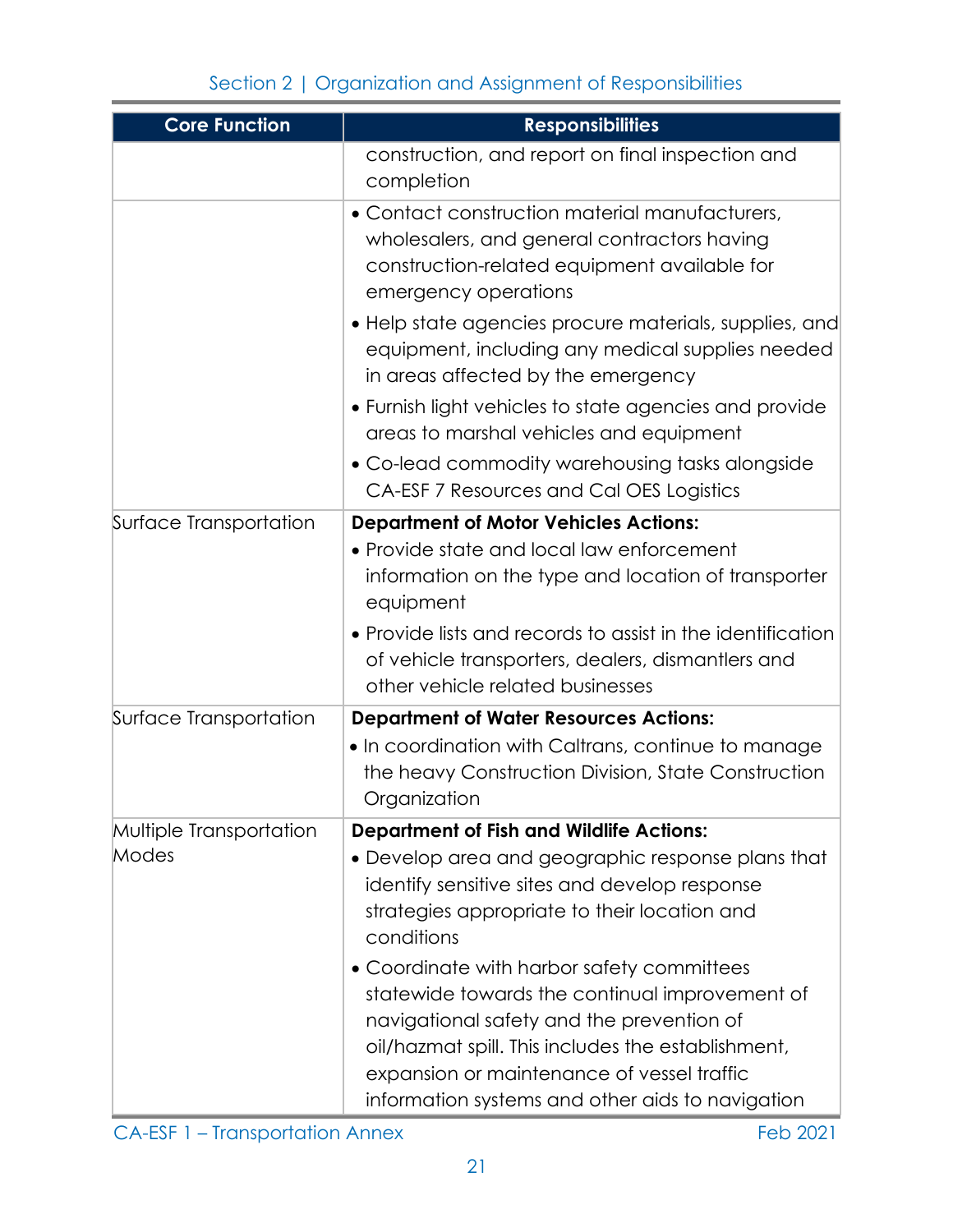| <b>Core Function</b>             | <b>Responsibilities</b>                                                                                                                                                                                                                                                    |  |  |  |  |
|----------------------------------|----------------------------------------------------------------------------------------------------------------------------------------------------------------------------------------------------------------------------------------------------------------------------|--|--|--|--|
|                                  | and the development and implementation of tug<br>escort regulations                                                                                                                                                                                                        |  |  |  |  |
|                                  | • Coordinate with local governments and state<br>agencies to provide public outreach for small oil<br>facilities and recreational boaters on oil pollution<br>and navigational safety                                                                                      |  |  |  |  |
|                                  | . Support Unified Command responsibilities with USCG                                                                                                                                                                                                                       |  |  |  |  |
| Surface Transportation           | <b>Department of Industrial Relations Actions:</b><br>• Evaluate safety hazards related to the<br>operation of mobile and tower cranes and<br>associated rigging and equipment, in concert<br>with CA-ESF 12                                                               |  |  |  |  |
|                                  | • Ensure that demolition procedures and other<br>construction-related work procedures comply with<br>California Code of Regulations (CCR) Title 8 safety<br>regulations                                                                                                    |  |  |  |  |
| Multiple Transportation          | <b>Governor's Office of Emergency Services Actions:</b>                                                                                                                                                                                                                    |  |  |  |  |
| Mode                             | • Support evacuation and re-entry operations for<br>threatened areas                                                                                                                                                                                                       |  |  |  |  |
|                                  | • Monitor and report status of and damage to fire<br>service and law enforcement aviation programs to<br>the CA-ESF 1 Air Coordination Group                                                                                                                               |  |  |  |  |
|                                  | • Support port and harbor response operations<br>through the OES Maritime program, as requested                                                                                                                                                                            |  |  |  |  |
| Multiple Transportation<br>Modes | <b>Emergency Medical Services Authority Actions:</b><br>• Coordinate the movement, reception and care of<br>patients during an evacuation                                                                                                                                  |  |  |  |  |
| Multiple Transportation          | <b>Public Utilities Commission Actions:</b>                                                                                                                                                                                                                                |  |  |  |  |
| Modes                            | • Provide a list of and authorize California Public<br>Utilities Commission (CPUC)-regulated railroad, rail<br>transit, bus, ferry, and other passenger carriers to<br>provide services, and/or waive existing restrictions to<br>ensure sufficient transportation support |  |  |  |  |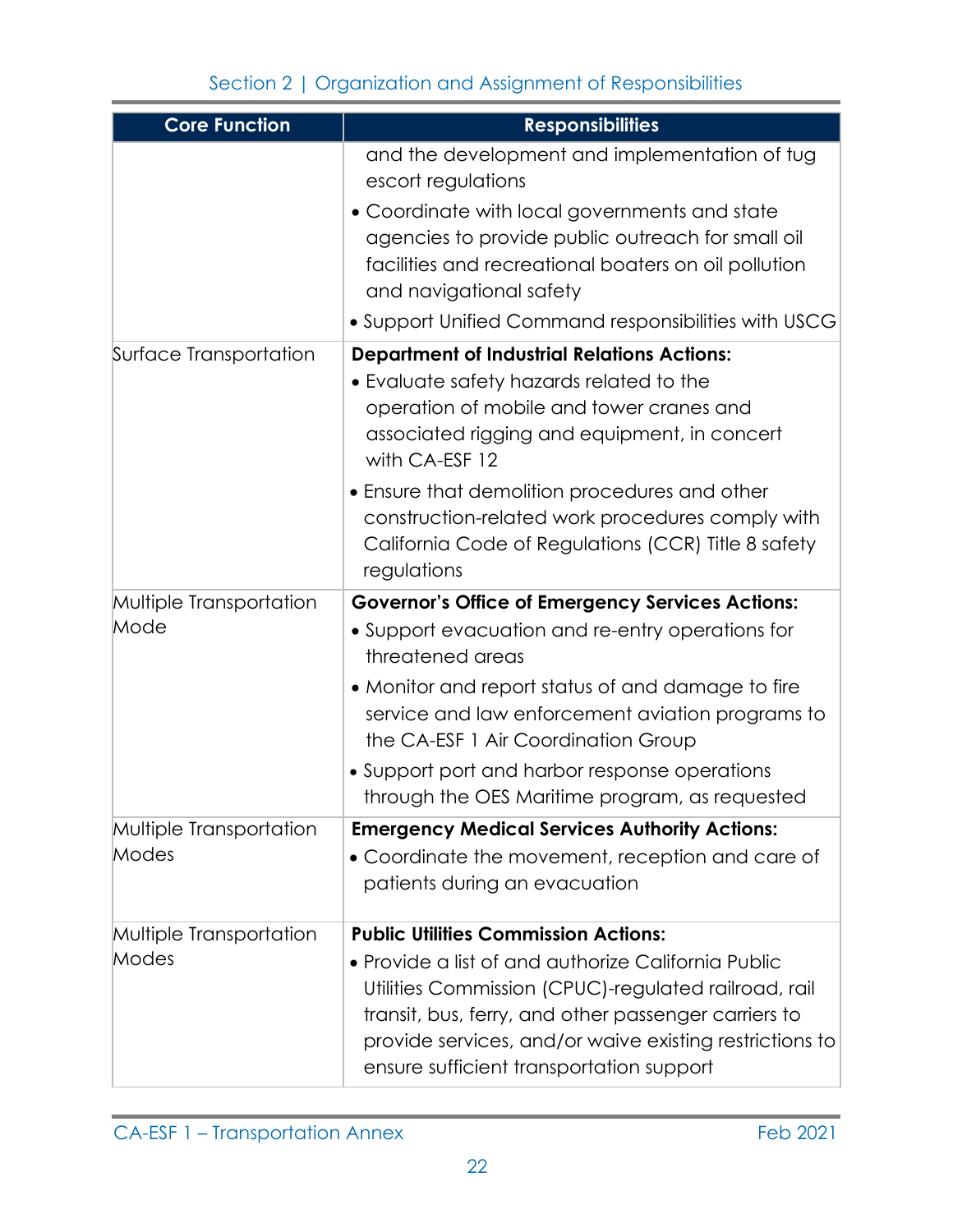| <b>Core Function</b>    | <b>Responsibilities</b>                                                                                                                                                                                                                                                                                                                     |  |  |  |
|-------------------------|---------------------------------------------------------------------------------------------------------------------------------------------------------------------------------------------------------------------------------------------------------------------------------------------------------------------------------------------|--|--|--|
|                         | • Help coordinate CPUC-regulated transportation<br>resources and services needed by OES, local, state,<br>federal, and other agencies                                                                                                                                                                                                       |  |  |  |
|                         | • To maintain essential transportation systems in the state<br>during a war emergency, consult with the Federal Office<br>of Emergency Transportation and the managers of<br>CPUC-regulated intrastate transportation companies to<br>estimate needs for power, petroleum products,<br>manpower, equipment, operating supplies and services |  |  |  |
|                         | • Perform tasks in accordance with the SEP:                                                                                                                                                                                                                                                                                                 |  |  |  |
|                         | o Evaluate transportation emergency preparedness<br>and ensure that regulated transportation<br>companies develop emergency plans that are<br>complete and kept current                                                                                                                                                                     |  |  |  |
|                         | olnspect rail track to verify that it is safe for use and<br>provide advice to Cal OES on railroad technical<br>transportation matters and information on railroad<br>status, and help coordinate CPUC-regulated<br>transportation resources and services, as needed                                                                        |  |  |  |
|                         | o Provide lists of commercial and private transport<br>available                                                                                                                                                                                                                                                                            |  |  |  |
| Multiple Transportation | <b>State Lands Commission Actions:</b>                                                                                                                                                                                                                                                                                                      |  |  |  |
| Modes                   | • Provide for removal of watercraft from sovereign<br>lands                                                                                                                                                                                                                                                                                 |  |  |  |
|                         | • Provide boats and all-terrain vehicles                                                                                                                                                                                                                                                                                                    |  |  |  |
| Maritime Transportation | <b>USCG Marine Transportation System Recovery Units</b><br>(LA/Long Beach, San Francisco and San Diego<br><b>Sectors) Actions:</b>                                                                                                                                                                                                          |  |  |  |
|                         | • Ensure transportation activities as they relate to<br>water (maritime) transportation, in support of<br>response operations, are met                                                                                                                                                                                                      |  |  |  |
|                         | • Coordinate with commercial water (maritime)<br>transportation providers concerning significant<br>interruptions of service                                                                                                                                                                                                                |  |  |  |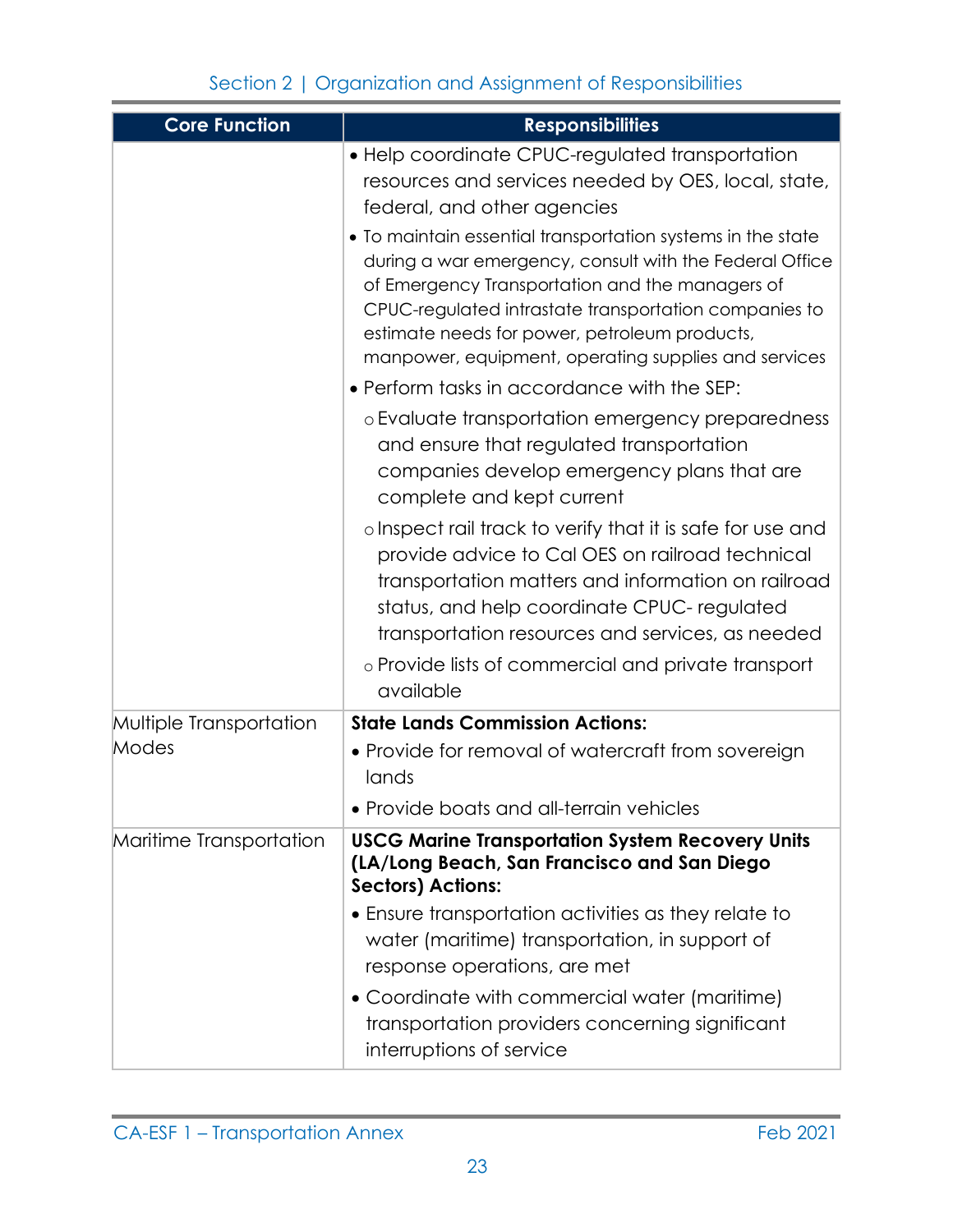| <b>Core Function</b>    | <b>Responsibilities</b>                                                                                                                                                                                                              |  |  |  |
|-------------------------|--------------------------------------------------------------------------------------------------------------------------------------------------------------------------------------------------------------------------------------|--|--|--|
|                         | • Support evacuation and re-entry operations for<br>threatened areas                                                                                                                                                                 |  |  |  |
|                         | • Monitor and report status of and damage to the<br>water (maritime) transportation system and<br>infrastructure as a result of the emergency                                                                                        |  |  |  |
|                         | • Arrange for the acquisition or use of required water<br>(maritime) transportation resources                                                                                                                                        |  |  |  |
|                         | • Determine and document the status of water<br>(maritime) transportation routes into and within<br>affected areas                                                                                                                   |  |  |  |
|                         | • Develop a water (maritime) transportation plan that<br>identifies routes of ingress and egress; thus,<br>facilitating the movement of personnel, equipment,<br>and commodities                                                     |  |  |  |
|                         | • Coordinate the restoration and recovery of the<br>water (maritime) transportation systems and<br>infrastructure                                                                                                                    |  |  |  |
|                         | • Coordinate and support preparedness, mitigation,<br>response, and recovery activities among water<br>(maritime) transportation stakeholders within the<br>authorities and resource limitations of CA-ESF 1<br>Agencies/Departments |  |  |  |
| Multiple Transportation | <b>California Energy Commission Actions:</b>                                                                                                                                                                                         |  |  |  |
| Modes                   | • Provide fuel status reports to CA-ESF 1 as the state<br>lead for fuels and fuel pipelines under CA-ESF 12                                                                                                                          |  |  |  |
|                         | • Provide fuel budget and availability reports as<br>needed throughout the incident period                                                                                                                                           |  |  |  |
|                         | • Lead the State's fuel delivery and storage planning<br>efforts                                                                                                                                                                     |  |  |  |
|                         | • Provide a fuels liaison to the CA-ESF 1 Work Group                                                                                                                                                                                 |  |  |  |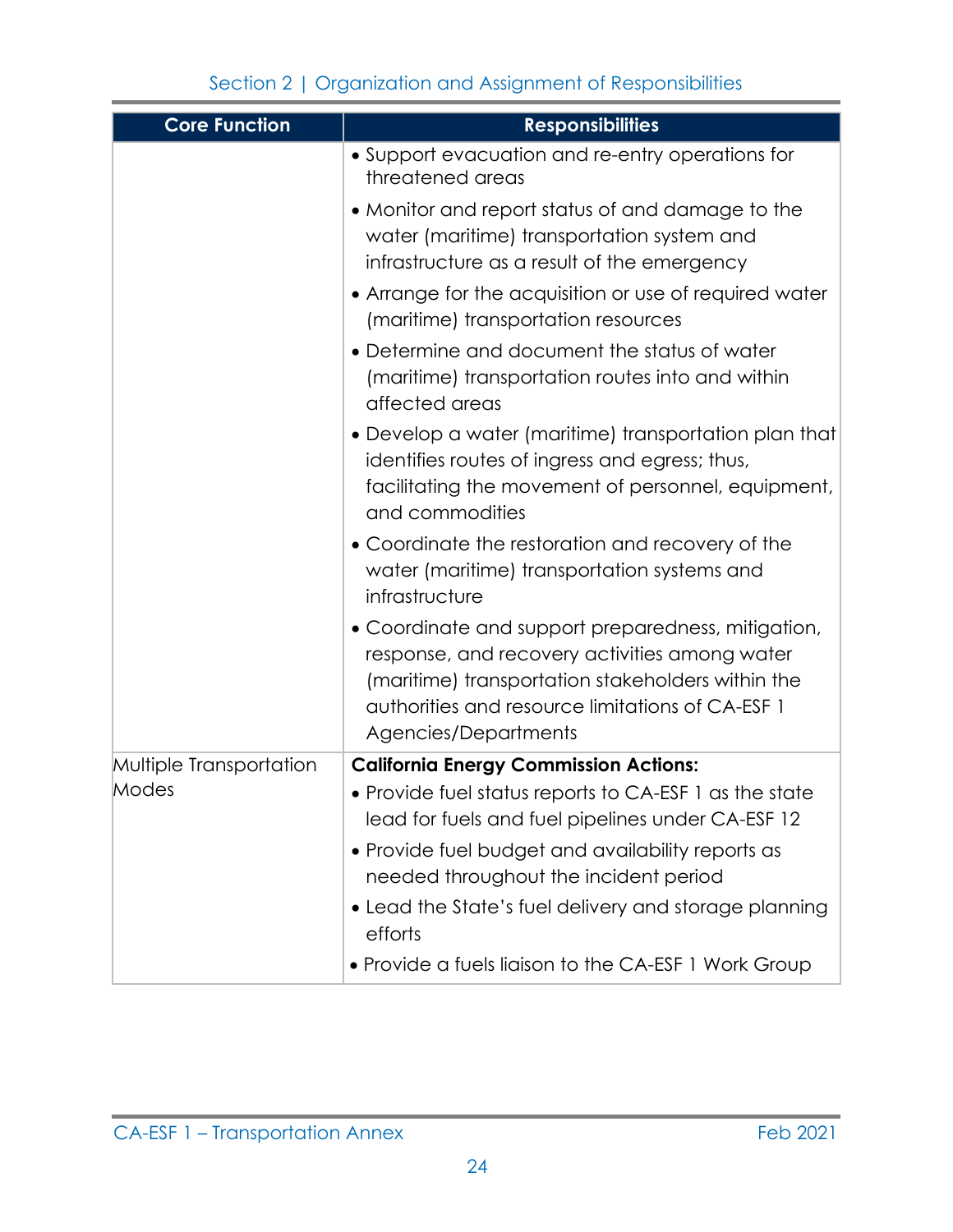## **Public and Private Sector Stakeholders**

As described in the SEP, CA-ESF 1 will also involve other stakeholders. The interplay of the CA-ESF 1 Lead Agency/Department and the public and private sector stakeholders is a vital part of including the whole community concept into the emergency support functions. For the purposes of CA-ESF 1, public and private sector stakeholders may be a part of the transportation system and operations but have been given specific responsibilities within CA-ESF 1. The following public and private stakeholders have been identified for CA-ESF 1:

- American Public Transit Association
- Amtrak
- Associated General Contractors of California
- Bay Area Response Coalition
- BNSF Railway
- California Airports Council
- California Association for Coordinated Transportation
- California Association of Port Authorities
- California Broadcasters Association
- California Chamber of Commerce
	- o California League of Cities
	- o California State Association of Counties
- California Short Line Railroad Association
- California Transit Association
- California Transportation Commission
- California Trucking Association
- City Public Works/Transportation Departments
- County Public Works/Road Departments
- County Sheriff Departments
- Paratransit Entities (Paratransit Inc, Alameda-Contra Costa (AC) Transit, East Bay Paratransit Consortium, Southern California Regional Transit Training Consortium, etc.)
- Metropolitan Planning Organizations and Regional Transportation Planning Associations
- Regional Governmental Planning Agencies
- Regional Transit Agencies (examples include: Bay Area Rapid Transit (BART), Santa Clara Valley Transportation Authority, Sacramento Regional Transit, Los Angeles County Metropolitan Transportation Authority,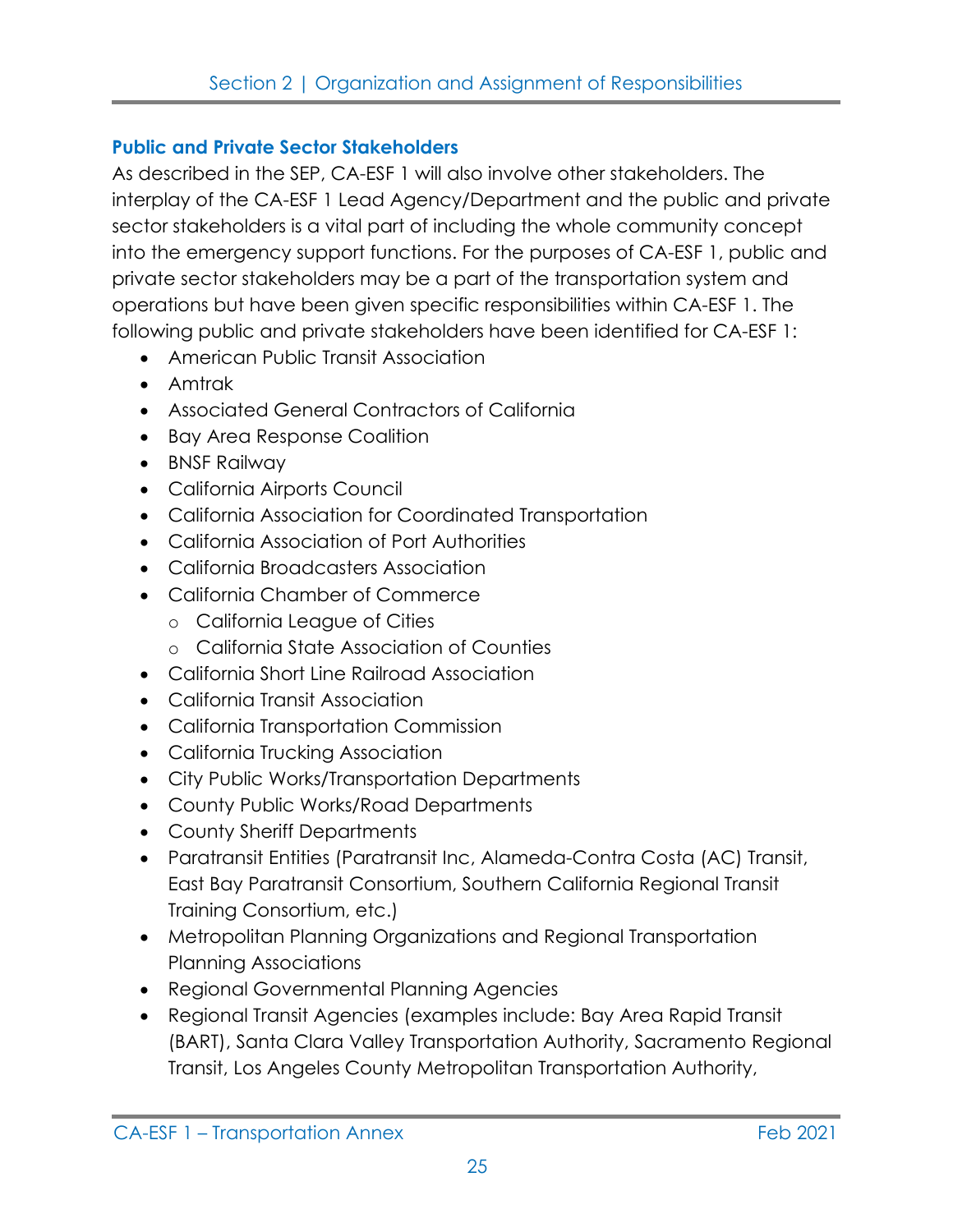Metropolitan Transportation Commission, Altamont Commuter Express (ACE), San Diego Metropolitan Transit System (MTS), etc.)

- Shipping Industry Agencies
- Union Pacific Railroad
- Urban Area Strategic Initiative (UASI)
- Water Emergency Transportation Authority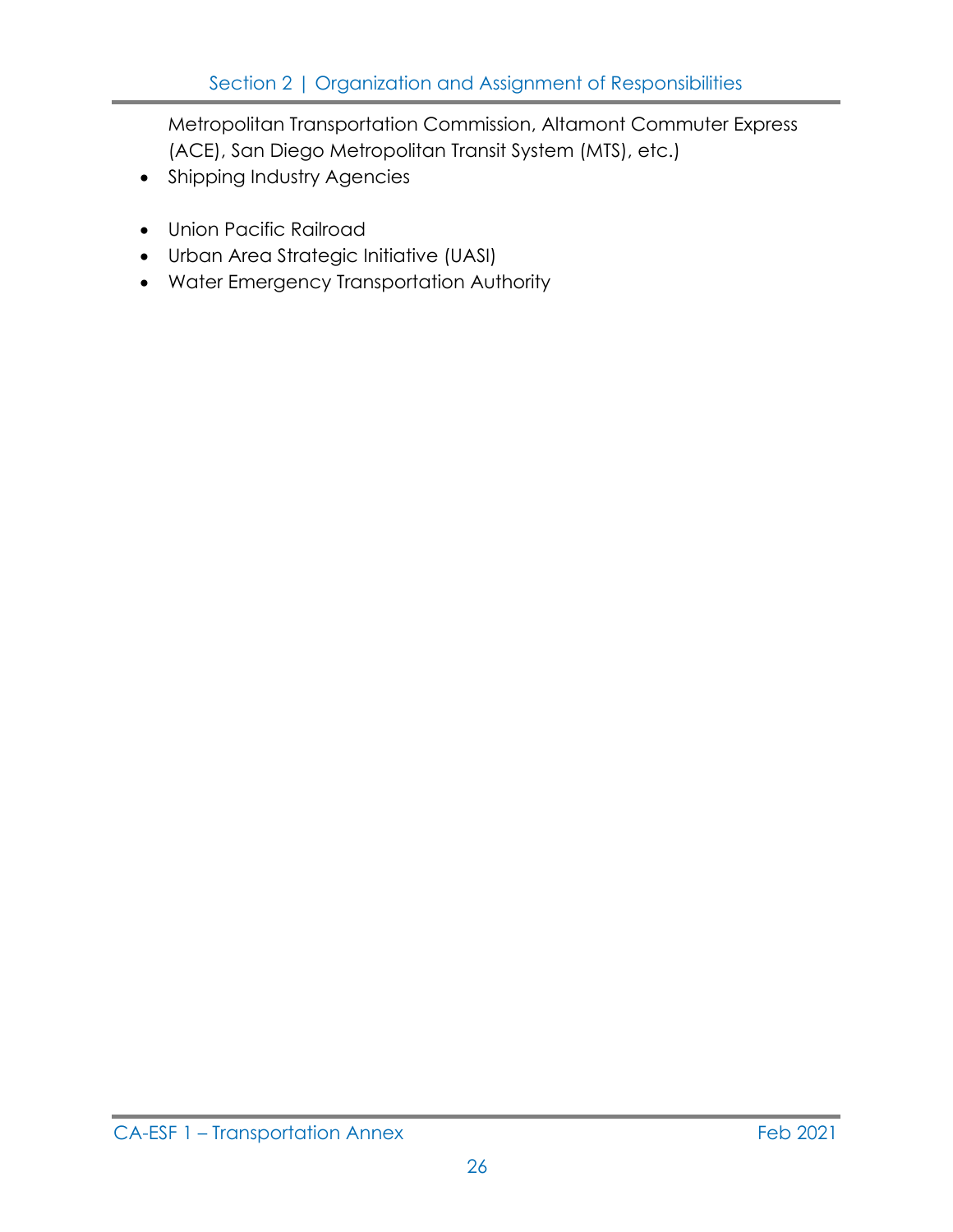## **General**

During an emergency response, the primary agencies coordinate at the local level in several ways:

- Caltrans coordinates with its 12 Districts through Transportation Management Centers, the District EOCs that coordinate within their Operational Area up to the Department Operations Center (DOC) at Caltrans Headquarters. The DOC coordinates with CHP communications centers, field personnel, and other key contacts (local public works, local inspectors, etc.).
- CHP coordinates through its communication centers and divisions, with Caltrans field responders, the Caltrans TMC (sometimes the CHP dispatch and/or the division is co- located), local Sheriff's Office, Operational Area Law Enforcement Mutual Aid Coordinators, and Cal OES Law Enforcement Branch.
- Cal OES Administrative Regions provide coordination within the region and between the regions and the state. If a Regional Emergency Operations Center (REOC) is needed, the Cal OES Duty Officer and Regional Administrator provide the baseline staffing and coordination efforts. The regions also use the Metropolitan Planning Organizations (MPOs) and Regional Transportation Planning Agencies (RTPAs) as a mechanism to coordinate with the locals and provide transportation support and services within the region.

At the state level, response is coordinated in numerous ways:

- Caltrans uses its Headquarters DOC to coordinate requests received from the districts and other state agencies.
- CHP uses its communication centers and the Emergency Notification and Tactical Alert Center (ENTAC) to coordinate the procurement of resources necessary to fulfill CHP responsibilities during emergencies.
- The California State Warning Center (CSWC) and the SOC support the Cal OES Administrative Regions and local response efforts. The CSWC is the central information hub for statewide emergency communications and notifications and disseminates information to other state agencies during emergencies. The SOC is responsible for coordinating resource requests and resolving priority issues that might arise at the regional level, between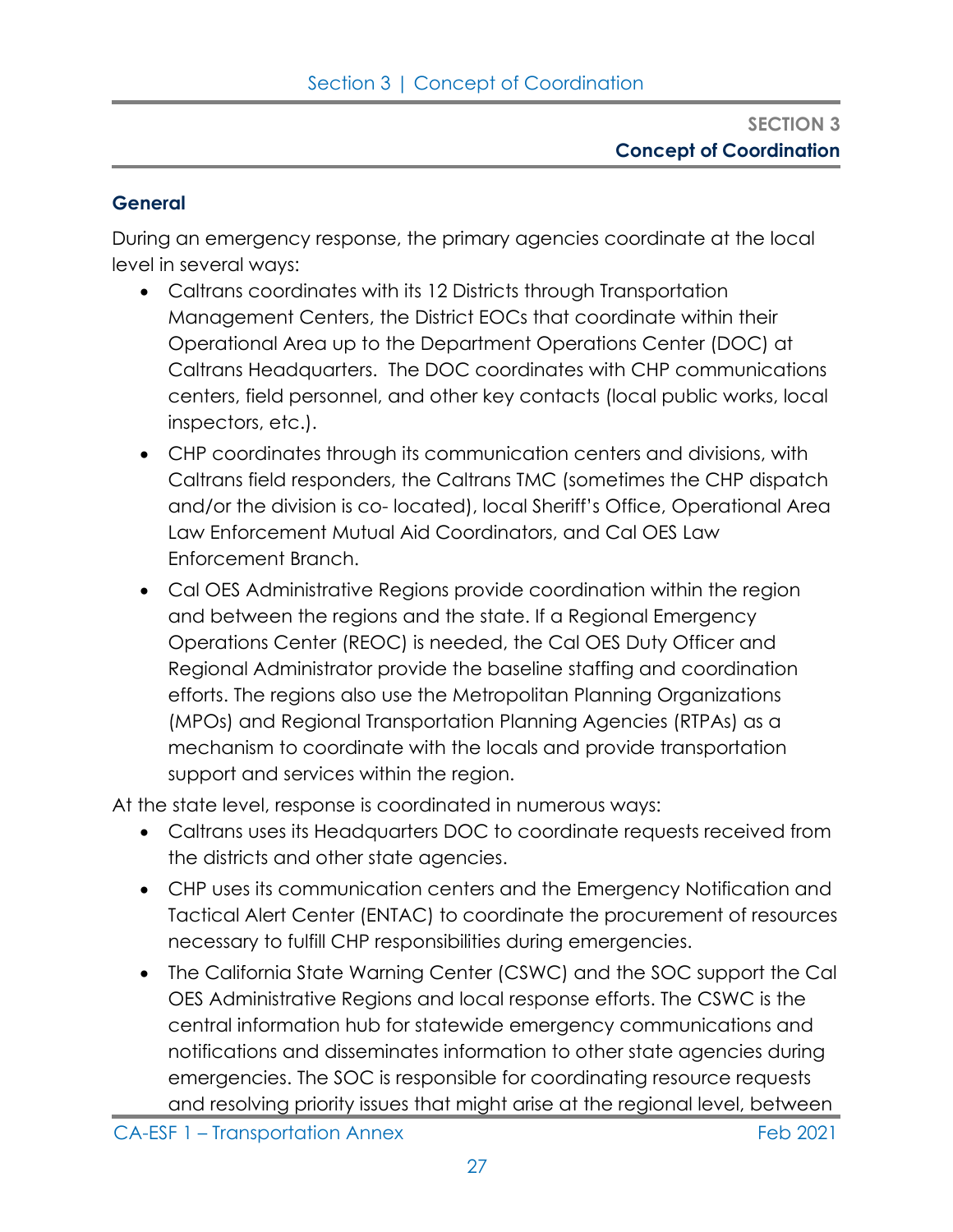the three Cal OES Administrative Regions. When the SOC is activated, CA-ESF 1 will provide information to the CalSTA Agency Representative on transportation related response elements.

## **Mitigation Activities**

Mitigation activities include the CA-ESF 1 activities necessary to reduce loss of life and property by lessening the impact of emergencies. These activities include, but are not limited to, the following:

- Maintaining and updating all rosters for personnel and resources for CA-ESF 1
- Coordinating the review of the multimodal transportation system and infrastructure to determine the critical characteristics, including:
	- o Carrying capacity (number of vehicles/passengers per hour)
	- o Potential choke points (e.g., railroad crossings, interchanges, and lane reductions, transit limitations, plus airport and seaport limitations)
	- o Potential vulnerabilities (e.g., bridges or tunnels)
	- o Sensitivity to seasonal considerations (e.g., snow, fog, and flooding)
	- o Proximity to alternate, parallel routes
- Polling stakeholders to understand the types of transportation modes they normally support, their role in providing transportation resources, and their role in identifying transportation gaps/needs/issues
- Creating an inventory for special transportation resources
- Reviewing and updating plans and procedures
- Notifying Cal OES of the state of readiness of transportation personnel and resources

## **Preparedness Activities**

Preparedness is a continuous cycle of planning, organizing, training, equipping, exercising, evaluating, and taking corrective action in an effort to ensure effective coordination during an emergency response. Preparedness activities for CA-ESF 1 include the following:

• Establishing and maintaining a contact roster for primary and supporting stakeholders using the Cal OES Warning Center Emergency Contact List (updated annually)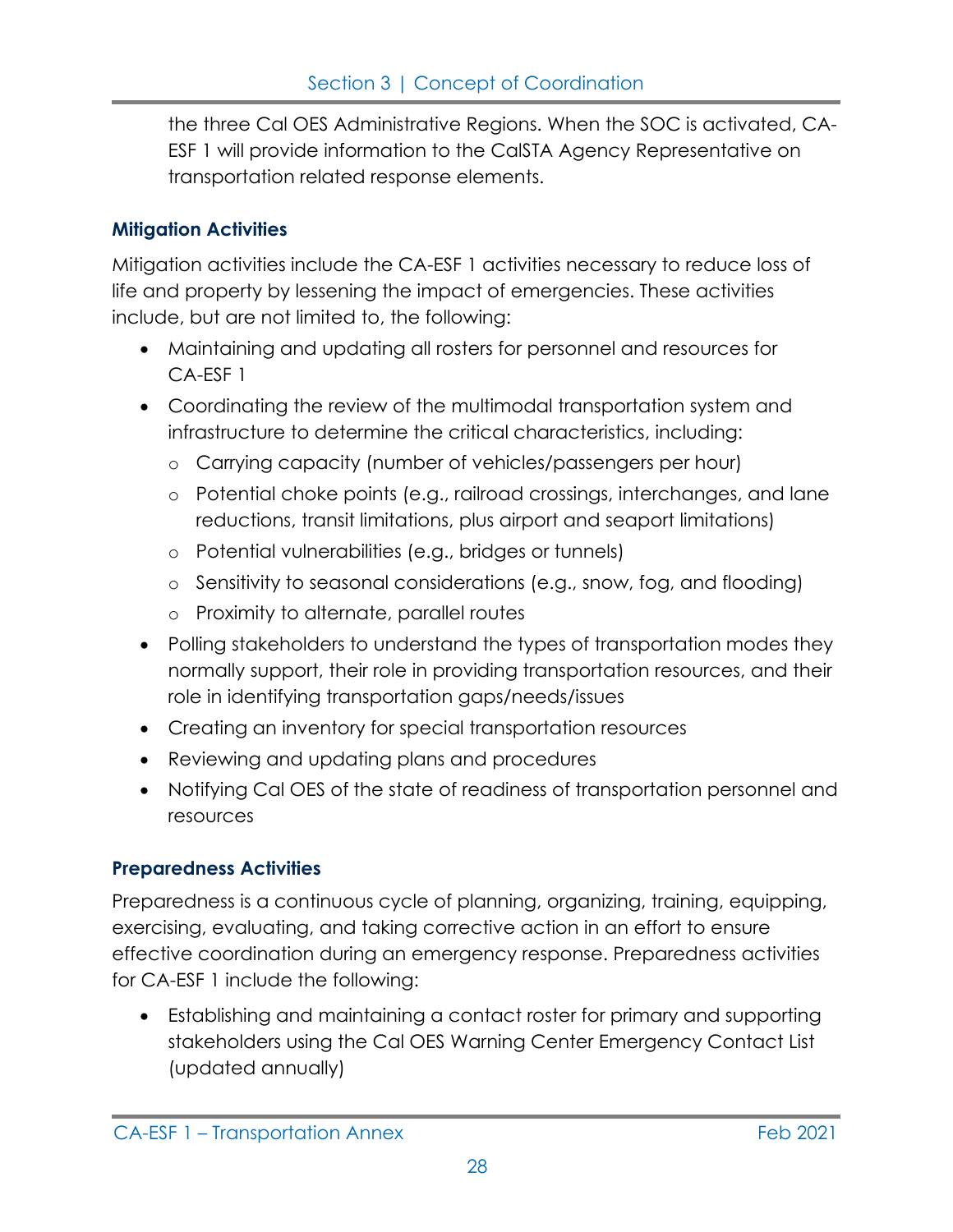- Initiating and overseeing pre-emergency planning and coordination activities
- Participating in catastrophic emergency planning efforts
- Participating in transportation related training and exercises
- Developing, hosting, and conducting CA-ESF 1-specific exercises, including workshops, tabletop exercises, functional exercises, etc.
- Integrating transportation after action reports and corrective action planning into the California CA-ESF 1 Annex and California CA-ESF 1 exercise process
- Supporting coordination for emergency prioritization and critical resource allocation, integrating communications systems, and coordinate information
- Beginning to identify and document resource types
- Reviewing inventory agreements that are in place to support sharing of resources

## **Emergency Response**

## **Alert and Notification**

The CSWC will notify state partners of an emergency or impending situation. The CalSTA and Caltrans Duty Officer(s) will notify the CA-ESF 1 Coordinator and appropriate Agency Representative. The CalSTA and Caltrans Duty Officer(s) will establish communication with the appropriate CA-ESF 1 stakeholders and modal transportation partners as appropriate for the incident. Protocols for notification should include:

- Responsible agency/position for making the initial activation notifications
- How the notifications are conducted
- Selection of the requested agencies for participation, based upon the emergency or jurisdictions involved
- Selection of the style of meeting (conference call, face to face), providing specifics for location, date, times, and any additional information required

## **Communications**

When activated, CA-ESF 1 will coordinate the procedures, subject matter experts, and internal and external communication systems necessary to provide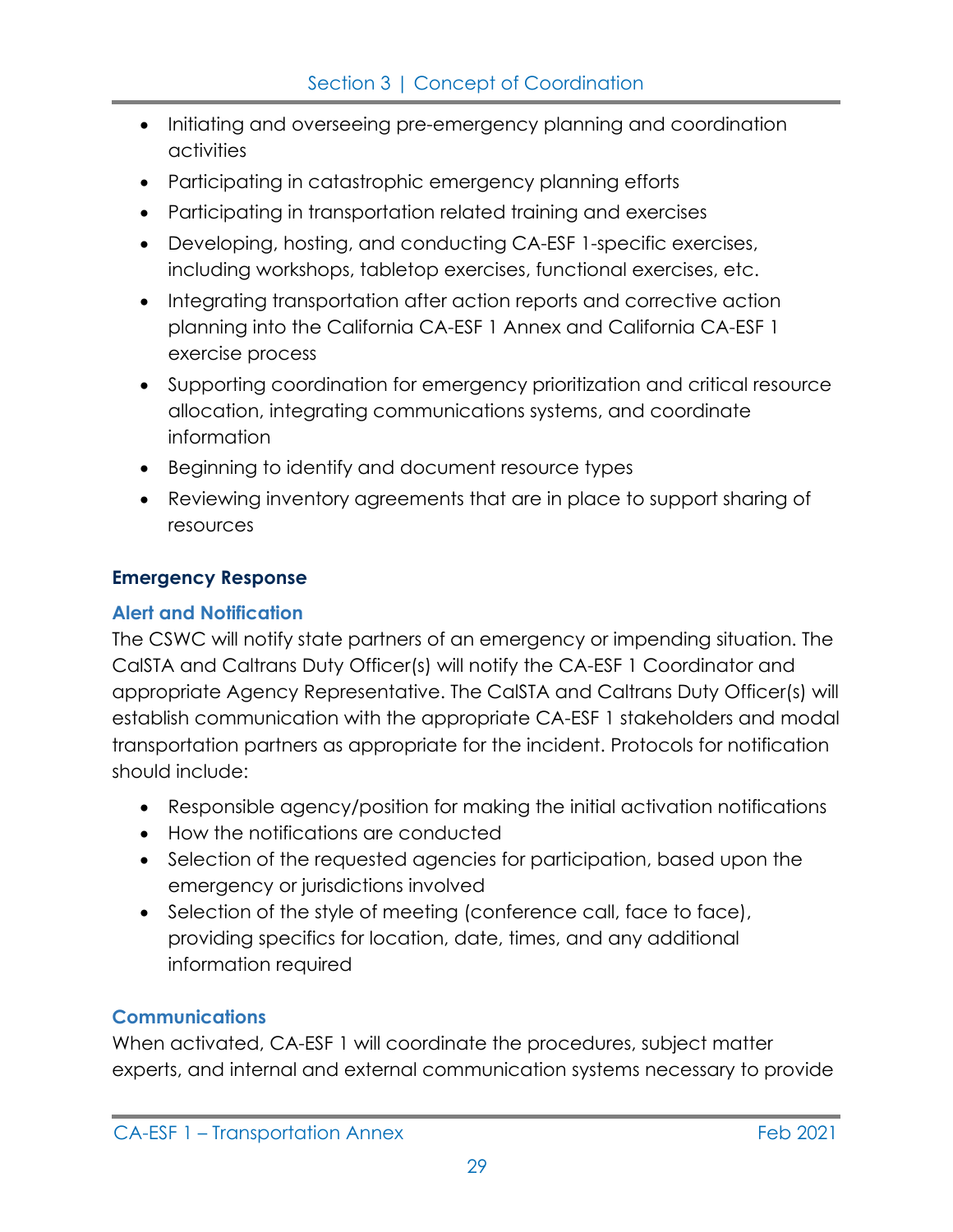a common operating picture for CA-ESF 1 communications and coordinated messaging. During an emergency response, information sharing, and communication are the cornerstone of CA-ESF 1.

Information exchange should be coordinated through CalSTA and Caltrans as the leads for CA-ESF 1. CalSTA and Caltrans will be responsible for analyzing current situational information and sharing information to CA-ESF 1 Core Function Leaders, other stakeholders, and local and regional transportation entities involved in the emergency.

#### **Situational Awareness**

CalSTA and Caltrans are equipped to handle the information management needs for CA-ESF 1. However, CalSTA and Caltrans were not intended to serve as a single statewide source and repository for all information concerning transportation operations and response efforts. Each responding agency is still responsible for maintaining its own internal information systems and reporting up through its individual chain of command. Caltrans should be responsible for establishing and operating an information nexus for summary information on CA-ESF 1 priority issues. Examples of the type of information that may be prepared during activation include:

- Name and total number of emergencies that necessitate CA-ESF 1 activation
- Name of agencies activated to provide transportation response
- Priorities of CA-FSF 1
- Total number of personnel and assets assigned or available
- Actions taken to mobilize additional assets per priorities
- Transportation system conditions
	- o Traffic and roadway conditions
	- o Waterway conditions
	- o Railroad status
	- o Transit system conditions
	- o Aviation conditions
- Geospatial Information System data
- Costs of response and recovery activities
- Contact information for subject matter experts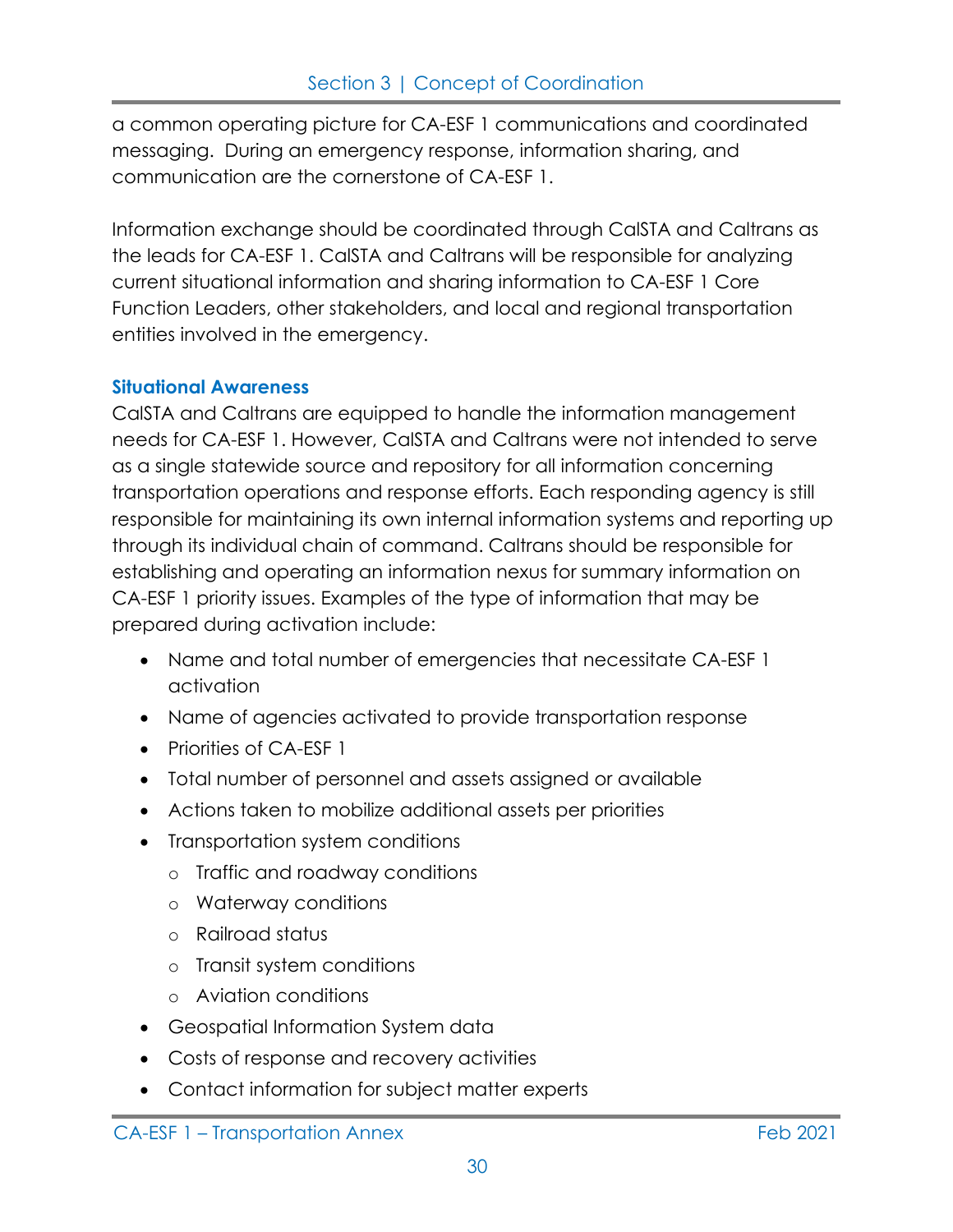• Contact information for the CA-ESF 1 Public Information Officer (PIO)

## **Emergency Response Activities**

The CA-ESF 1 Coordinator is responsible for the following:

- Ensure that communication links are established with local or field command and control elements, and other primary and supporting agencies/departments
- Determine initial and ongoing transportation priorities and activities through established intelligence gathering and information sharing procedures and provide this information to CA-ESF 5 - Management personnel for dissemination
- Maintain complete logs of actions taken, resource requirements, and other activities
- Coordinate the mobilization of personnel and equipment required for engineering services as related to the state transportation system
- Coordinate aerial support, reconnaissance and photographic missions, as requested, through the California Air Coordination Group., provided resources are available
- Provide transportation information to the JIC
- Coordinate requests for assistance with the U.S. DOT Regional Emergency Transportation Coordinating Officer (RETCO) to provide support in accordance with the National Response Plan (NRP)
- Coordinate the transportation of personnel, goods, and services in response to requests for assistance
- Establish communications with appropriate agency field personnel to coordinate response efforts
- Coordinate the pre-positioning of response resources when it is apparent that transportation resources will be required
- Use information provided by CA-ESF 5 Management, SOC briefings, and situation status reports to plan effective response actions
- Support CA-ESF 6 Mass Care and Shelter for ground transportation of evacuees to shelters with guidance from regional transit programs.
- Coordinate with CA-ESF 10 Hazardous Materials and Oil to identify any known hazardous materials transporters (e.g., oil tankers or trucks) that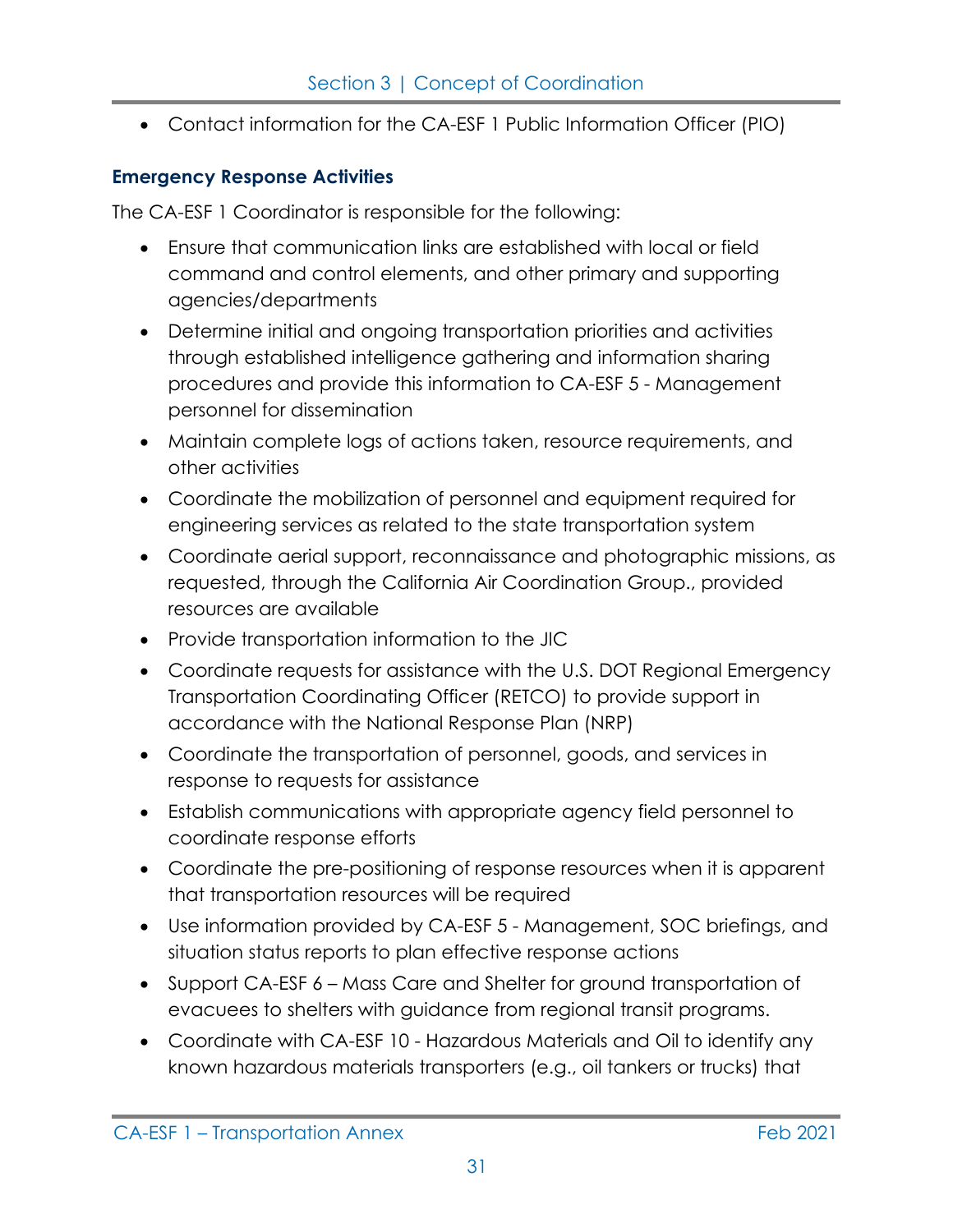could be affected by an emergency and could have a bearing on the commitment of transportation resources

- Implement predetermined cost accounting measures for tracking overall CA-ESF 1 personnel, equipment, materials, and other costs incurred during emergency response actions
- Monitor and report status of and damage to the transportation system and infrastructure as a result of the emergency
- Identify temporary alternative transportation solutions that can be implemented by others when systems or infrastructure are damaged, unavailable, or overwhelmed
- Reassess priorities and strategies to meet the most critical transportation needs
- Track committed transportation resources and provide information to CA-ESF 5 - Management, the SOC operations section, and CA-ESF 1 stakeholders
- Coordinate supply chain logistic needs through CA-ESF 7 Resources
- Prepare and process reports using established procedures, giving attention to matters that will be of interest in after action reports
- Draft recommendations for after action reports and other reports as appropriate
- Pre-position recovery resources at the nearest staging area(s), as needed
- Coordinate the restoration and recovery of the transportation systems and infrastructure
- Coordinate and support prevention, preparedness, response, recovery, and mitigation activities among transportation stakeholders within the authorities and resource limitations of CA-ESF 1 agencies

## **Demobilization**

When an emergency begins to progress into the latter stages and is scaling down, and as SOC operations are transitioned from response to recovery, a decision will be made by the Lead Agency Representative and the CA-ESF 1 Coordinator as to what activities remain necessary. All other activities will be demobilized. Demobilization activities include:

• Identifying specific transportation resources that are needed to sustain recovery efforts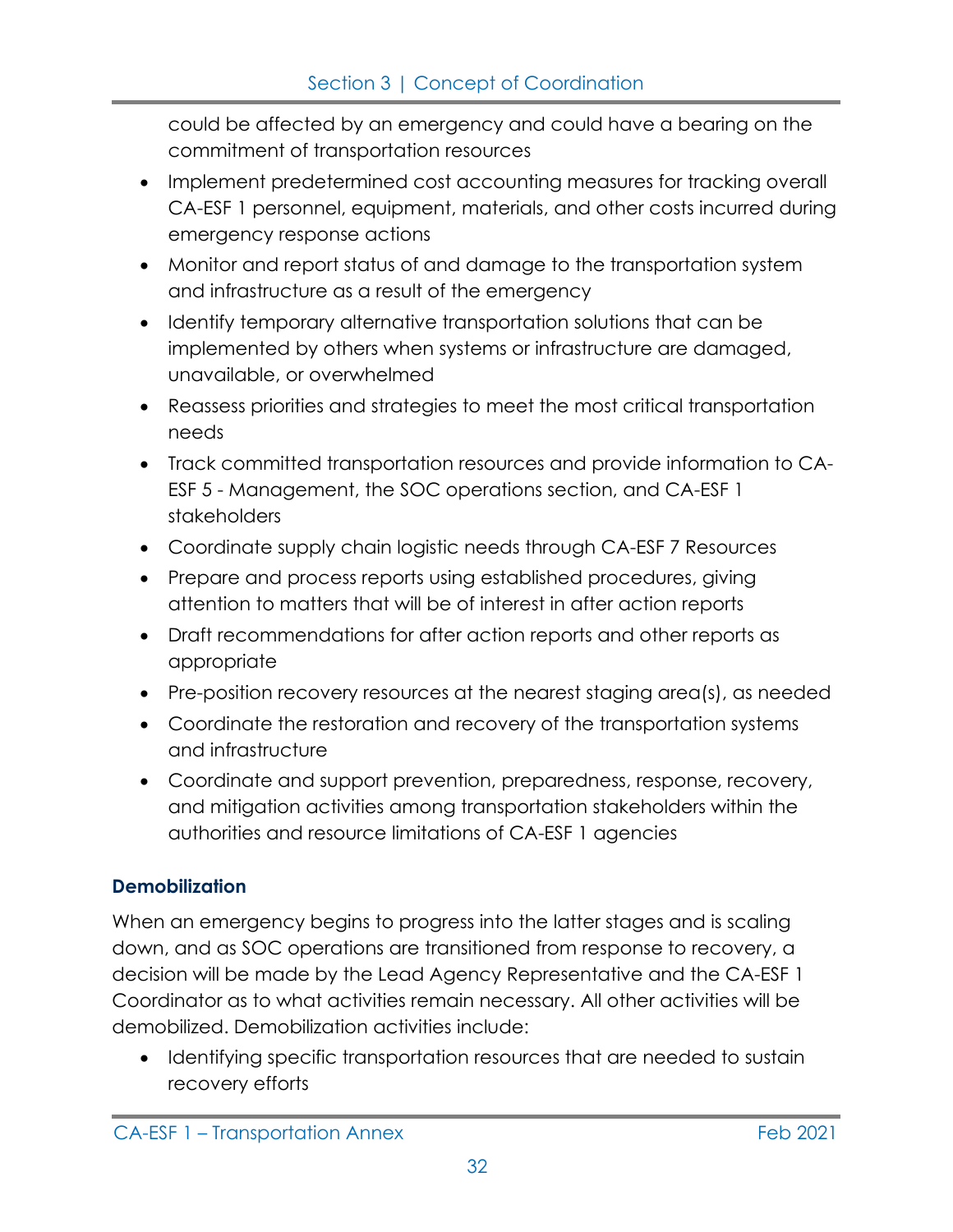- Obtaining the current status of transportation resources, personnel, and equipment
- Ensuring any open/remaining actions are assigned to appropriate staff
- Providing all final documentation to the Documentation Unit Leader
- Restocking consumables used during the emergency
- Assisting with other demobilization procedures

## **Transition to Recovery**

In the immediate aftermath of a disaster some post-incident recovery activities occur simultaneously with response mission activities. The transition from response into recovery for transportation includes the change from short-term life and property preservation to long-term recovery strategies and activities. Some of the CA-ESF 1 stakeholders will actively support long-term recovery efforts and CA-ESF 1 operational activities will begin to transition to the associated Recovery Support Functions (RSF). The Unified Coordination Group (UCG) and the Joint Field Office (JFO) remain the focus of joint state/federal operations and FEMA and Cal OES will establish a joint recovery operation. During recovery, the provision of public transportation should be considered in the context of the new geography and population.

It is important to note that while the National Response Framework (NRF) organizes operational activities into common federal-ESFs, the National Disaster Recovery Framework (NRDF) likewise organizes common recovery operations into six Recovery Support Functions (RSFs). The integration of NRF and NDRF activities at the outset of an incident is paramount to seamlessly transitioning from response to recovery.

California has likewise established the California Disaster Recovery Framework (CDRF) organized around six California Recovery Support Functions (CA-RSFs). While there is not a specific transportation CA-RSF, the transportation sector is well integrated into supporting the infrastructure needs of the six CA-RSFs. The key consideration here is that response and recovery operations can and should happen concurrently. The best time to start planning recovery operations is when response operations commence. Caltrans has championed this integrated approach at various CA-ESF 1 workshops, and with its multimodal partners, will continue to mature the capabilities of this collaborative effort.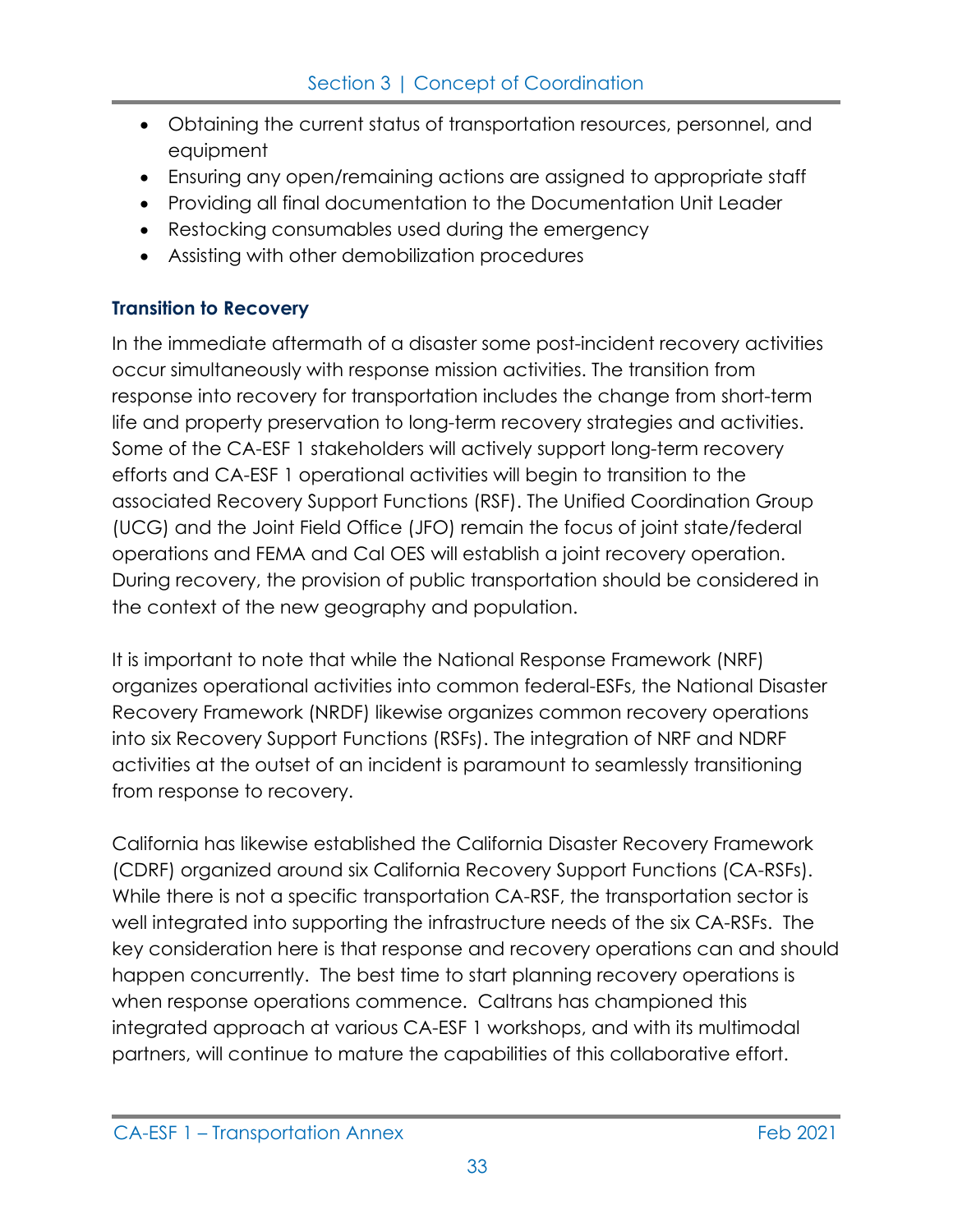#### **Recovery Activities**

- Continue to collaborate with Fed-ESF 1, until the Joint Field Office (JFO) demobilizes (if activated)
- Coordinate the CA-ESF 1 support of recovery activities with CA-RSF 5 Infrastructure Systems
- Coordinate the reconstruction and repairs of the state transportation system, including the designation of alternate modal routes in coordination with public and private agencies
- Coordinate damage assessments of the state's transportation system and facilities
- Support the damage assessment process of non-state transportation systems and facilities
- Coordinate with the USDOT to provide support in accordance with the NRP
- Respond to the SOC planning section for damage assessment statistics and estimates for the transportation system and infrastructure
- Conduct a CA-ESF 1 after action review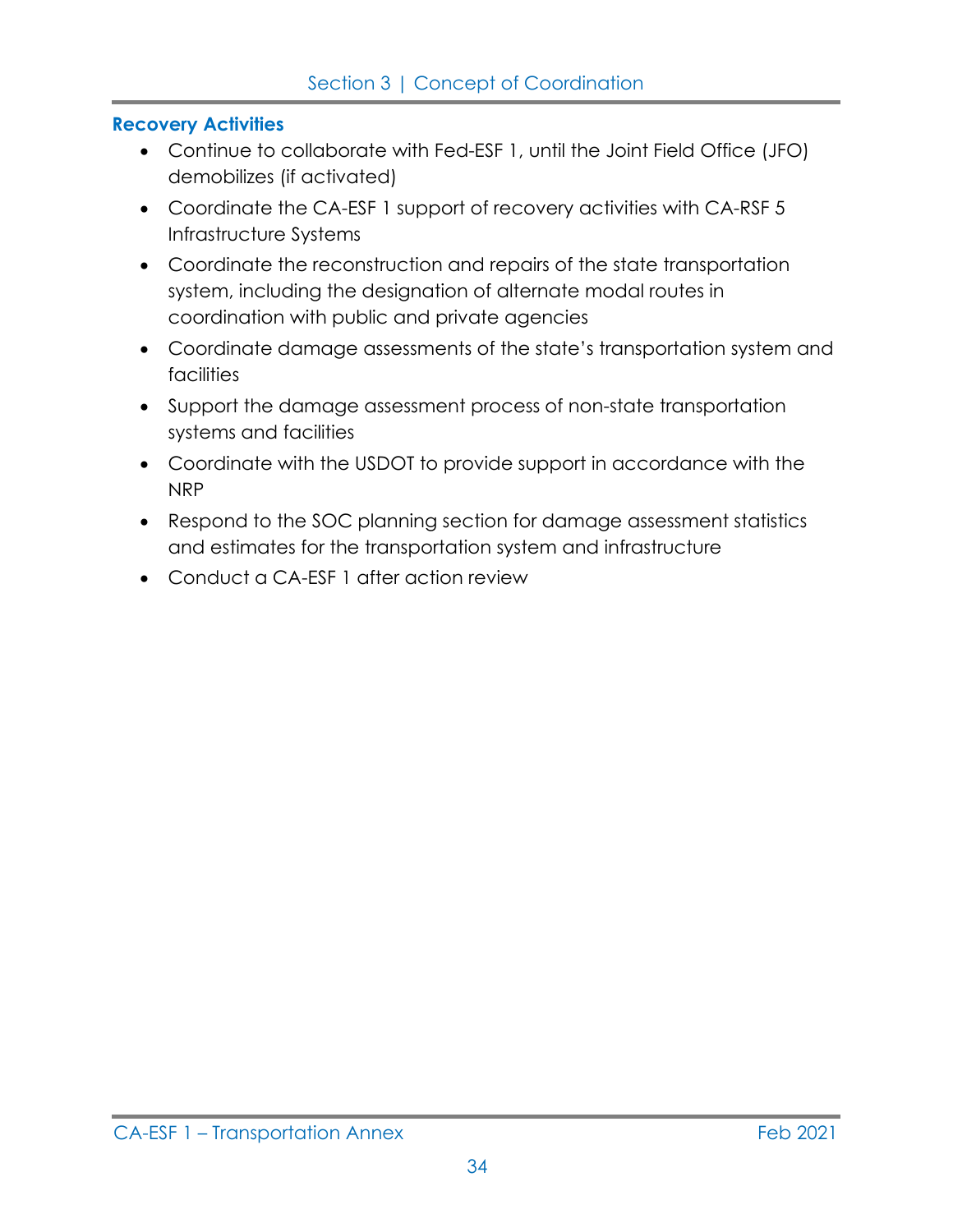#### **Annex Maintenance**

The CA-ESF 1 Work Group is responsible for the review, updates, and general maintenance to the annex. The CA-ESF 1 Annex will be reviewed annually and updated on a five-year basis, or as needed. The annex should be maintained to reflect inclusion of additional stakeholders, the expansion of resources and capabilities, or the revision of policies and procedures.

Thresholds for reviewing and updating the annex outside of the five-year maintenance cycle include, but are not limited to:

- Changes to state or federal Law
- State or federal emergency management procedural change
- Critical corrective actions to address lessons learned from activations and/or exercises
- Development of or advancement in emergency response capabilities
- Periodic review as recommended by SEMS

Proposed changes should complement existing authorities, regulations, statutes and other plans. After the update to the annex has been made, a summary of the changes should be sent out to all the CA-ESF stakeholders with the updated document.

## **Training and Exercises**

It is the goal of the CA-ESF 1 Work Group that CA-ESF 1 is exercised annually to support the further development of coordination and collaboration concepts for the transportation components of emergency response in California. A robust training and exercise schedule will initiate a process to ensure continual annex updates in response to changing conditions. Additionally, training and exercise provides CA-ESF 1 stakeholders opportunities to update and refresh skills, while introducing new members to CA-ESF 1 protocols, and further develops relationships with other stakeholders of CA-ESF 1.

Consideration for the State of California Multi-Year Training and Exercise Plan 2020 - 2022 and the priorities listed in the Cal OES Strategic Plan may play a role in developing training and exercising priorities and schedule.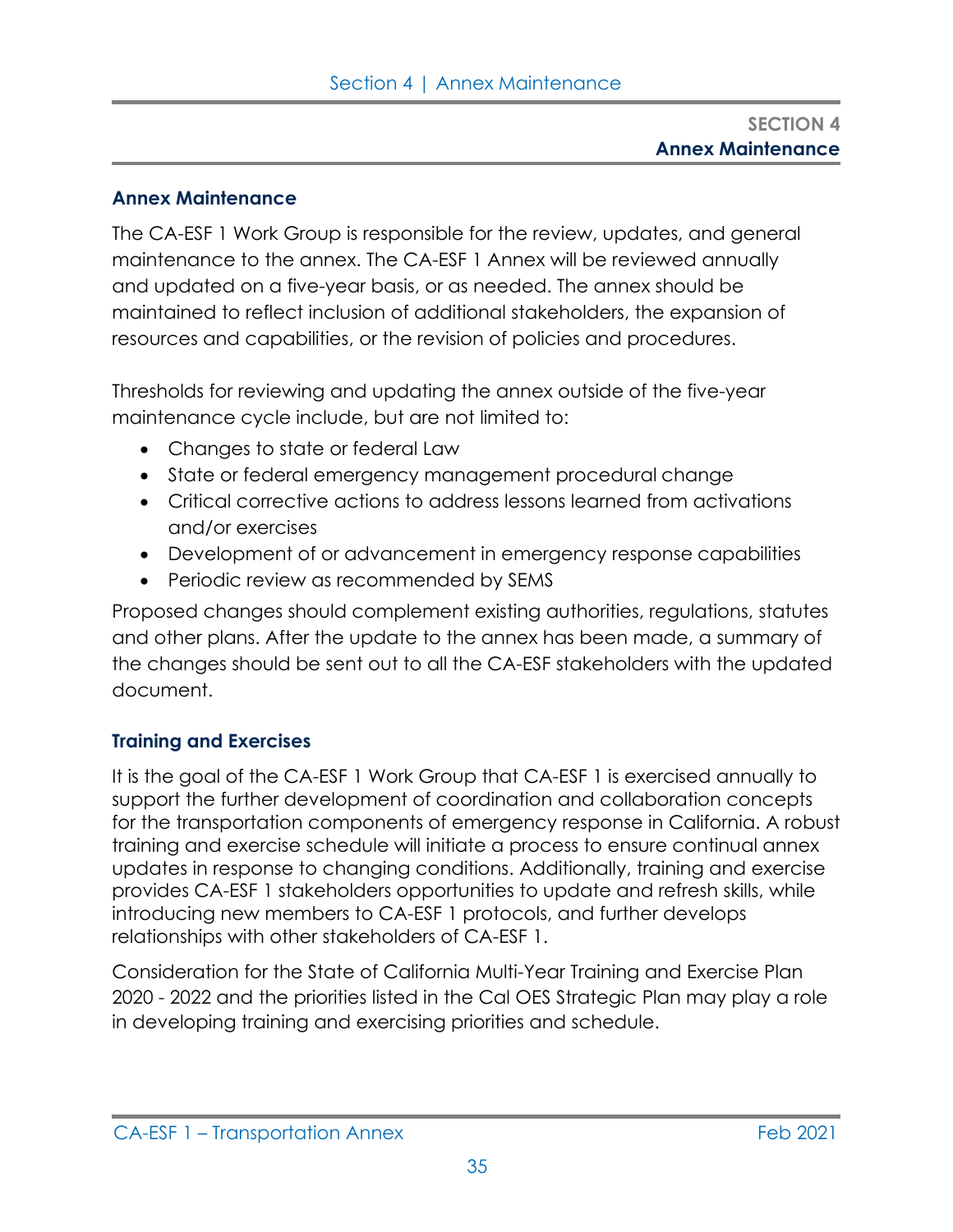| <b>Document</b>                                                                      | <b>Date</b> | Agency/<br><b>Department</b>                                     | <b>Link</b>                                                                                                                                        |
|--------------------------------------------------------------------------------------|-------------|------------------------------------------------------------------|----------------------------------------------------------------------------------------------------------------------------------------------------|
| State Emergency Plan                                                                 | 2017        | Cal OES                                                          | https://www.caloes.ca.gov/<br>PlanningPreparednessSite/D<br>ocuments/California_State_<br>Emergency_Plan_2017.pdf                                  |
| Foundation for the SEMS                                                              | 2017        | Cal OES                                                          | https://www.caloes.ca.gov/<br>PlanningPreparednessSite/D<br>ocuments/California_State_<br>Emergency_Plan_2017.pdf                                  |
| <b>SEMS Guidelines</b>                                                               | 2017        | Cal OES                                                          | https://www.caloes.ca.gov/<br>cal-oes-divisions/planning-<br>preparedness/standardized-<br>emergency-management-<br>system                         |
| California Disaster and<br>Civil Defense Master<br>Mutual Aid Agreement              | 2015        | Cal OES<br>(Yellow Book)                                         | https://www.caloes.ca.gov/<br>LegalAffairsSite/Documents/<br>Cal%20OES%20Yellow%20Bo<br>ok.pdf                                                     |
| <b>Access and Functional</b><br><b>Needs</b>                                         | 2021        | Cal OES<br>Office of<br>Access and<br>Functional<br><b>Needs</b> | https://www.caloes.ca.gov/<br>cal-oes-divisions/access-<br>functional-needs                                                                        |
| <b>NCHRP Report 963</b><br>A Pandemic Playbook for<br><b>Transportation Agencies</b> | 2020        | Transportation<br>Research<br><b>Board</b>                       | http://www.trb.org/Publicati<br>ons/Blurbs/181476.aspx                                                                                             |
| California DOT Caltrans<br>Continuity Plan                                           | 2021        |                                                                  | https://maintenance.onram<br>p.dot.ca.gov/downloads/m<br>California DOT aintenance/files/emergenc<br>y_mgmt/Jan%202021%20Co<br>nt%20Plan_final.pdf |
| <b>Air Coordination Group</b><br>Concept of Operations<br>V1.2                       | 2018        |                                                                  | https://maintenance.onram<br>p.dot.ca.gov/downloads/m<br>California DOT aintenance/files/emergenc<br>y_mgmt/ACG_CONOPS_v1_<br>2_MAR%202018.pdf     |

## **Attachment A: CA-ESF 1 References**

CA-ESF 1 – Transportation Annex Feb 2021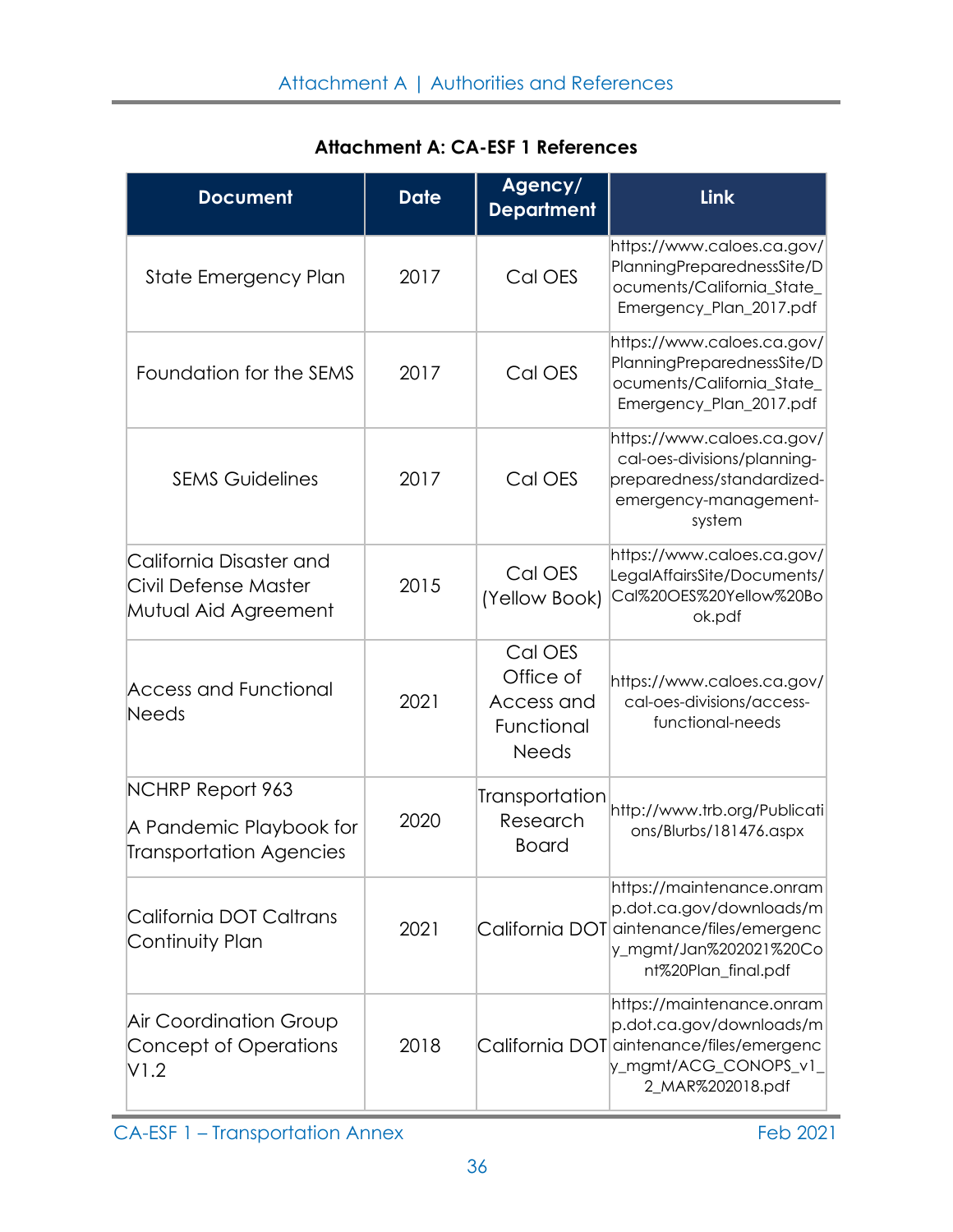## Attachment A | Authorities and References

| NCHRP Report 931<br>A Guide to Emergency<br>Management at State<br><b>Transportation Agencies</b>     | 2020 | Transportation<br>Research<br><b>Board</b> | http://www.trb.org/Publicati<br>ons/Blurbs/179534.aspx                                                                                           |
|-------------------------------------------------------------------------------------------------------|------|--------------------------------------------|--------------------------------------------------------------------------------------------------------------------------------------------------|
| National Response<br>Framework, -4th Edition                                                          | 2019 | FEMA, DHS                                  | https://www.fema.gov/sites/<br>default/files/2020-<br>04/NRF_FINALApproved_201<br>1028.pdf                                                       |
| National Disaster<br>Recovery Framework, 2nd<br><b>Edition</b>                                        | 2016 | FEMA, DHS                                  | https://www.fema.gov/sites/<br>default/files/2020-<br>04/NRF_FINALApproved_201<br>1028.pdf                                                       |
| California Disaster<br><b>Recovery Framework</b>                                                      | 2019 | Cal OES                                    | https://www.caloes.ca.gov/<br>RecoverySite/Documents/20<br>19-California-Disaster-<br>Recovery-Framework.pdf                                     |
| A Guide to Federal-Aid<br>Programs and Projects                                                       | 2019 | U.S. DOT-<br><b>FHWA</b>                   | https://www.fhwa.dot.gov/f<br>ederalaid/projects.pdf                                                                                             |
| U.S. DOT Intelligence,<br>Security and Emergency<br>Response                                          | 2020 | U.S. DOT                                   | https://www.transportation.<br>gov/mission/administrations/<br>intelligence-security-<br>emergency-<br>response/operations-<br>division#National |
| <b>USDOT Regulations,</b><br><b>Including Waiver</b><br>Authorities, Available<br>During an Emergency | 2021 | U.S. DOT -<br><b>FMCSA</b>                 | https://www.fmcsa.dot.gov/<br>regulations                                                                                                        |
| Airspace Management<br><b>Plan for Disasters</b>                                                      | 2012 | FAA                                        | https://publicintelligence.ne<br>t/faa-disaster-airspace-<br>coordination/                                                                       |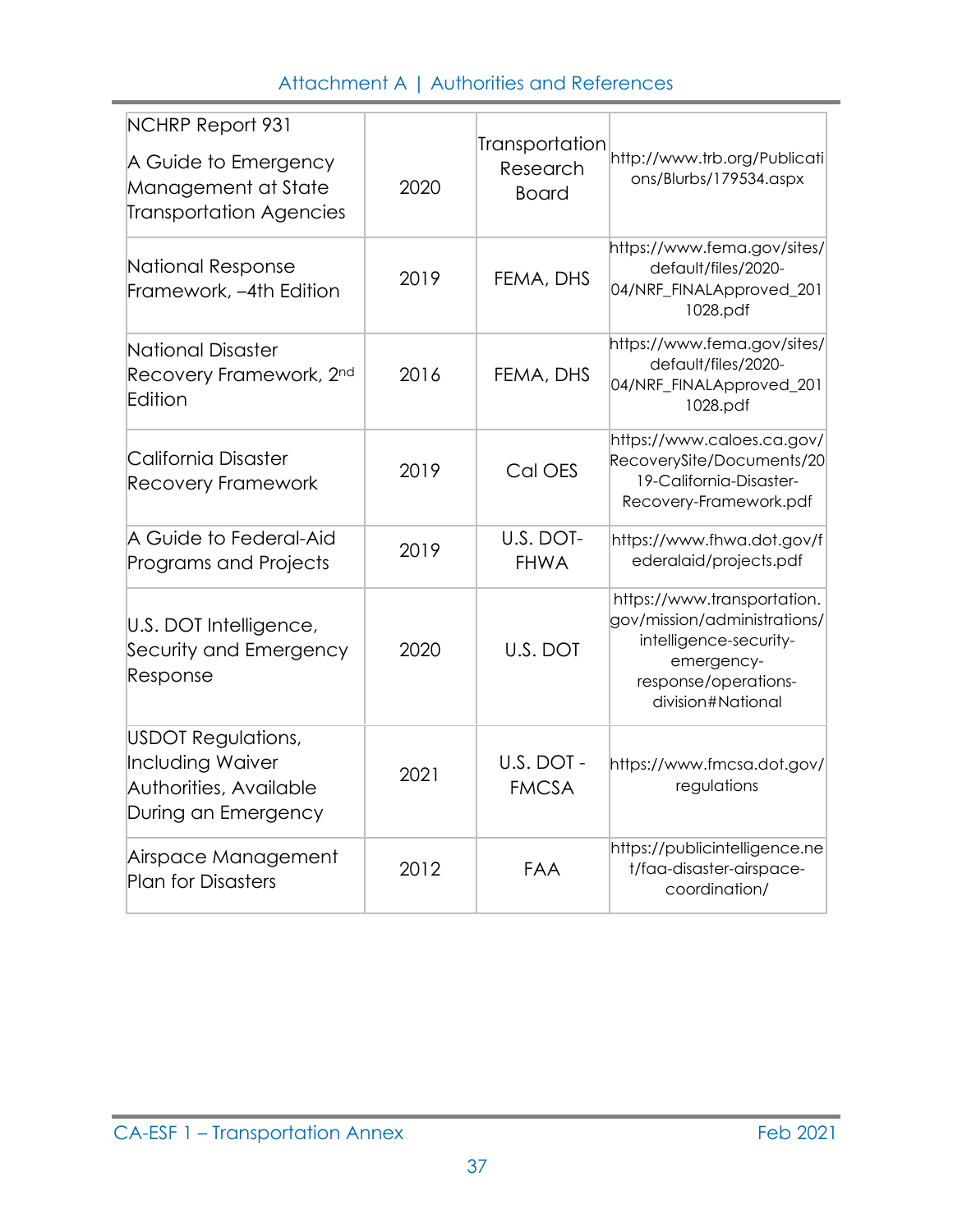#### **ATTACHMENT B Acronyms**

| <b>Acronyms</b>    |                                                             |  |  |  |
|--------------------|-------------------------------------------------------------|--|--|--|
| <b>Acronyms</b>    | <b>Definition</b>                                           |  |  |  |
| <b>AAR</b>         | <b>After Action Reports</b>                                 |  |  |  |
| <b>AC Transit</b>  | Alameda-Contra Costa Transit District                       |  |  |  |
| <b>ACE</b>         | Altamont Commuter Express                                   |  |  |  |
| <b>ACG</b>         | <b>Air Coordination Group</b>                               |  |  |  |
| <b>ADA</b>         | Americans With Disabilities Act                             |  |  |  |
| <b>AO</b>          | Administrative Order                                        |  |  |  |
| <b>BART</b>        | Bay Area Rapid Transit                                      |  |  |  |
| <b>CA-ESF1</b>     | California Emergency Support Function 1 -<br>Transportation |  |  |  |
| <b>CA-RSF</b>      | California Recovery Support Function                        |  |  |  |
| <b>Cal Boating</b> | California Department of Boating and Waterways              |  |  |  |
| <b>Cal OES</b>     | Governor's Office of Emergency Services                     |  |  |  |
| <b>CalSTA</b>      | California State Transportation Agency                      |  |  |  |
| <b>Caltrans</b>    | California Department of Transportation                     |  |  |  |
| <b>CCC</b>         | California Coastal Commission                               |  |  |  |
| <b>CCC</b>         | <b>California Conservation Corps</b>                        |  |  |  |
| CCR                | California Code of Regulations                              |  |  |  |
| <b>CDBW</b>        | California Department of Boating and Waterways              |  |  |  |
| <b>CDFW</b>        | California Department of Fish and Wildlife                  |  |  |  |
| <b>CEC</b>         | California Energy Commission                                |  |  |  |
| <b>CHP</b>         | California Highway Patrol                                   |  |  |  |
| <b>CMD</b>         | California Military Department                              |  |  |  |
| <b>CNRA</b>        | California Natural Resources Agency                         |  |  |  |

CA-ESF 1 – Transportation Annex Feb 2021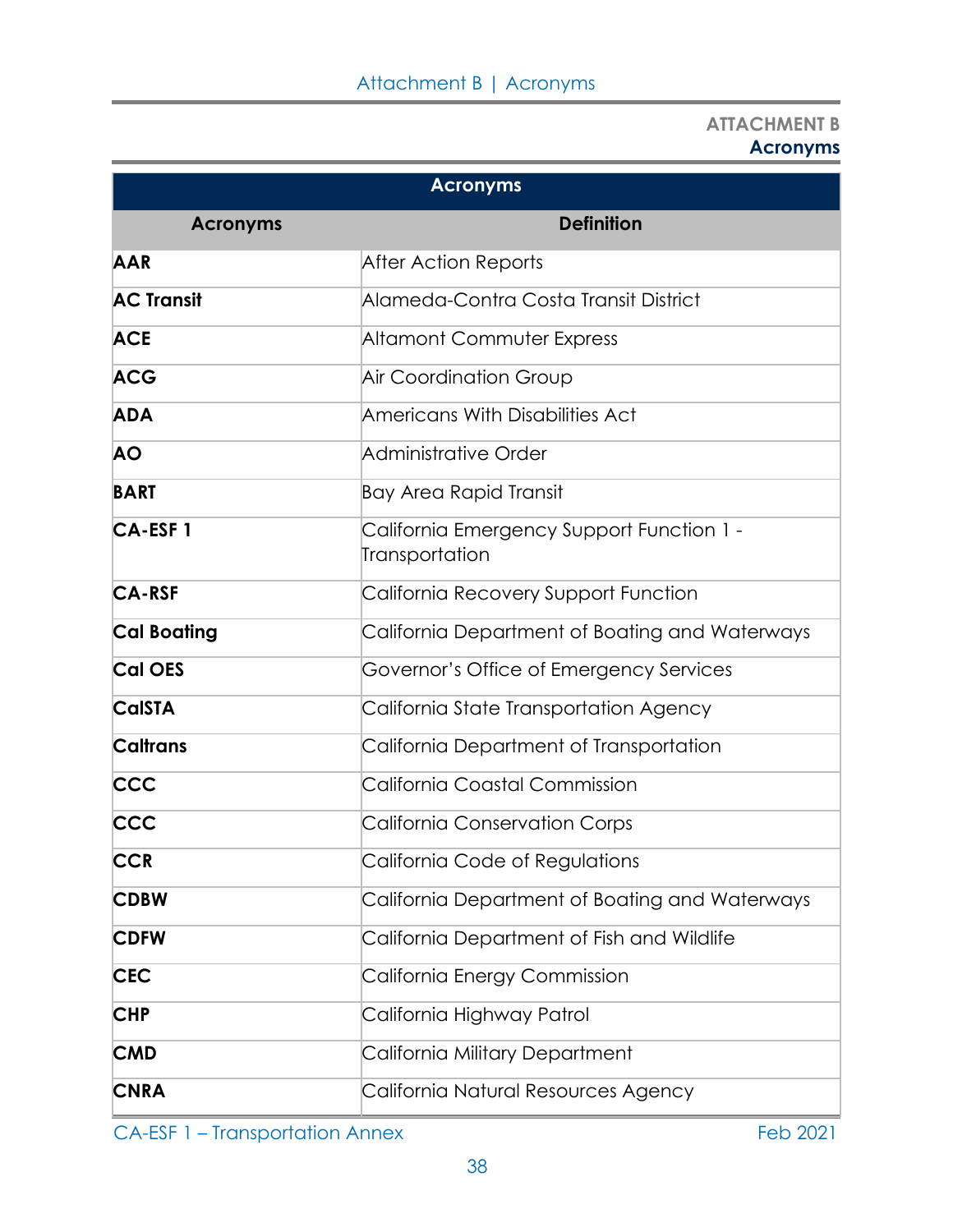## Attachment B | Acronyms

| <b>CPUC</b> | California Public Utilities Commission               |  |  |
|-------------|------------------------------------------------------|--|--|
| <b>CSLC</b> | California State Lands Commission                    |  |  |
| <b>CTC</b>  | California Transportation Commission                 |  |  |
| <b>DMV</b>  | California Department of Motor Vehicles              |  |  |
| <b>DWR</b>  | California Department of Water Resources             |  |  |
| <b>EMSA</b> | California Emergency Medical Services Authority      |  |  |
| <b>EOC</b>  | <b>Emergency Operations Center</b>                   |  |  |
| ESF         | <b>Emergency Support Function (Federal)</b>          |  |  |
| <b>FAA</b>  | <b>Federal Aviation Administration</b>               |  |  |
| <b>FEMA</b> | Federal Emergency Management Agency                  |  |  |
| <b>FHWA</b> | <b>Federal Highway Administration</b>                |  |  |
| <b>FRA</b>  | <b>Federal Railroad Administration</b>               |  |  |
| <b>FTA</b>  | <b>Federal Transit Administration</b>                |  |  |
| GIS         | Geographic Information System                        |  |  |
| <b>JFO</b>  | Joint Field Office                                   |  |  |
| <b>JIC</b>  | <b>Joint Information Center</b>                      |  |  |
| <b>LEOC</b> | Law Enforcement Operations Center                    |  |  |
| <b>LWDA</b> | California Labor and Workforce Development<br>Agency |  |  |
| MARAD       | Maritime Administration                              |  |  |
| <b>MPO</b>  | Metropolitan Planning Organization                   |  |  |
| <b>MTC</b>  | Metropolitan Transportation Commission               |  |  |
| <b>MTS</b>  | San Diego Metropolitan Transit System                |  |  |
| <b>NDRF</b> | National Disaster Recovery Framework                 |  |  |
| <b>NRF</b>  | National Response Framework                          |  |  |
| <b>NRP</b>  | National Response Plan                               |  |  |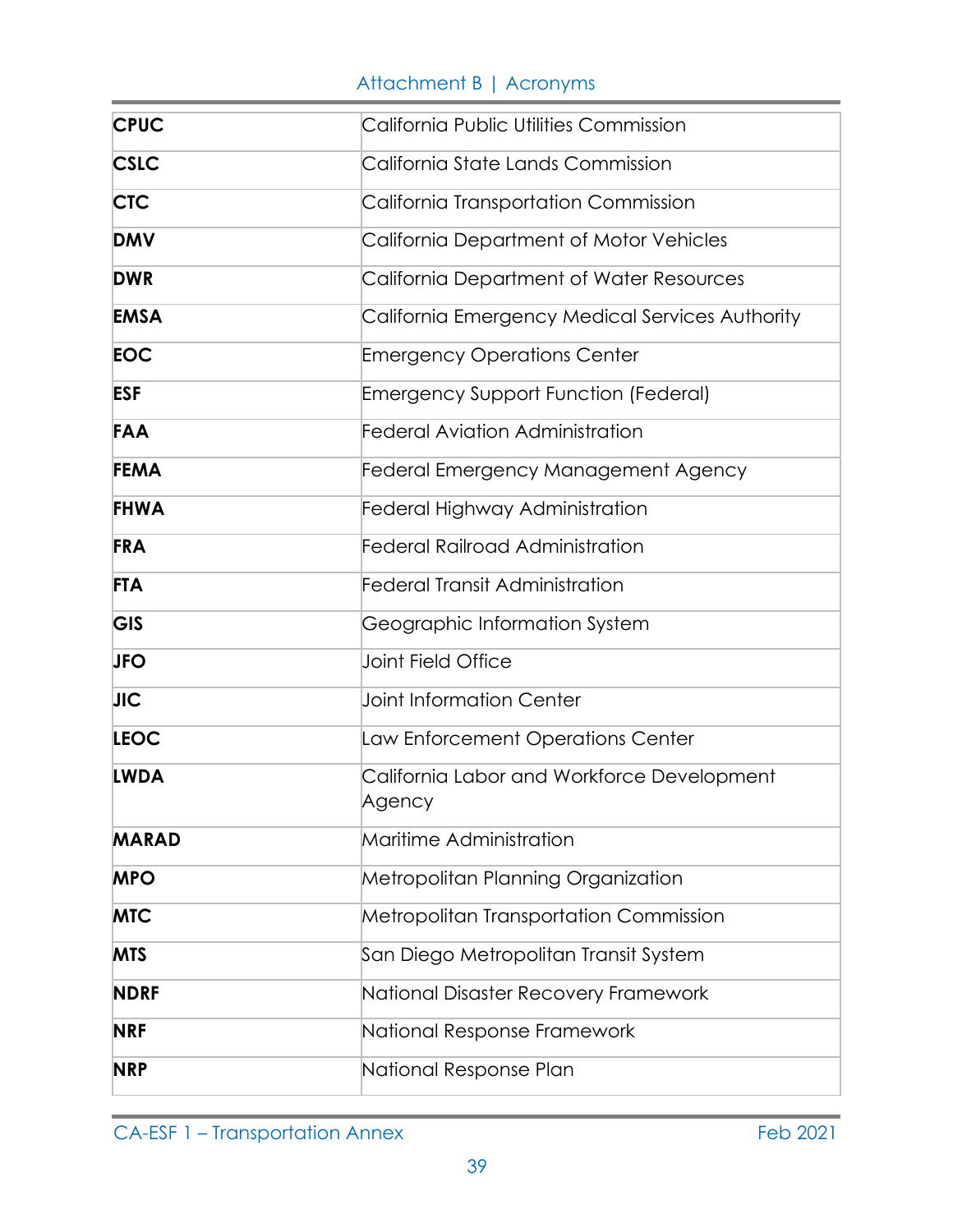## Attachment B | Acronyms

| OA           | Operational Area                                                 |  |  |  |
|--------------|------------------------------------------------------------------|--|--|--|
| <b>OASIS</b> | Operational Area Satellite Information System                    |  |  |  |
| <b>PIO</b>   | <b>Public Information Officer</b>                                |  |  |  |
| <b>REOC</b>  | Regional Emergency Operations Centers                            |  |  |  |
| <b>RETCO</b> | Regional Emergency Transportation Coordinating<br><b>Officer</b> |  |  |  |
| <b>RTPA</b>  | Regional Transportation Planning Agency                          |  |  |  |
| <b>SCSA</b>  | California State and Consumer Services Agency                    |  |  |  |
| <b>SEMS</b>  | Standardization Emergency Management System                      |  |  |  |
| <b>SEP</b>   | State of California Emergency Plan                               |  |  |  |
| <b>SOC</b>   | <b>State Operations Center</b>                                   |  |  |  |
| <b>SOP</b>   | <b>Standard Operating Procedures</b>                             |  |  |  |
| <b>TMC</b>   | Traffic Management Center                                        |  |  |  |
| <b>UCG</b>   | <b>Unified Coordination Group</b>                                |  |  |  |
| <b>USCG</b>  | United States Coast Guard                                        |  |  |  |
| <b>USDOT</b> | United States Department of Transportation                       |  |  |  |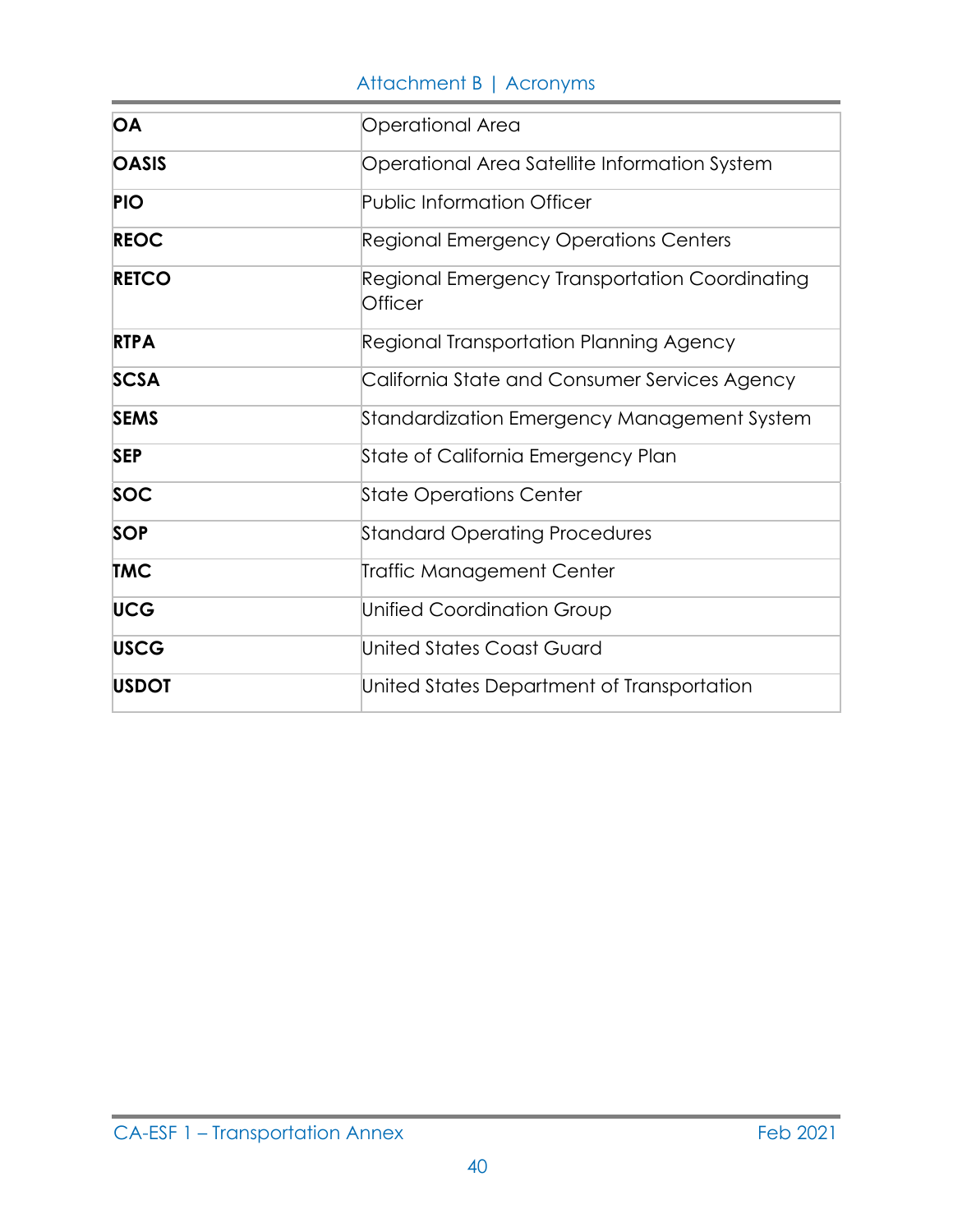**ATTACHMENT C Glossary of Terms**

**Activation:** When a Continuity Plan has been implemented whether in whole or in part.

**California Emergency Support Functions:** The California Emergency Support Functions are focused activities conducted by a specified branching of state agencies, departments and other stakeholders with similar functional activities whose responsibilities lead to improving the state's ability to collaboratively prepare for, effectively mitigate, cohesively respond to and rapidly recover from any emergency. California Emergency Functions unify a broad-spectrum of stakeholders with various capabilities, resources and authorities to improve collaboration and coordination for a particular discipline. They also provide a framework for the state government to support regional and community stakeholder collaboration and coordination at all levels of government and across overlapping jurisdictional boundaries.

**Cal OES:** California Office of Emergency Services is the branch of state government that provides leadership to all state agencies and local jurisdictions in all phases of emergency management, and all stages of homeland security. It also provides guidance to Caltrans and other state agencies and Executive Branch activities on the development of their Continuity Plans.

**California Transportation Infrastructure Planning System:** California Transportation Improvement Project System is the single data source for metropolitan planning organizations (MPO) and State Transportation Improvement Program (STIP) data statewide. MPOs and Caltrans staffs enter project information for processing with the CTC and FHWA.

**Caltrans:** California Department of Transportation.

**Caltrans Highway Information Network:** A network for communication with employees and the public about road conditions throughout the state. Information is available at 800-427-ROAD (7623) or at the websit[e](http://www.dot.ca.gov/hq/roadinfo/) [http://www.dot.ca.gov/hq/roadinfo/.](http://www.dot.ca.gov/hq/roadinfo/)

**Collateral damage:** Injury to personnel or damage to facilities that are not the primary target of an attack.

**Continuity Communications:** Systems that enable employees of one organization or agency to talk directly with employees of another organization or agency during a disaster; communications systems that are flexible and can span several functions seamlessly.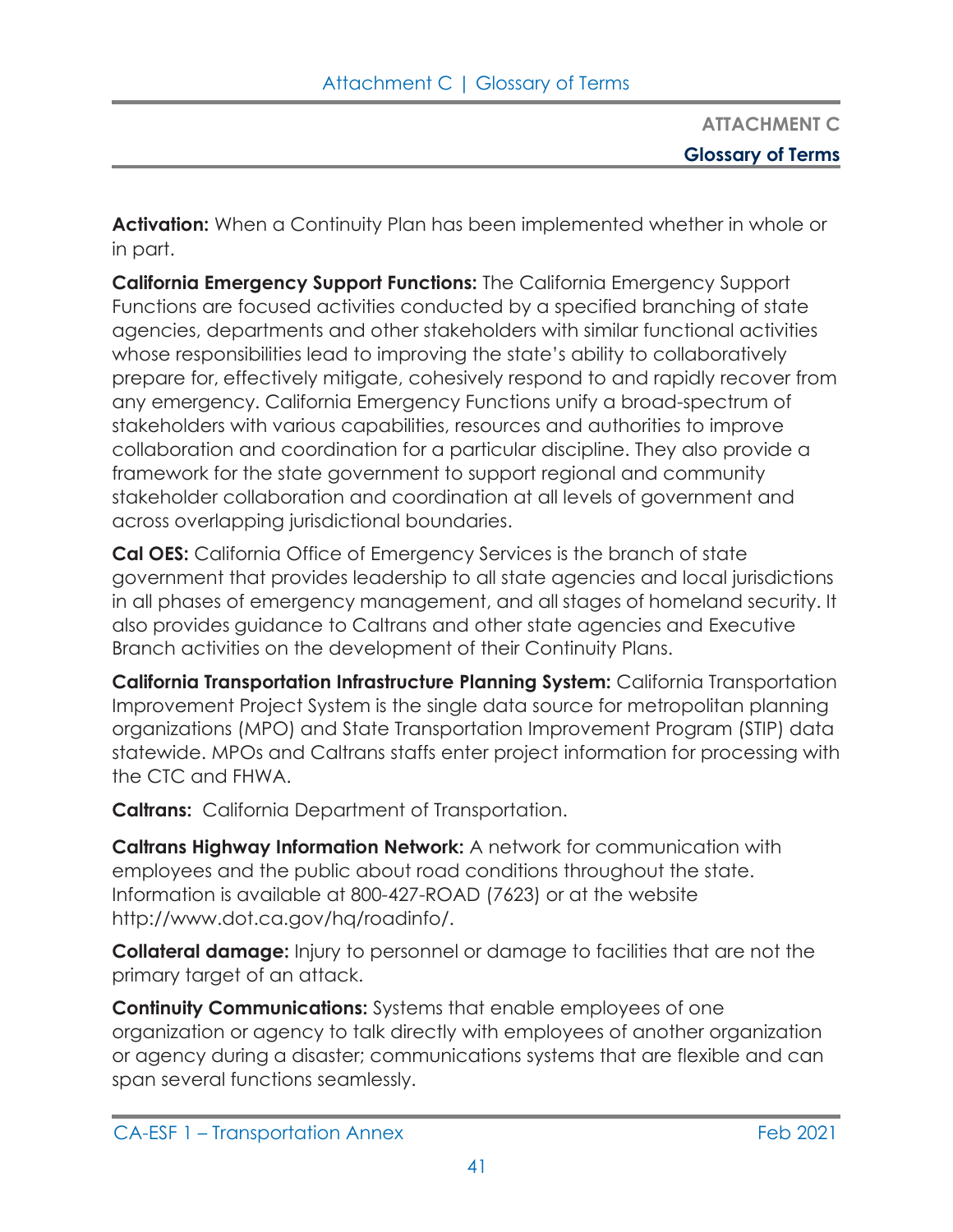**Continuity Facility:** A prearranged facility, other than the Headquarters facility, which allows for continuation of mission essential services.

**Continuity Event:** Any event that causes an Agency or Department to relocate operations to a continuity site to ensure continuance of its essential functions.

**Critical Infrastructure:** Systems and assets, whether physical or virtual, so vital that the incapacity or destruction of such may have a debilitating impact on the security, economy, public health or safety, environment, or any combination of these matters, across any Federal, State, regional, territorial, or local jurisdiction (NIIP 2009).

**Critical Infrastructure Protection:** Actions or measures taken to cover or shield from exposure, injury, or destruction any critical infrastructure element. Protection includes actions to deter the threat, mitigate the vulnerabilities, or minimize the consequences associated with a natural hazard event, terrorist attack or other incident (NIIP 2009).

**Delegation of Authority:** Specifies who is authorized to act on behalf of Caltrans head and other key officials for specific purposes.

**Departmental Operations Center:** An emergency operations center that is intended to serve as a hub for consolidating information to and from regional or local emergency operations centers.

**Department of Homeland Security:** The agency of the Federal government that has as its mission to lead the unified national effort to secure America: prevent and deter terrorist attacks and protect against and respond to threats and hazards to the Nation; secure the national borders.

**Devolution:** The capability to transfer statutory authority and responsibility for essential functions from an agency's primary operating staff and facilities to other employees and facilities, and to sustain that operational capability for an extended period.

**Dynamic Host Configuration Protocol:** Dynamic Host Configuration Protocol is a set of rules used by a communications device (such as a computer, router or networking adapter) to allow the device to request and obtain an Internet address from a server which has a list of addresses available for assignment.

**Director's Order:** A mechanism used to provide authority and funding to enter into an emergency contract quickly. A Director's Order suspends various formal advertising and bidding requirements in the State Contract Act.

**Domain Name System:** Domain Name System stores and associates many types of information with domain names, but most importantly, it translates domain names (computer hostnames) to Internet Protocol addresses. It also lists mail exchange servers accepting e-mail for each domain.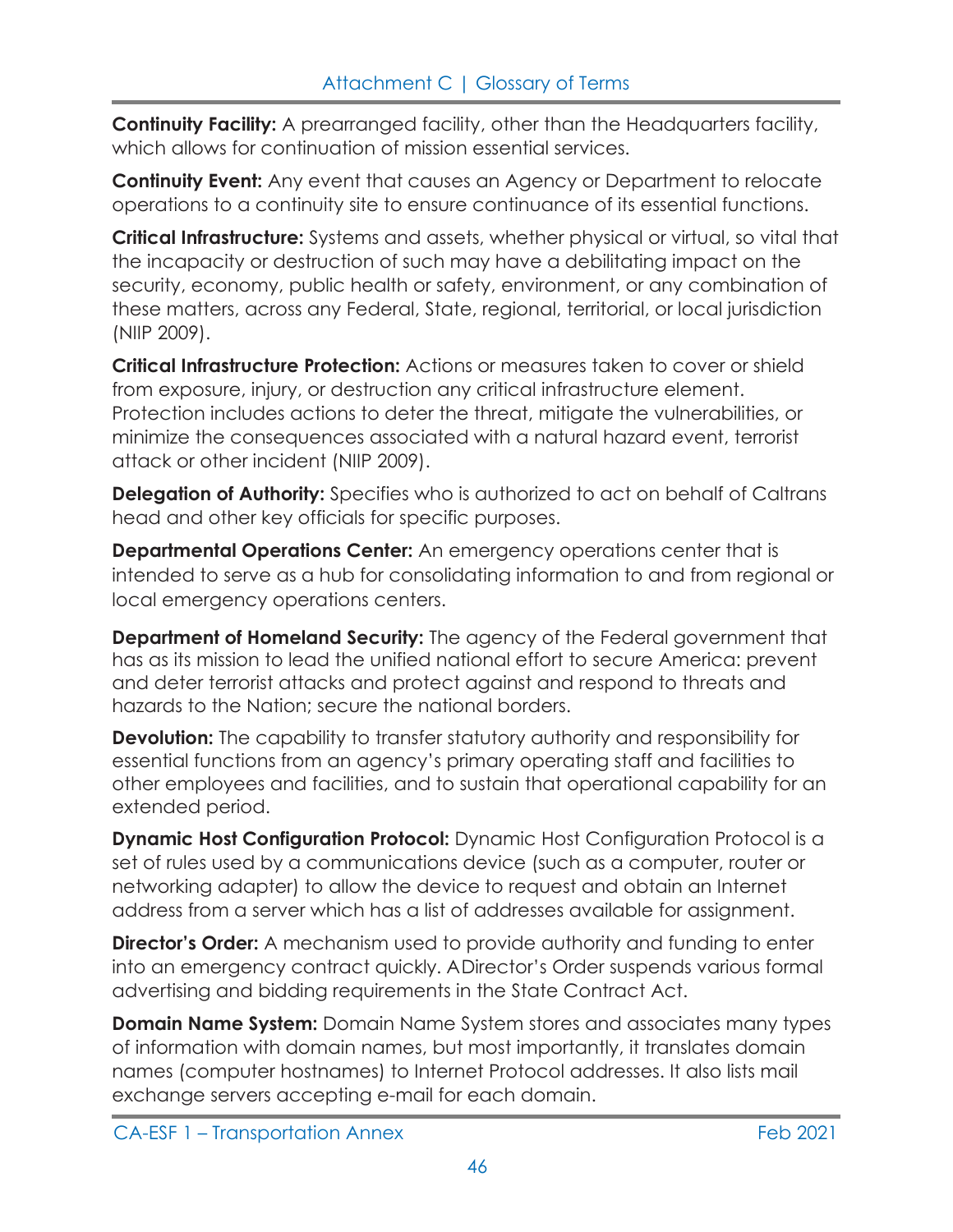**Drive-Away Kit:** A kit prepared by, and for, an individual who expects to deploy to a continuity location during an emergency, notably members of the Emergency Relocation Group (ERG). It contains items needed to minimally satisfy personal and professional needs during deployment to a Continuity facility to ensure that essential functions can continue to be performed.

**Enduring Constitutional Government:** A cooperative effort among the Executive, Legislative, and Judicial branches of government, coordinated by the President, to preserve the capability to execute constitutional responsibilities in a catastrophic emergency.

**Emergency Coordinator:** This is the key senior official appointed within an organizational element or higher who serves as the coordinator for all National Response Plan and National Incident Management System Continuity related matters.

**Emergency Operating Records:** Records that support the execution of an agency's essential functions.

**Emergency Operations Center:** A location from which centralized decisions can be made during an emergency, which brings together key response personnel and resources to make decisions and coordinate the flow of information and resources to mitigate the emergency on behalf of Caltrans.

**Emergency Operations Plan:** A comprehensive plan that described the work of the organization to plan for, respond to and recover from a natural or humancaused emergency or disaster event.

**Emergency Relocation Group:** A group subordinate to the Continuity Branch Director and the EOC Director that is activated at the EOC Director's direction to ensure that all Caltrans' essential functions continue during the disaster period, with an interruption not to exceed 12 hours, and a duration of at least 30 days. ERG members may be assigned to report to a continuity site, as required, to perform agency essential functions or other Continuity related operations.

**Essential functions:** The limited set of department and agency-level government functions that must be continued after a disruption of normal activities. Primary and Mission Essential Functions that enable the government to provide vital services, exercise civil authority, maintain the safety and wellbeing of the general populace, and sustain the industrial/economic base in an emergency. DOT's functions support state and national essential functions

**Executive Agent:** A term used to indicate a delegation of authority by a superior to a subordinate to act on behalf of the superior. An executive agent may be limited to providing only administration and support or coordinating common functions or it may be delegated authority, direction, and control over specified resources for specified purposes.

CA-ESF 1 – Transportation Annex Feb 2021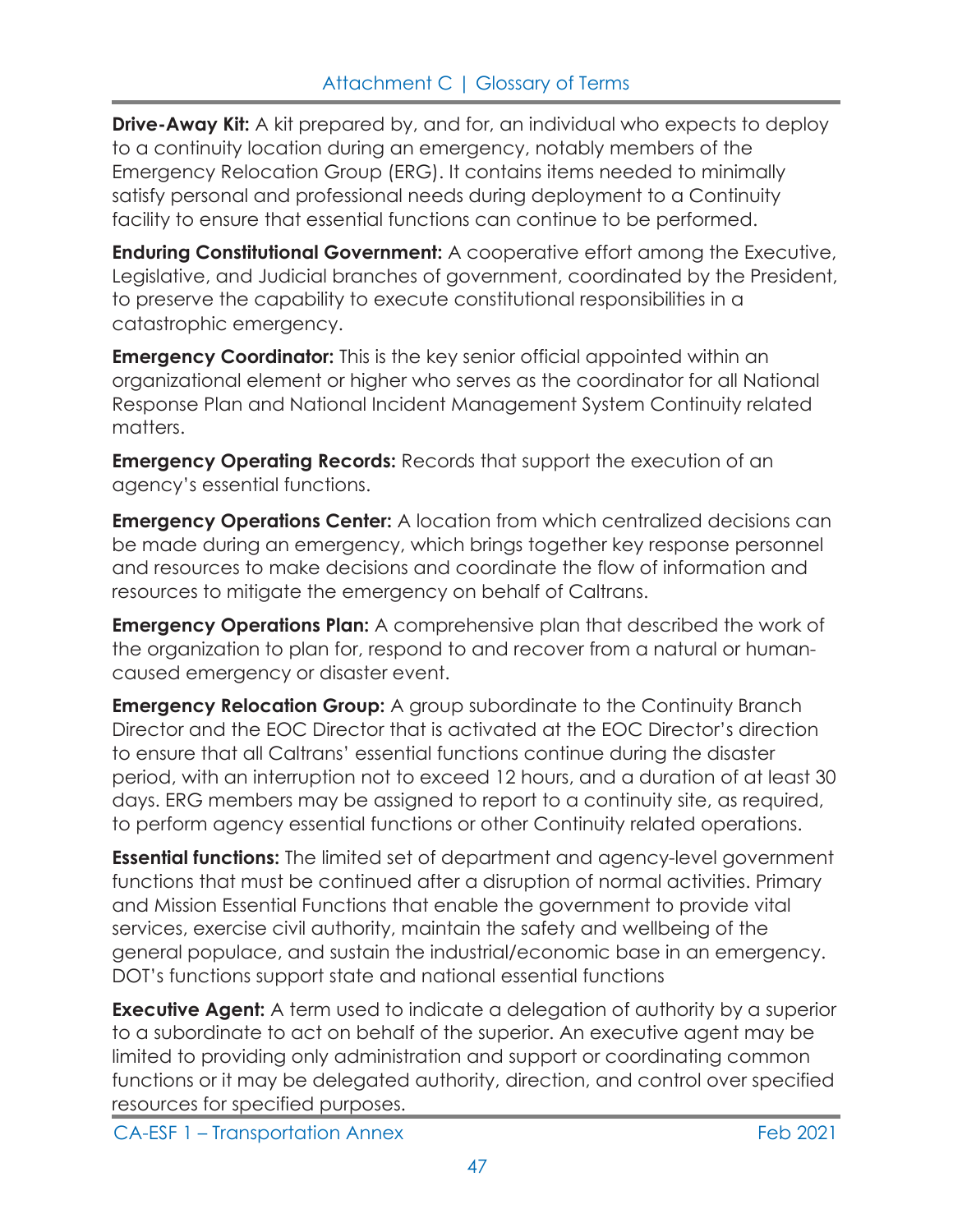**Federal Emergency Management Agency:** Part of the Department of Homeland Security (DHS), FEMA leads the Federal effort to prepare the nation for all hazards and effectively manage federal response and recovery efforts following any national incident.

**Federal Highway Administration:** A division of the of U.S. DOT. FHWA's role in the Federal-aid Highway Program is to oversee federal funds used for constructing and maintaining the National Highway System (primarily Interstate Highways, U.S. Routes and most State Routes). FHWA also provides emergency funding for State DOTs following a disaster and provides disaster response guidance.

**Highway Advisory Radio:** Sometimes also called travelers' information stations (TIS), are licensed low-power AM radio stations set up by local transportation departments to provide bulletins to motorists and other travelers regarding traffic and other delays.

**Headquarters:** Headquarters Area is defined as all HQ facilities bounded by the American Rivers (North), Howe Avenue (East), United States Highway 50 (South), and Sacramento River (West) along with the extension of Gateway Oaks and Headquarters building; 1120 N Street, Sacramento, CA 95814.

**Homeland Security Presidential Directive-5:** A directive by President George W. Bush in February 2003 that required all federal agencies to use the National Incident Management System (NIMS). Other entities that wish to receive Federal emergency assistance grants must also comply with NIMS.

**Incident Command System:** The Incident Command System (ICS) provides a common organizational framework within which agencies can work collectively at the scene of an emergency. Its hallmarks are hierarchy, flexibility, adaptability, and common terminology. It is used at the field, local government, region, state and national levels, as mandated by HSPD-5, as the National Incident Management System.

**Interagency Agreements:** A written agreement entered into between agencies that requires specific goods or services to be furnished or tasks to be accomplished by one agency in support of the other.

**Legal and financial records:** Records that are needed to protect the legal and financial rights of the Government and of the persons affected by its actions.

**Level III Emergency:** Emergencies that require the immediate activation of the full EOC staff. Examples: major earthquakes, regional flooding, and storm damage. Emergency response may be downgraded to a Level II, or I response after full assessment of the nature and extent of the emergency.

**Local Area Network:** A computer network covering a local area, like a home, office, or branch of buildings.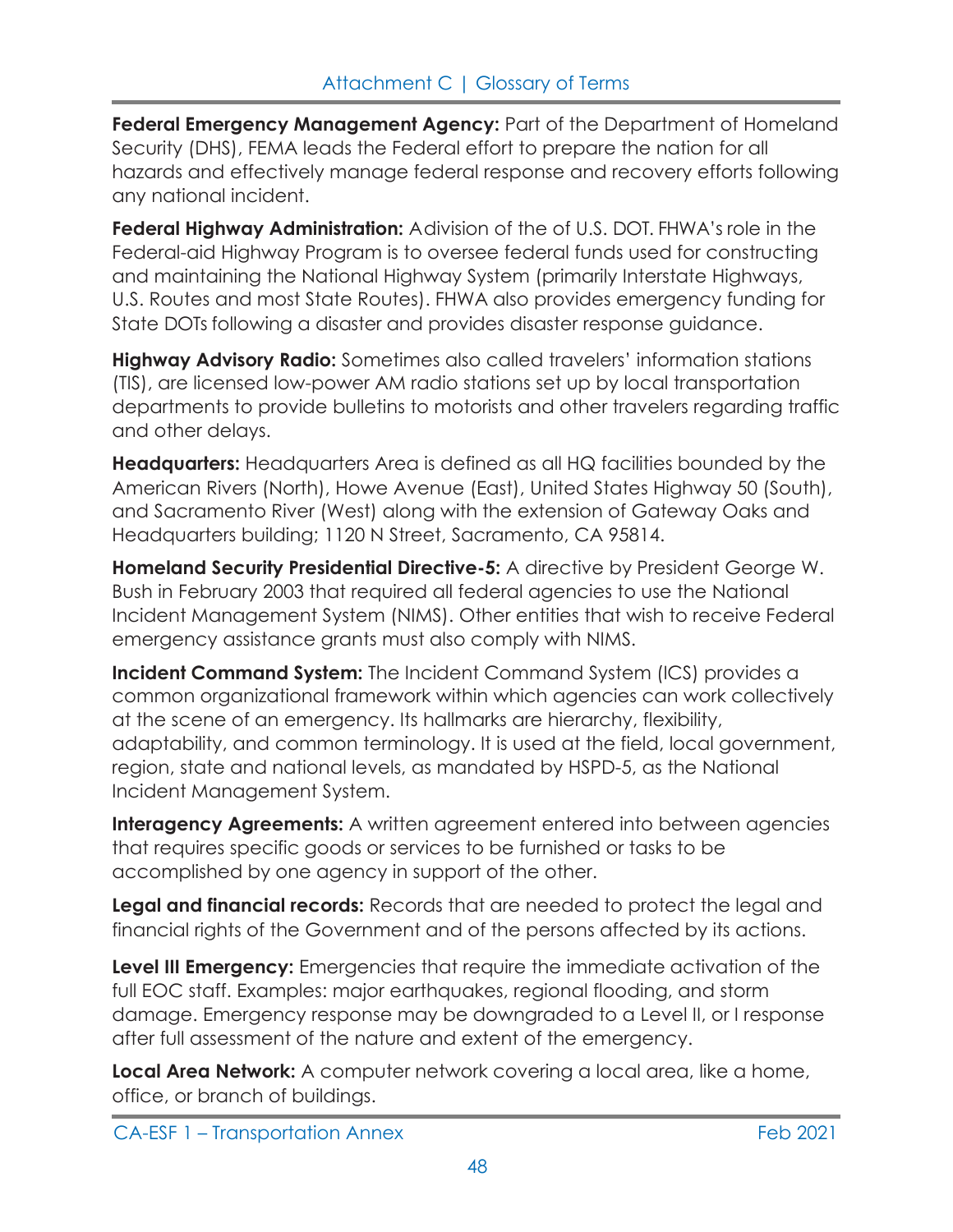**Mission critical systems:** Automatic data processing (ADP) equipment essential to supporting the execution of an agency's essential functions.

**Mission Essential Function:** Functions that enable an organization to provide vital services, exercise civil authority, maintain the safety of the public, and sustain the industrial/economic base during disruption of normal operations.

**Mode:** Describes the type of transportation system, i.e. rail, transit, aviation, maritime, or surface roads.

**Multimodal:** Refers to the collective types of transportation systems available to move goods, services and people. Under CA-ESF 1, multimodal transportation commonly refers to rail, transit aviation, surface roads and bridges, and maritime systems.

**Mutual Aid:** The provision of supplies and services during time of emergency. Within Caltrans mutual aid may be provided or received between districts, or between state agencies.

**National Incident Management System:** A system mandated by HSPD-5 that provides a consistent nationwide approach for Federal, State, local, and tribal governments; the private-sector, and nongovernmental organizations to work effectively and efficiently together to prepare for, respond to, and recover from domestic incidents, regardless of cause, size, or complexity. NIMS is based on ICS.

**Operational Area Satellite Information System:** Satellite communication system that was established and managed by Cal OES. The OASIS network is independent of the public telephone network but has the ability to interface with public telephone systems.

**Orders of Succession:** Provisions for the assumption of senior agency offices during an emergency by pre-designated individuals in the event that any of the officials is unavailable to execute his legal duties.

**Policy Branch:** The senior officials of Caltrans who relate directly to the governor, the agency secretary and other members of the state's executive branch and provide information to members of the legislative branch and their staffs. They provide overall policy direction for the management of emergency response and recovery operations, including setting priorities for the use of scarce resources.

**Primary Mission Essential Function:** Mission Essential Functions which must be performed in order to support the performance of National Essential Functions before, during, and in the aftermath of an emergency. PMEFs need to be continuous or resumed within 12 hours after an event and maintained for up to 30 days or until normal operations can be resumed.

CA-ESF 1 – Transportation Annex Feb 2021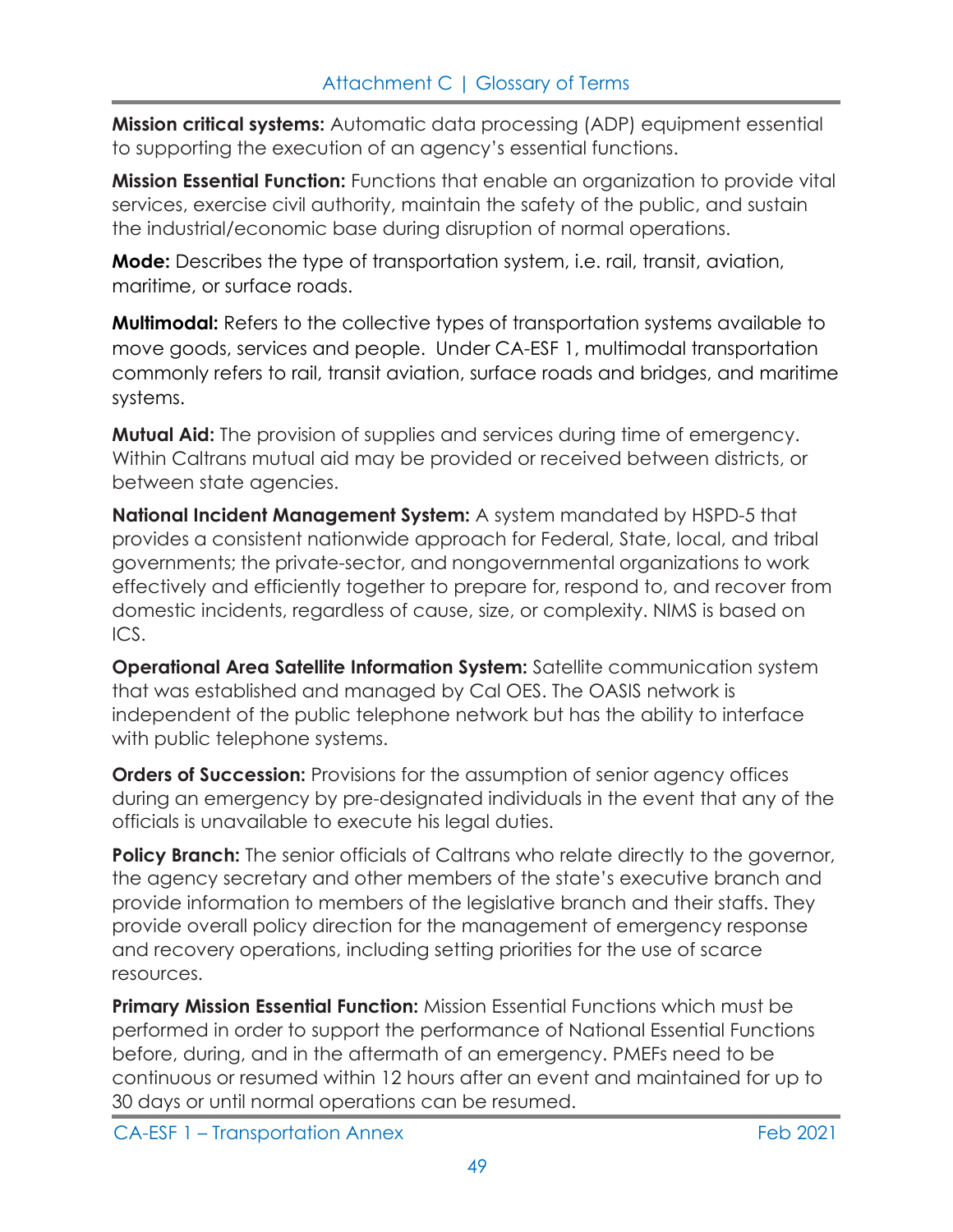**Project Initiation Document:** A logical document whose purpose is to bring together the key information needed to start the project on a sound basis; and to convey that information to all concerned with the project.

**Rail Facility:** Refers to a location at which rail cargo or infrastructure assets are stored, cargo is transferred between conveyances and/or modes of transportation, where transportation command and control operations are performed, or maintenance operations are performed. The term also includes, but is not limited to, passenger stations and terminals, rail yards, crew management centers, dispatching centers, transportation terminals and stations, fueling centers, and telecommunication centers.

**Railway System:** Includes any light, heavy, or rapid rail system that traditionally does not operate on track that is part of the general railroad system of transportation. This includes rail transit facilities such as rail transit stations, terminals, locations at which rail transit infrastructure assets are stored, locations at which command and control operations are performed, areas where maintenance is performed, rail yards, crew management centers, dispatching centers, transportation terminals and stations, fueling centers, and telecommunication centers.

**Reconstitution:** The process by which surviving and or replacement agency personnel resume normal agency operations from the original or replacement primary operating facility.

**Recovery:** The process of returning to normal operations at the conclusion of an emergency.

**Recovery Time Objective:** The period of time which may elapse before specified essential functions activities are restarted. Caltrans recognizes three levels of RTO for planning purposes:

- RTO A: not to exceed (24 hours)
- RTO B: not to exceed (72 hours)
- RTO C: not to exceed (30 days)

**Regional Transportation Planning Agency:** A metropolitan planning organization responsible for transportation policy planning and development.

**Standardized Emergency Management System:** The system required by Government Code 8607(a) for managing response to multi-agency and multijurisdiction emergencies in the State. SEMS is based on ICS.

**State Administrative Manual:** A reference source for statewide policies, procedures, regulations and information, developed and issued by authoring agencies such as the Governor's Office, Department of General Services (DGS),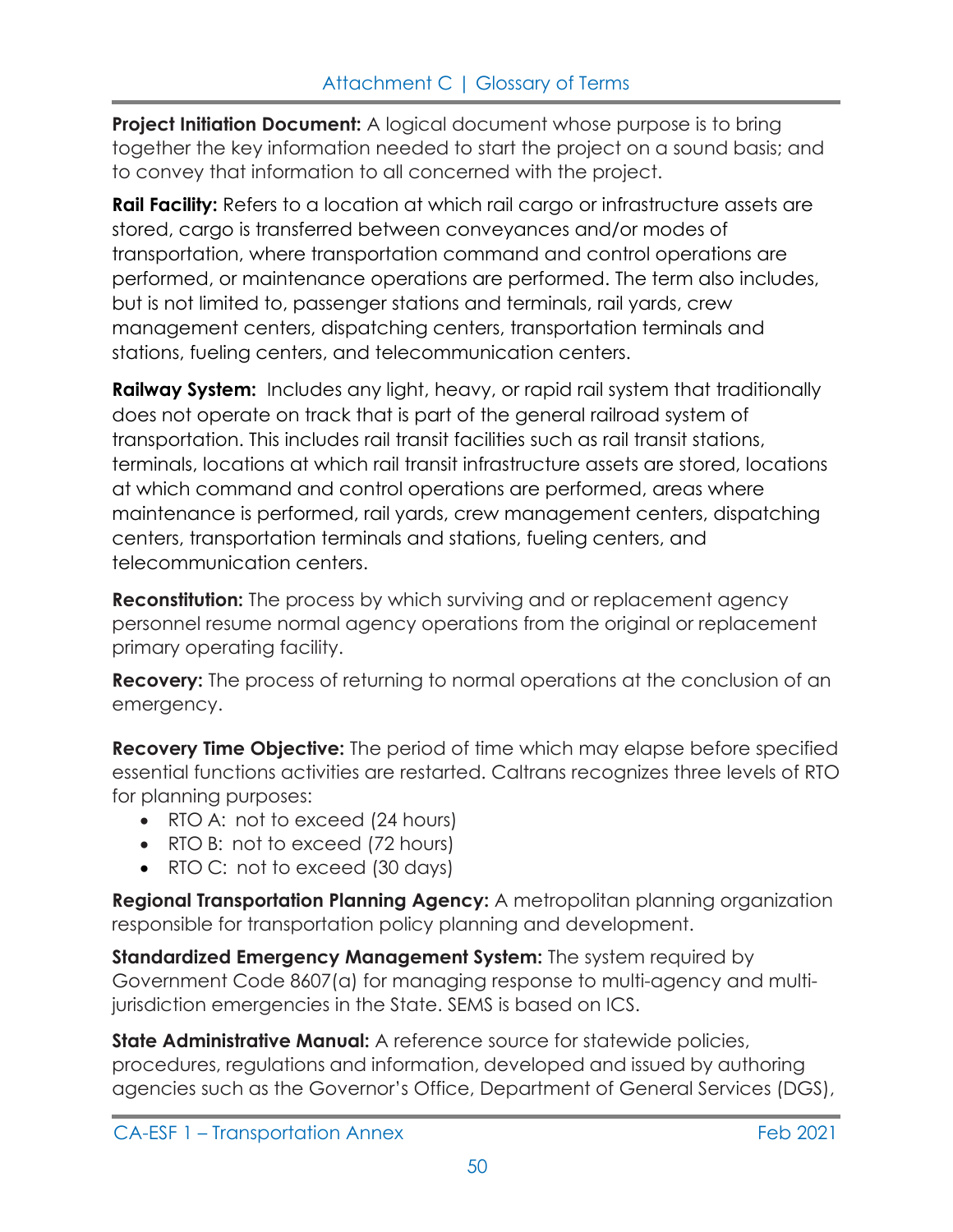Department of Finance (DOF), and Department of Personnel Administration. In order to provide a uniform approach to statewide management policy, the contents have the approval of and are published by the authority of the DOF Director and the DGS Director.

**Technology Recovery Plan:** The DRP provides the required organization, communication, and recovery steps necessary to ensure that critical IT applications that support Caltrans essential functions are restored within acceptable Maximum Acceptable Outage (MAO) time frames.

**Telework:** The ability of personnel to fulfill their required business functions while at home or at other off-site location.

**Test, Training, and Exercises:** Measures to ensure that an agency's Continuity program is capable of supporting the continued execution of its essential functions throughout the duration of a Continuity situation.

**Threat Conditions:** System developed from the input from the Intelligence and Early Warning Subcommittee of the State Strategic Committee on Terrorism that provides timely warning information for government agencies and the public.

**Traffic Management Center:** Traffic Management Center is the nerve center for urban freeway and highway systems. Real time information is gathered from many sources such as electronic sensors in the pavement, freeway call boxes, video cameras, 911 calls, officers on patrol, Caltrans highway crews, ramp meter sensors, earthquake monitors, motorist cellular calls, and commercial traffic reporters, which is sent to the TMC 24-hours a day, seven days a week.

**Transit:** Means mass transportation by a conveyance that provides regular and continuing general or special transportation to the public, but does not include school bus, charter, or sightseeing transportation. See 49 U.S.C 5302(a). Transit may occur on or off the general railroad system of transportation.

**Virtual Private Network:** A private network often used within a company, or by several companies or organizations, to communicate confidentially over a publicly accessible network.

**Vital databases:** Information systems needed to support essential functions during a Continuity situation.

**Vital Records:** Essential agency records that are needed to meet operational responsibilities under national security emergencies or other emergency or disaster conditions (emergency operating records), or to protect the legal and financial rights of the Government and those affected by Government activities (legal and financial rights records).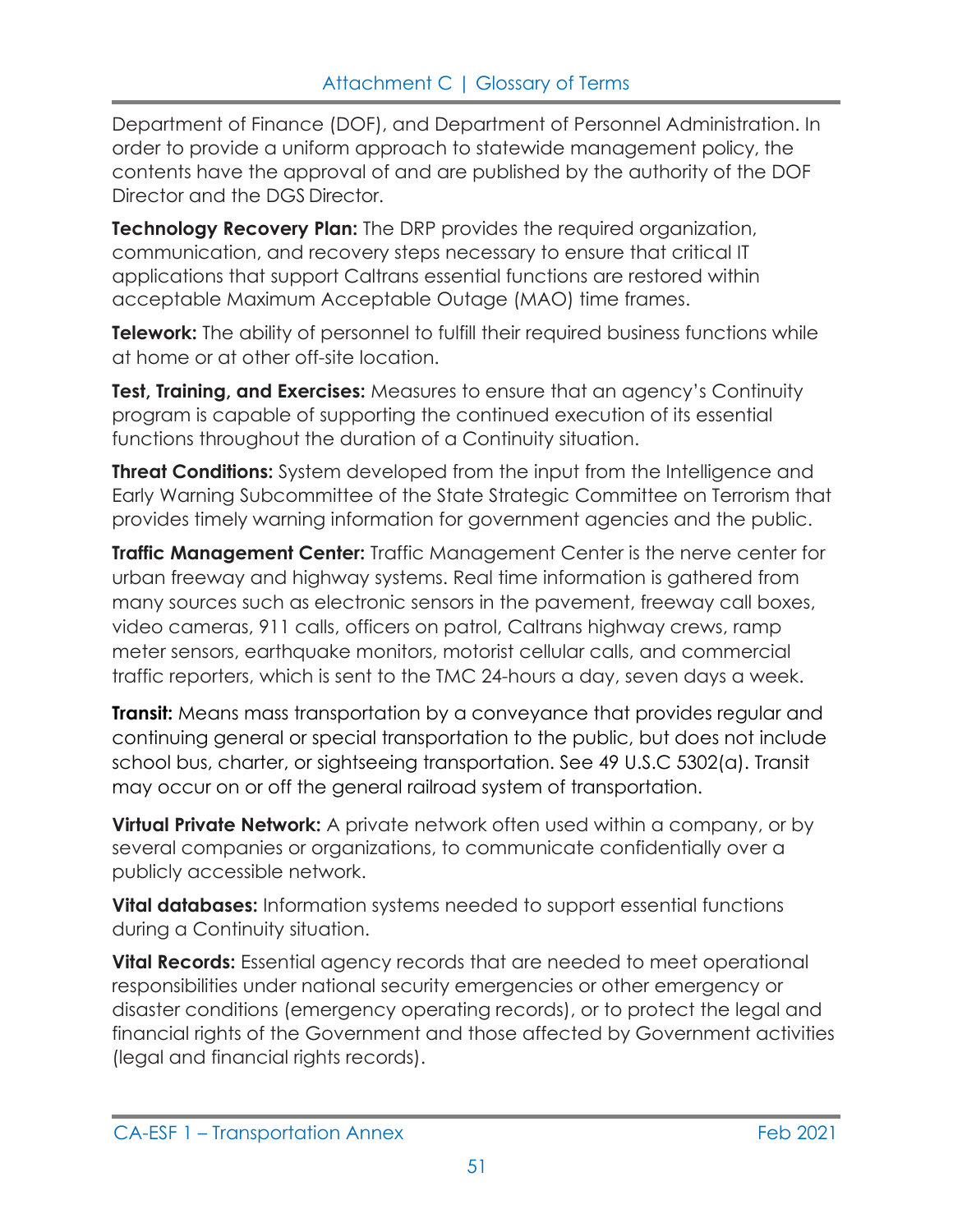**Wildland Urban Interface Fire:** A fire that begins in a wildland or forest and spreads into an urbanized area, usually driven by strong winds during a period of low humidity. Such fires are common in Southern California and in the state parks and forests throughout the state.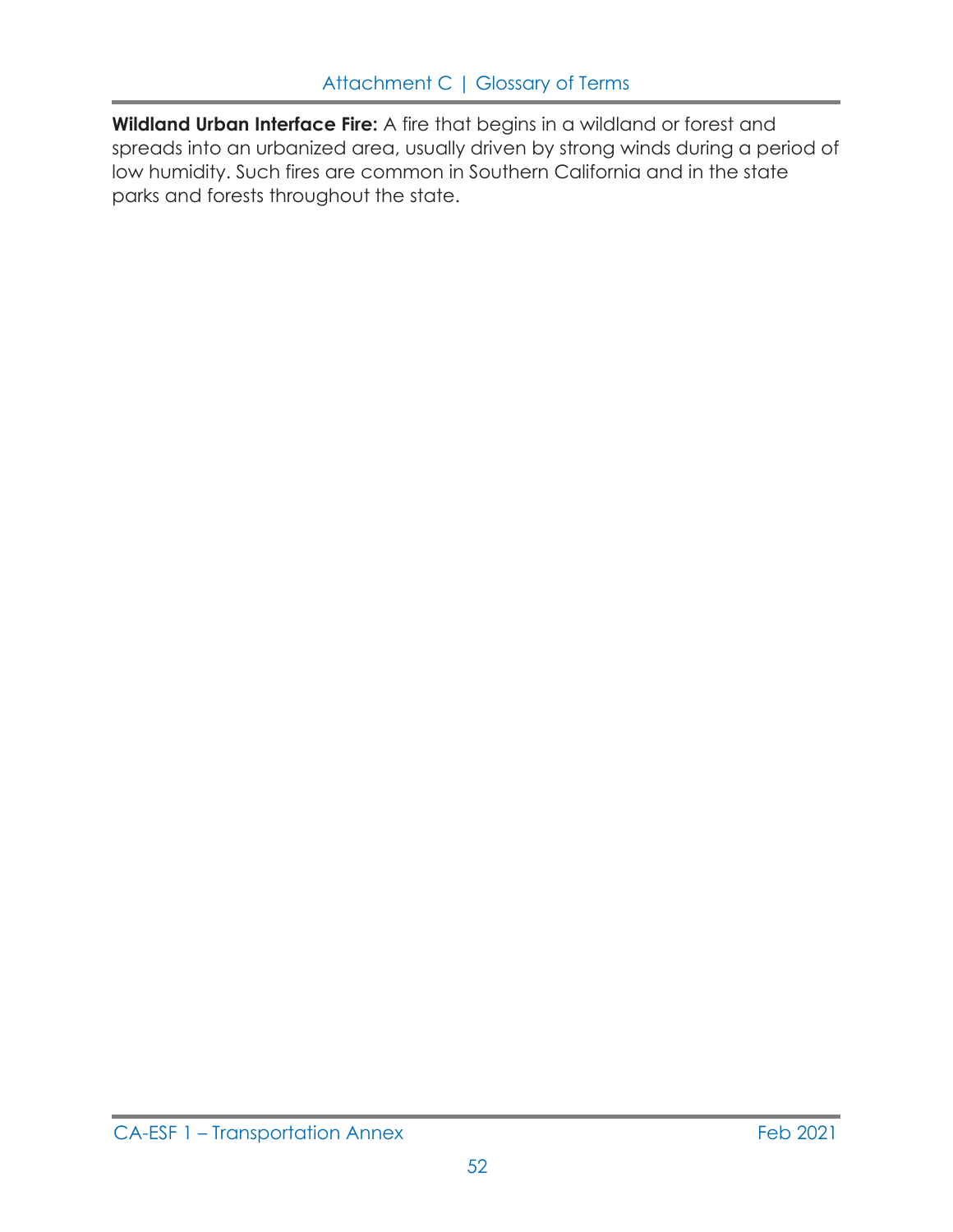## **Attachment D: CA-ESF 1 Core Functions**

| <b>Core Functions Organization</b>  |                                        |                                                                                                     |                                                                 |  |
|-------------------------------------|----------------------------------------|-----------------------------------------------------------------------------------------------------|-----------------------------------------------------------------|--|
| <b>Core Function</b>                | <b>Capabilities</b>                    | <b>Activities/Tasks</b>                                                                             | <b>Resources</b>                                                |  |
| Surface Roads and<br><b>Bridges</b> | Movement of People                     | Clear emergency<br>surface routes                                                                   | Incident<br>determined                                          |  |
|                                     | Movement of Freight<br>and Commodities | • Facilitate regulatory Caltrans Freight<br>waivers as<br>authorized<br>• Manage traffic<br>control | <b>Mobility Branch</b><br><b>CHP</b><br><b>USDOT</b>            |  |
| Maritime                            |                                        | Establish status of<br>labor forces                                                                 | Unions/<br>Associations and<br>Port Workers                     |  |
|                                     | Ports                                  | Conduct initial<br>damage<br>assessments<br>situational<br>awareness                                | Port Staff<br><b>USCG</b>                                       |  |
|                                     | Movement of People                     | Coordinate the<br>movement of<br>passengers                                                         | Water<br>Emergency<br>Transportation<br>Authority               |  |
|                                     | Movement of Freight<br>and Commodities | Collect Information<br>on Vessel Status<br>and Vessel<br>Prioritization                             | <b>USCG Marine</b><br>Transportation<br>System Recovery<br>Unit |  |
|                                     |                                        | Coordinate<br>Intermodal Systems<br>of Local Marine<br>Transportation                               | <b>Vessel Traffic</b><br>Control, Trucks,<br>Trains, Ships      |  |